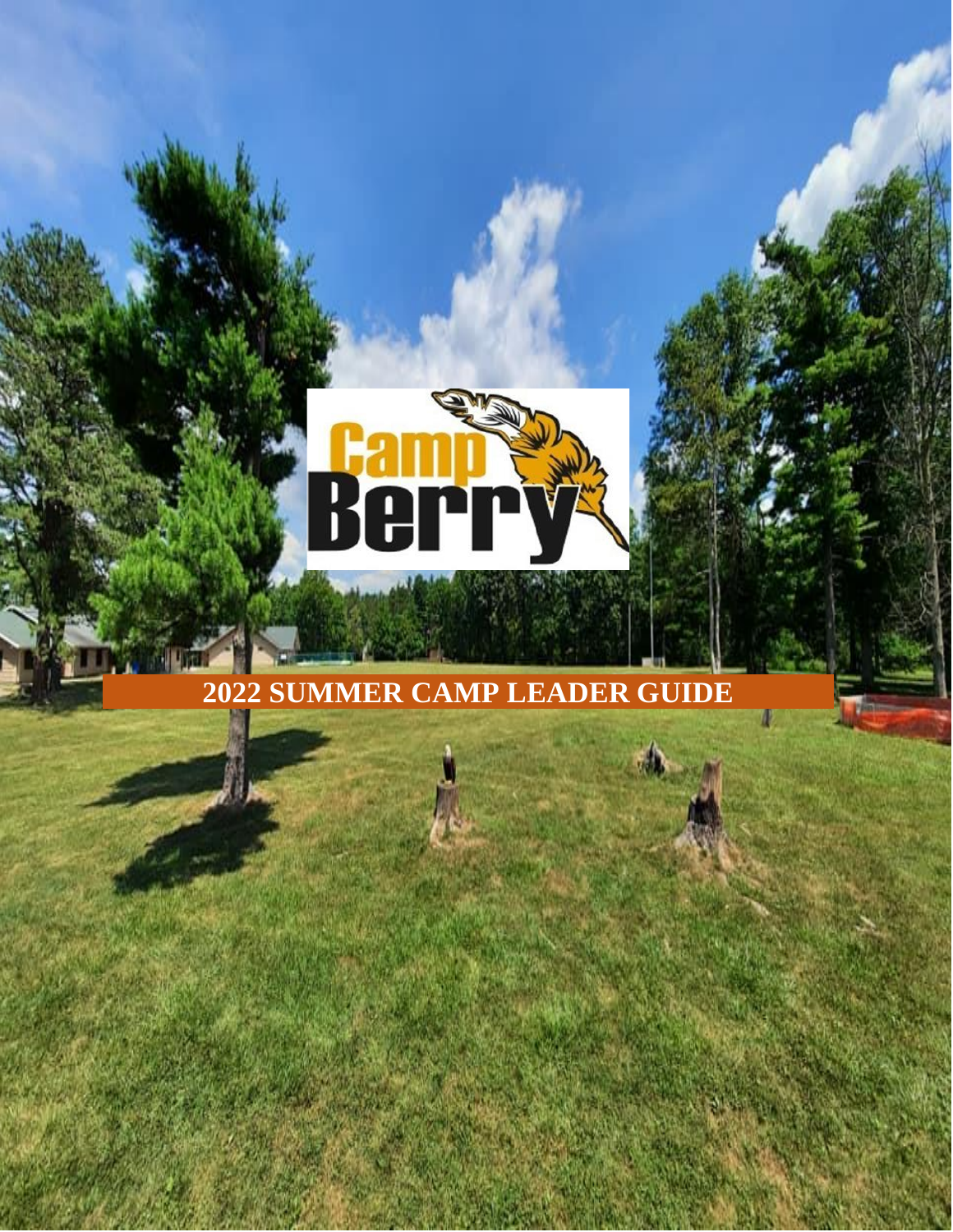## 2022 ADMINISTRATION SECTION



## **TABLE OF CONTENTS**

### **CONTENTS**

| <b>Fridav Family Night</b> | 34 |
|----------------------------|----|
|                            |    |
|                            |    |
|                            |    |
|                            |    |
|                            |    |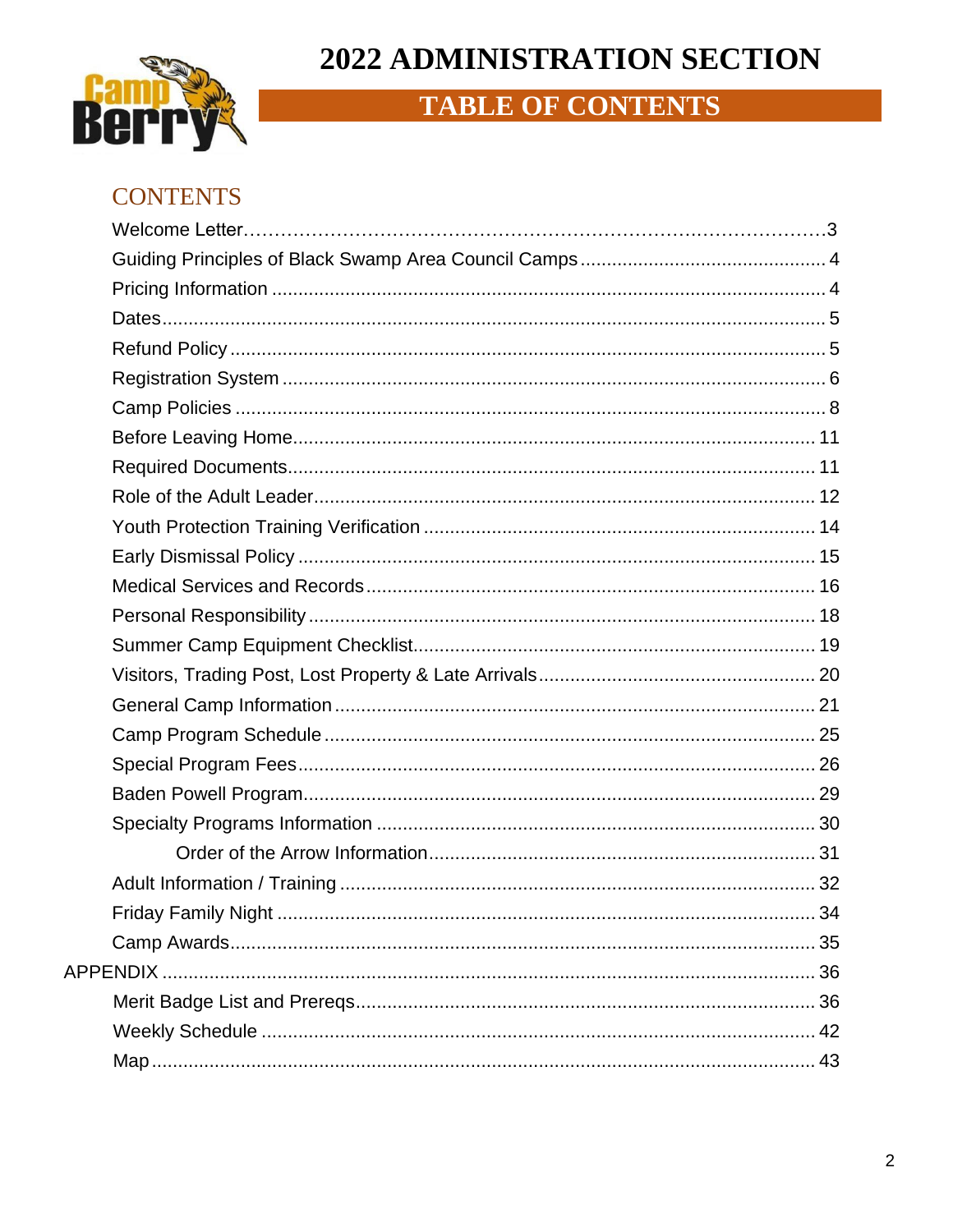

# **Welcome to Camp Berry 2022!**

We have a lot of new things in store for this summer at Camp Berry, including a fun theme! Our program is built upon the foundations of Scouting – gaining experience with lifelong memories. We hope to serve you to the best of our ability and want your camp experience to be outstanding for both you and your Scouts. Our staff is fully committed to supporting your Troop with a broad range of activities.

We offer training and programming in all aspects of Scouting: advancement, adult association, Scouting ideals, leadership development, true outdoor experiences, and adventure at Camp Berry. We encourage individual, patrol, and troop programs for a well-rounded Scouting experience.

There are many great camps across the BSA to choose from, and we are honored that your Troop has considered and/or selected Camp Berry to provide this opportunity for the Scouts and leaders of your Troop. We hope this 2022 Leader's Guide will answer many questions you have about the program we have planned for this summer. Please read this guide thoroughly, as it is the first step in having a successful experience at Camp Berry this summer.

On behalf of the Black Swamp Area Council Camping Committee and the staff, we look forward to seeing you at Camp Berry this summer.

**Welcome to your Camp Berry Adventure!**

Jammie Jones Megan Gardner Aaron Bennett Camp Director Assistant Camp Director Program Director 419-619-2740 651-206-1170 419-549-0609

[jammie.jones@blackswampbsa.org](mailto:jjones12298@gmail.com) [megan.gardner@blackswampbsa.org](mailto:megan.gardner@blackswampbsa.org) [aaron.bennett@blackswampbsa.org](mailto:aaron.bennett@blackswampbsa.org)

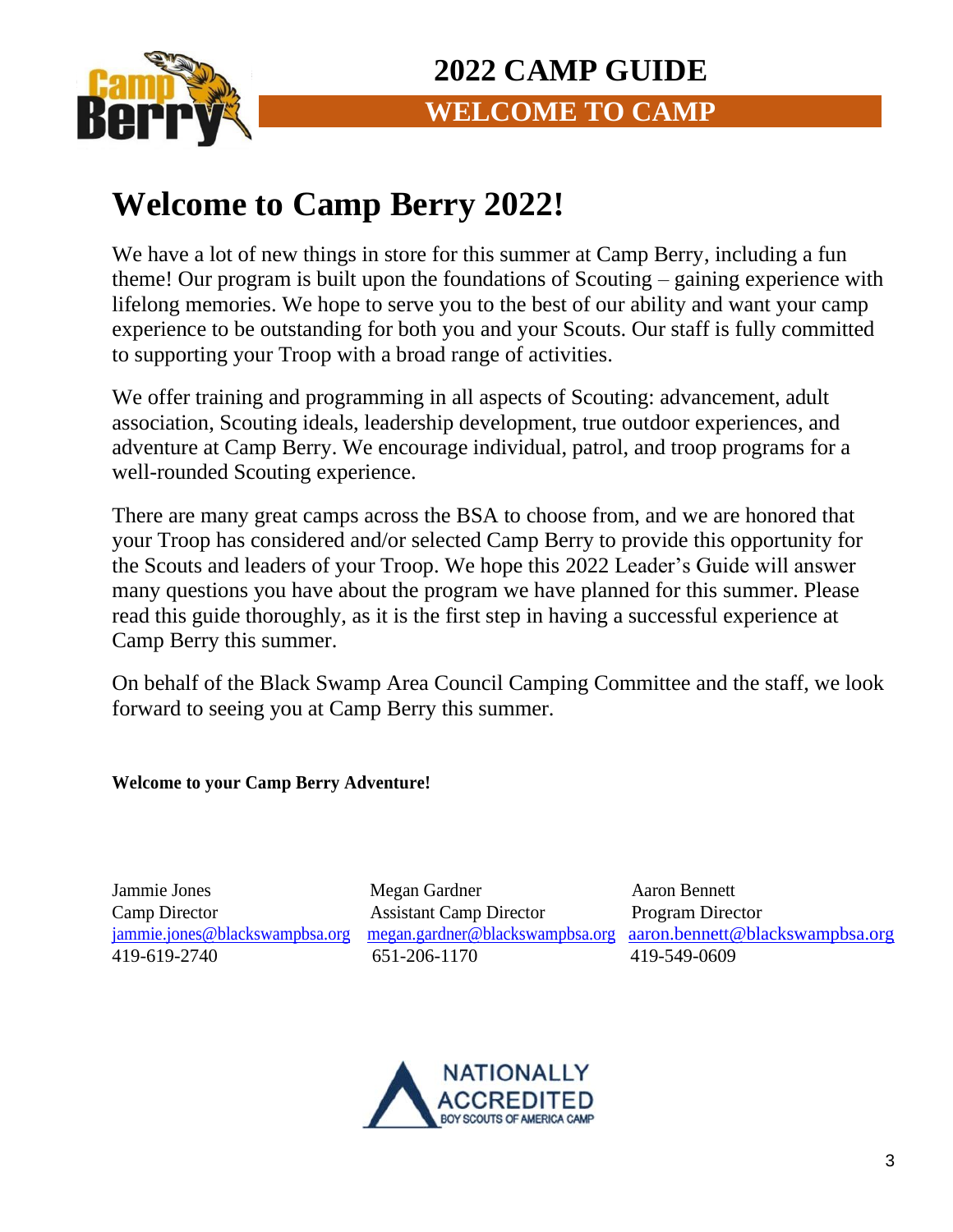

### **THE DETAILS**

## <span id="page-3-0"></span>**Guiding Principles of Black Swamp Area Council Camps**

### **BSA Mission Statement**

The mission of the Boy Scouts of America is to prepare young people to make ethical choices over their lifetimes by instilling in them the values of the Scout Oath and Law.

### **Scout Oath**

On my honor I will do my best, to do my duty to God and my country, and to obey the Scout Law; To help other people at all times, to keep myself physically strong, mentally awake, and morally straight.

### **Scout Law**

A Scout is Trustworthy, Loyal, Helpful, Friendly, Courteous, Kind, Obedient, Cheerful, Thrifty, Brave, Clean, and Reverent.

### **Pricing Information**

### **Registration Prices**

| <b>REGISTRANT TYPE</b>           | <b>EARLY BIRD</b>                              | <b>STANDARD PRICE</b> |
|----------------------------------|------------------------------------------------|-----------------------|
| Youth                            | \$325                                          | \$355                 |
| Webelos cross-over (thru 5/1/22) | \$290                                          | \$320                 |
| <b>Sibling Discount</b>          | \$290                                          | \$320                 |
| Second Week Fee                  |                                                | \$175                 |
| <b>Adults</b>                    | \$120                                          | \$120                 |
| Every 10 scouts                  | 1 Adult Free                                   | \$120                 |
| <b>Adult Day Fee</b>             | \$20 per day $(12 \text{ pm} - 12 \text{ pm})$ |                       |
| <b>Troop Reservation Fee</b>     | \$75                                           | \$75                  |
|                                  |                                                |                       |

### **Payment Methods**

Online payment may be made through our online reservation system by using a credit or debit card or Echeck. Alternately, personal or troop checks can be sent to our reservation office. The address for our reservation office is 2100 Broad Avenue, Findlay, Ohio 45840.

### **Early Bird Pricing**

To lock in the early bird price, individuals (youth or adult) must have a \$75 nonrefundable deposit in by March 31, 2022 and make full payment no later than 11:59PM EST on May 1, 2022.

### **Standard Pricing**

Standard pricing will go into effect at 12:00AM EST on May 2, 2022, for individuals not yet paid in full.

### **Checks**

Checks must be made payable to "Black Swamp Area Council." Checks not made payable to "Black Swamp Area Council" will be returned to the sender. Checks that need to be returned will not be applied to the due balance of a reservation.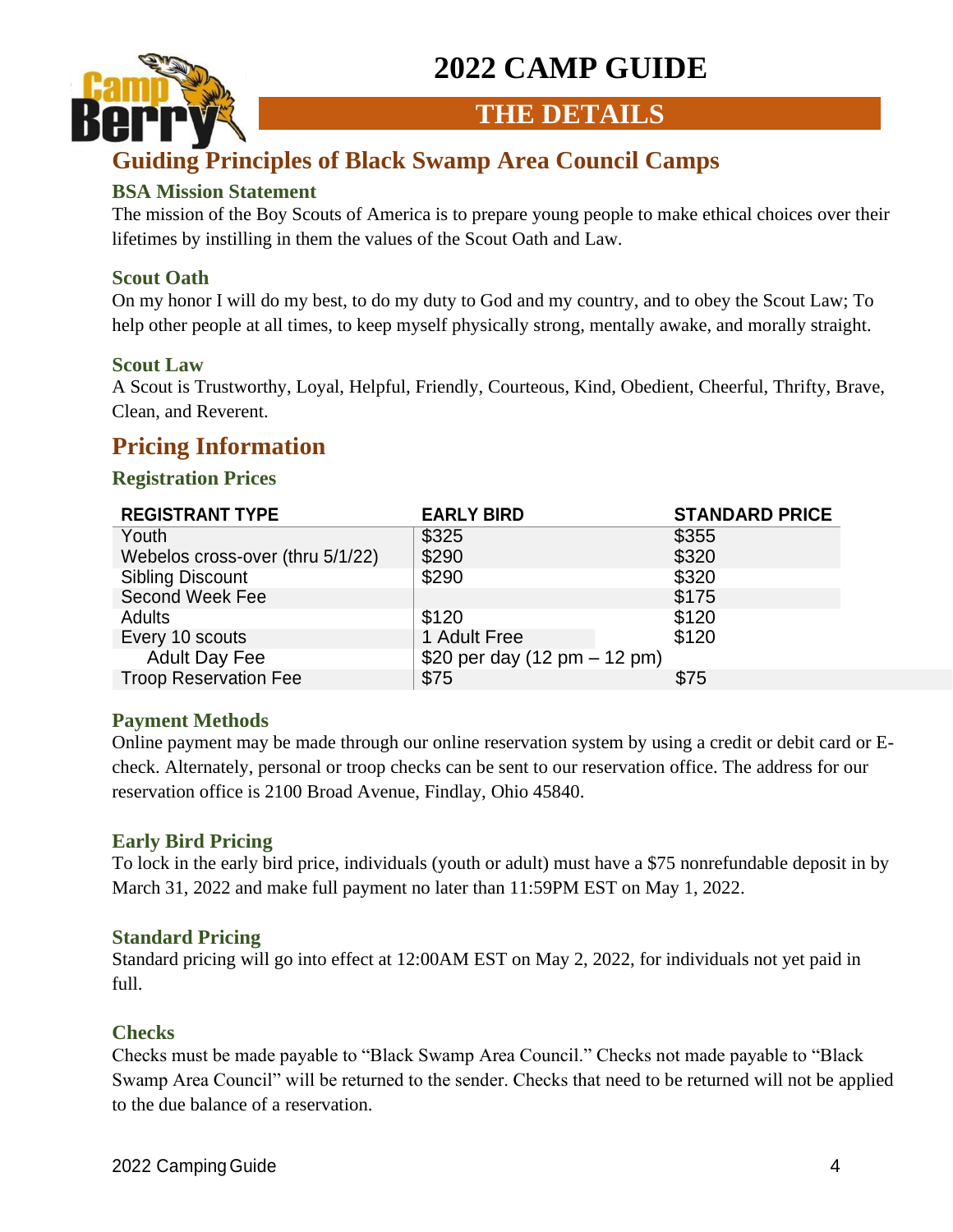

### **THE DETAILS**

### <span id="page-4-0"></span>**Dates**

| <b>Session Dates</b>   |                                                                                                                                                                                                                                                         |  |  |
|------------------------|---------------------------------------------------------------------------------------------------------------------------------------------------------------------------------------------------------------------------------------------------------|--|--|
| Week 1                 | June $19 - 25$ , 2022                                                                                                                                                                                                                                   |  |  |
| Week 2                 | June 26 - July 2, 2022                                                                                                                                                                                                                                  |  |  |
| Week 3                 | July $3 - 9$ , 2022                                                                                                                                                                                                                                     |  |  |
| Week 4                 | July 10 - 16, 2022                                                                                                                                                                                                                                      |  |  |
| <b>Important Dates</b> |                                                                                                                                                                                                                                                         |  |  |
| March 31, 2022         | \$75 non-refundable deposit per scout due                                                                                                                                                                                                               |  |  |
| <b>April 1, 2022</b>   | Scouts BSA Campership Forms due                                                                                                                                                                                                                         |  |  |
| April 2, 2022          | Merit Badge Registration opens online @ 9 AM                                                                                                                                                                                                            |  |  |
| March 19, 2022         | Camp Orientation Meeting at Berry @ 9 AM                                                                                                                                                                                                                |  |  |
| May 1, 2022            | Remainder of camp fees due for a total of \$320. After this date,<br>camp fee is \$355 except for Webelos who cross over and/or first-<br>time registered Scouts in the Council after March 31. Their fee is<br>\$290 if they register by June 1, 2020. |  |  |
| May 1, 2022            | <b>Webelos Crossover Campership Forms due</b>                                                                                                                                                                                                           |  |  |

### <span id="page-4-1"></span>**Refund Policy**

All refunds must be requested in writing, using the "Refund Request Form". Please note that we will hire our staff and order supplies and food based on the number of participants that you have reserved with us. As we make our purchases and hire our staff, those funds are no longer available for refunds. Valid reasons for requesting a refund include illness, death in the family, or change in business plans. To avoid confusion, please inform parents of the refund policy when they register their children for camp. All refunds must be requested in writing within 14 days after the conclusion of the event. For Scouts BSA Resident Camp, each session or week is considered a separate event. In the event Camp is cancelled due to COVID-19, full refunds will be available.

- A minimum of \$75 per person is non-refundable.
- Tracking overpayments, if any, is the responsibility of the unit. The refund of any overpayments should be handled at either the 10-Day Out Meeting, or during check-in at camp.
- Unit paid fees are only transferable within the same unit to a Scout or adult leader not currently registered for that specific activity.
- If a refund request is approved, refund checks will be issued to the individual or entity paying the original fee within 30 calendar days of approval.
- Mail written refund requests to: Black Swamp Area Council Attn: Refund Committee 2100 Broad Avenue Findlay, OH 45840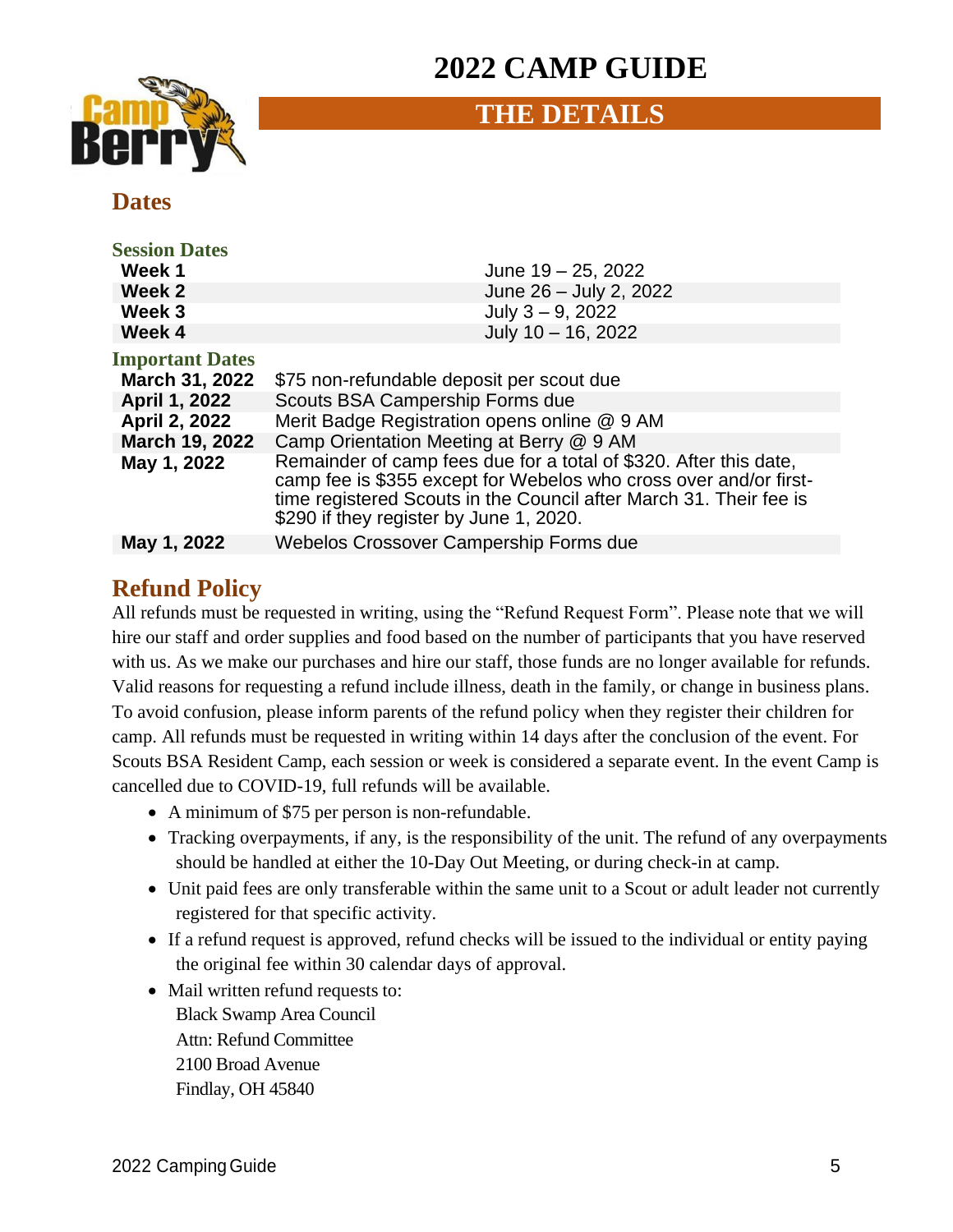

**REGISTRATION SYSTEM**

### <span id="page-5-0"></span>**Registration System**

**BEFORE STARTING THE REGISTRATION PROCESS, PLEASE HAVE IN MIND THE NUMBER OF SLOTS (YOUTH & ADULT) YOU WOULD LIKE TO RESERVE. ONLY RESERVE SLOTS YOU KNOW YOU CAN FILL. ONCE A SLOT HAS BEEN RESERVED, THERE IS A \$75 NON-REFUNDABLE FEE ASSOCIATED WITH IT, REGARDLESS OF THE AMOUNT PAID ON THE SLOT. YOU CAN ALWAYS ADD SLOTS LATER.**

### **Making Your Initial Registration**

- 1. Navigate to www.blackswampbsa.org
- 2. On the Home screen, click the "Register for Summer Camp" button.
- 3. Select which camp and which week your unit would like to attend camp.
- 4. Click the "Register" button.
- 5. Enter in the contact information of the individual making the reservation.
- 6. Select the box above "Who's Coming?"
- 7. Enter the numbers of scouts, adults, Webelos Crossovers/New Scouts, and Scout siblings you will be bringing to camp from the dropdown menus.
	- a. Example: to make a registration for 20 scouts, 8 adults, and 2 Webelos Crossovers, you would select the following: Scouts: 20; Adults: 8; Webelos Crossovers: 2
- 8. Click the "Continue" button.
- 9. Select the box above "Reserve Facility."
- 10. Select which campsite you wish to reserve.
- 11. Click the "Continue" button.
- 12. Select the box above "Checkout."
- 13. Look over the information that is listed. If accurate, click the "Checkout" button at the bottom.
- 14. Select your payment option. You can pay via PayPal, Credit Card (Visa, MasterCard, American Express, and Discover), E-check, Gift Card, or mail-in payment.
- 15. Fill out the information that is requested for your payment option.
- 16. Click the red "COMPLETE ORDER" button on the right-hand side. **This is required to finish your registration.**
- 17. This will take you to a receipt for your reservation confirmation.
- 18. CONGRATULATIONS! You have made your reservation for summer camp.

#### **Adding Additional Youth & Adults to Your Registration**

- 1. Navigate to [www.doubleknot.com](http://www.doubleknot.com/)
- 2. Click on Log-on button and enter your login information.
- 3. If you don't remember, or don't know, your login information, please contact Drew DeMull at [drew.demull@scouting.org](mailto:drew.demull@scouting.org)
- 4. A summary page listing your registration should appear on the screen.
- 5. Click on "View Details" beside your summer camp registration.
- 6. Click "Update."
- 7. If you are adding anyone, click box "Who's Coming?".
- 8. Change the number in the appropriate dropdown menu (Scout, Adult, Webelos Crossover, Scout Sibling).
- 9. Fill out information for each person attending.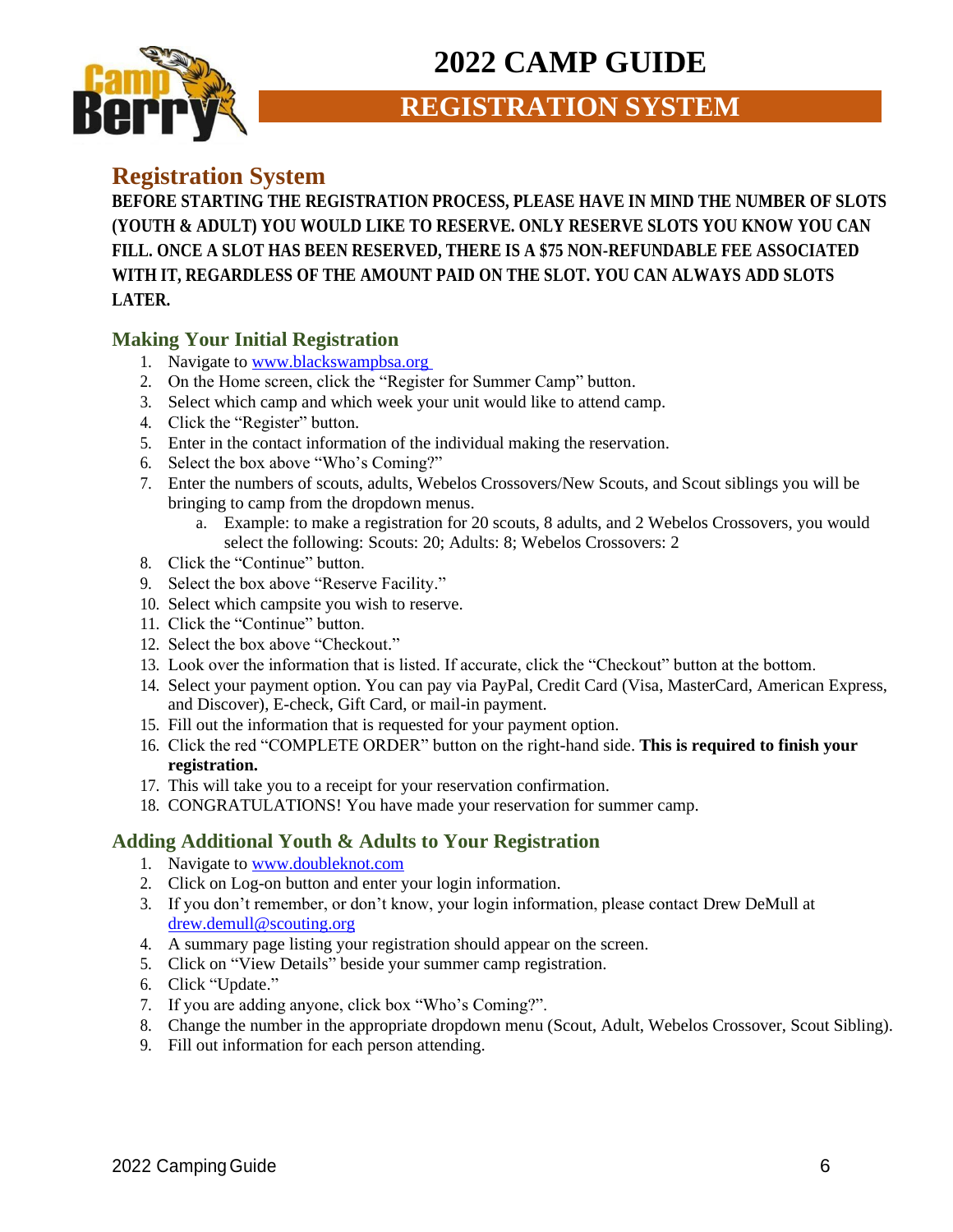

### **REGISTRATION SYSTEM**

- 10. If your Troop has done a registration with us before, you should have a roster of previous participants. To add someone from this roster, click the link, "Add someone I've signed up before".
- 11. Repeat for every participant.
- 12. Click continue at the bottom of the screen.
- 13. Once complete with changes, you need to follow the Checkout process as detailed in the section on page 10.
- 14. Remember, your registration is not saved until you go through the checkout process.

### **Removing Youth & Adults from Your Registration including Unnamed Scouts**

- 1. Follow steps 1-6 in the previous section in order to login.
- 2. Select box "Who's Coming?".
- 3. Adjust the number in the dropdown menus (Scout, Adult, Webelos Crossover, Scout Sibling) to the correct number of people attending.
- 4. Click the continue button at the bottom of the screen.
- 5. You now need to follow the Checkout process as detailed in the section on page 10.

### **Registering for Merit Badges**

- 1. **Merit Badges will go live on April 2, 2022, at 9:00 am.**
- 2. To have a better chance of getting your desired merit badges, we recommend that you login right at 9:00 am. Special note: Eagle required Merit Badges fill up very quickly.
- 3. Login to the online registration system and select your summer camp registration.
- 4. Make sure that all your scouts are named. If not, refer to page 11.
- 5. Click on box "What Are They Doing?"
- 6. Select the participant that you would like to register for merit badges from the dropdown menu "Schedule For:"
- 7. Select the merit badge category from the dropdown menu "Choose Activities in Category:".
- 8. Find the merit badge that you would like to register for. If this merit badge is on a waitlist, it will specify that by the merit badge name. Click the "Add" button to add this class to the participant's schedule.
- 9. Repeat this process until you have registered that participant for all the merit badges they need.
- 10. Repeat the process for each participant going to camp.
- 11. Once complete, click the continue button.
- 12. Click the box labeled "Check schedule conflicts". This will tell you if a participant has time
- 13. conflicts with their merit badges.
- 14. Once you are satisfied with merit badge selections, you need to Checkout to save your changes.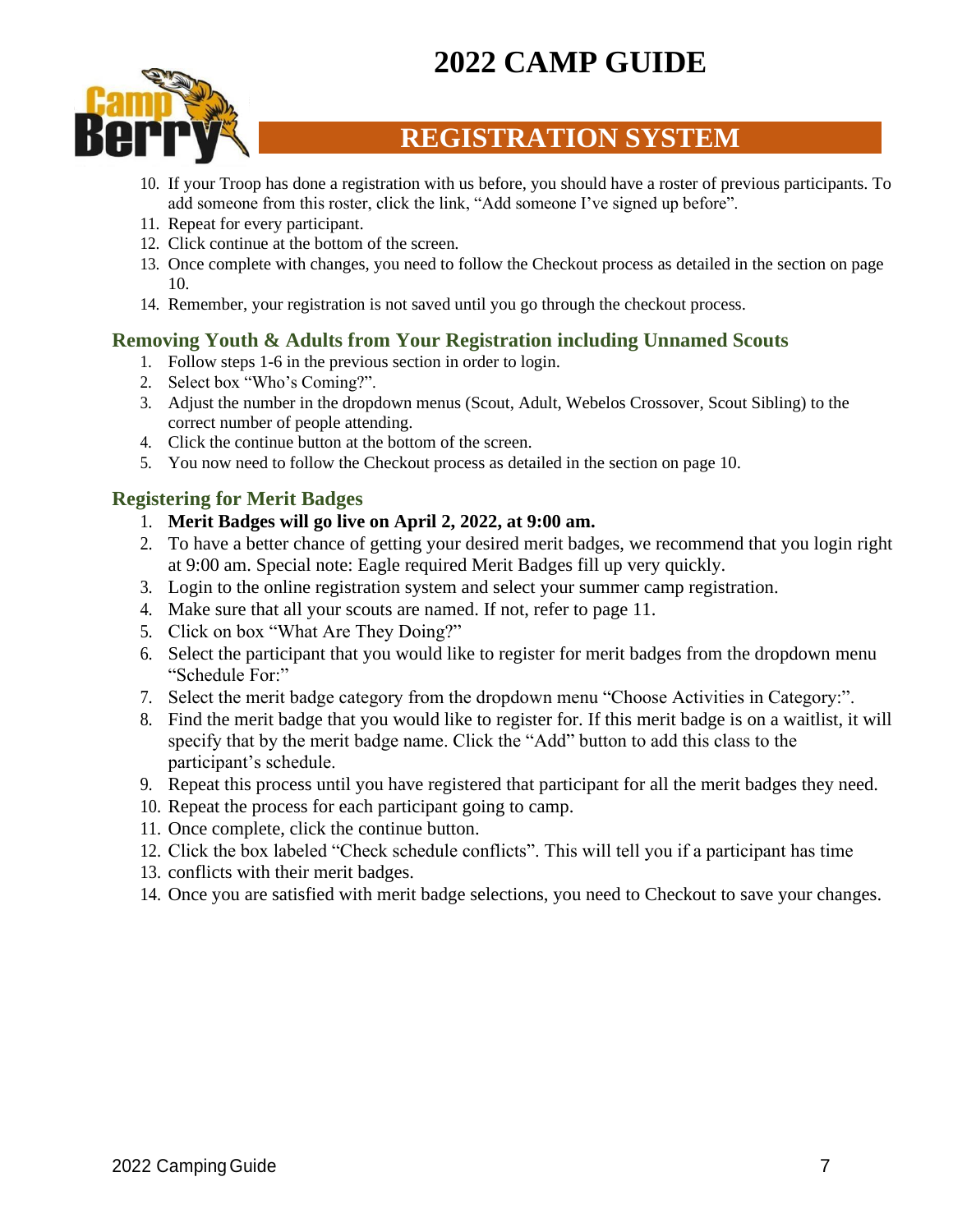

## **CAMP POLICIES**

### <span id="page-7-0"></span>**Camp Policies**

Scouts and their leaders at camp are always expected to live by the Scout Law. Troop leaders are expected to instill this law in their Scouts and serve as an example to them. In addition to abiding by the Scout Law, Black Swamp Area Council Camps have set forth the following policies. We thank you for your cooperation and understanding in helping us maintain high standards of conduct.

### **Alcohol and Drugs**

The use of alcoholic beverages and controlled substances is prohibited on any property that is owned or operated by the Boy Scouts of America. This policy will be strictly enforced for all those who use or visit our camp facilities. Violations with result in expulsion from camp and will be reported to authorities.

### **Tobacco**

The use of tobacco products by anyone is prohibited. This includes the use of electronic cigarettes, personal vaporizers, or electronic nicotine delivery systems that simulate tobacco smoking.

### **Vehicles**

No vehicle is allowed beyond the main parking lot without permission of the Camp Director. A gate is in place at each access point into the camp, and we ask every leader's cooperation with, and support in, enforcing this policy. The safety of our campers on camp roads is our primary concern. Only official camp service and emergency vehicles will be permitted beyond the main parking lot without a pass.

- a) There will be a window of opportunity on Sunday during check-in for trailers and equipment to be driven into the campsite then returned to the main parking lot. The same opportunity is available on Saturday during check-out.
- b) Only one vehicle is allowed per campsite at a time (displaying a temporary vehicle pass) during Check-In.
- c) No one can ride on any camp equipment. No Scouts or Scouters are to ride in the back of a car, truck, cart, etc.
- d) Assigned parking area for each camp will be outlined at the pre-camp meetings.
- e) Arrangements will be made for those who require special transportation accommodations. Prior notification at the pre-camp meetings is required if this service is needed.
- f) Speed limit is 10 mph; please keep our Scouts and camp safe.
- g) If the weather is bad, please request a tractor to remove trailer.

### **Taps**

Taps are at 11:00 pm. No one is to be out of their campsite after taps, unless accompanied by an adult or staff member.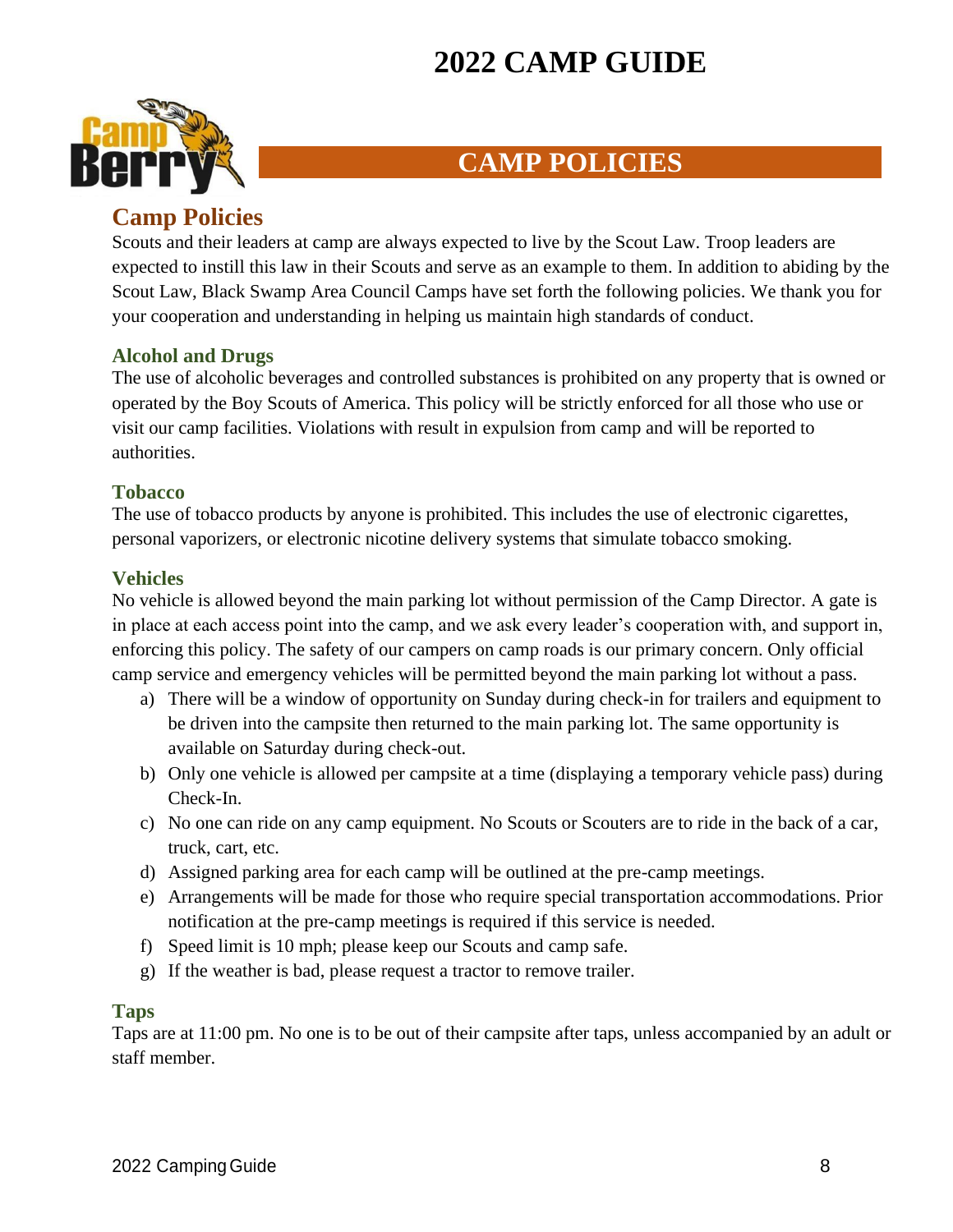

### **CAMP POLICIES**

#### **Uniforms**

Scouts should be in the Field Uniform for assemblies, flag ceremonies, dinners, campfires, and other ceremonies where uniforms are appropriate. Otherwise, we recommend a troop t-shirt or camp shirt be worn for other activities. Closed toe and closed heel shoes must always be worn. Water shoes, sandals, flip flops, and "Crocs" are allowable in the beach/pool and shower areas **ONLY**.

#### **Pets & Animals**

Pets of any kind are not permitted in camp at any time. Please do not bring your pet from home. Be sure to inform any visitors, parent drivers, or guests that they should also leave their pet at home. The BSA makes only one exception to this for resident Camp Rangers and their families. An additional exception can be made for service animals with appropriate paperwork.

#### **Requirements for Participation**

To qualify for participation in Black Swamp Area Council Camp activities, all campers, youth, and adults must have a completed and current Personal Health and Medical Record. ("Current" is defined as being signed by a doctor, or approved medical practitioner, within 12 months of the day your unit departs camp.) There are no allowable exceptions to this rule. **Children and/or siblings of those registered for a specific program, including Cub Scouts, are not to attend unless the program has been specifically designed with adequate facilities to handle them.**

#### **Adult Leadership**

A minimum of two adult leaders per unit must always be on-site. Both leaders must be over the age of 21, be registered adult members of the BSA, and have completed Youth Protection Training. If proper adult leadership cannot be arranged for, the unit must be sent home. (If your unit is having difficulty finding 2 leaders, please contact the Camp Director as soon as possible so we can assist you in finding a second leader or arrange for a surrogate leader.)

#### **Provisional Scouts**

Scouts that cannot attend with their unit may attend camp as a provisional Scout. Prior to camp, we will refer provisional Scouts to units that are willing to host them for the week. Scouts will not be allowed to check into camp unless accompanied by a unit. Please let us know if your unit is willing to host a provisional Scout.

#### **Security Wristbands**

The security and safety of all our campers are paramount. All staff, visitors, and campers (youth and adult) will receive a wristband upon check-in. Thereafter, anyone in camp without a wristband will be treated as a trespasser and dealt with accordingly by camp management and/or the authorities.

#### **Staff Areas**

Staff tents, cabins, and showers are off limits to youth and adult campers.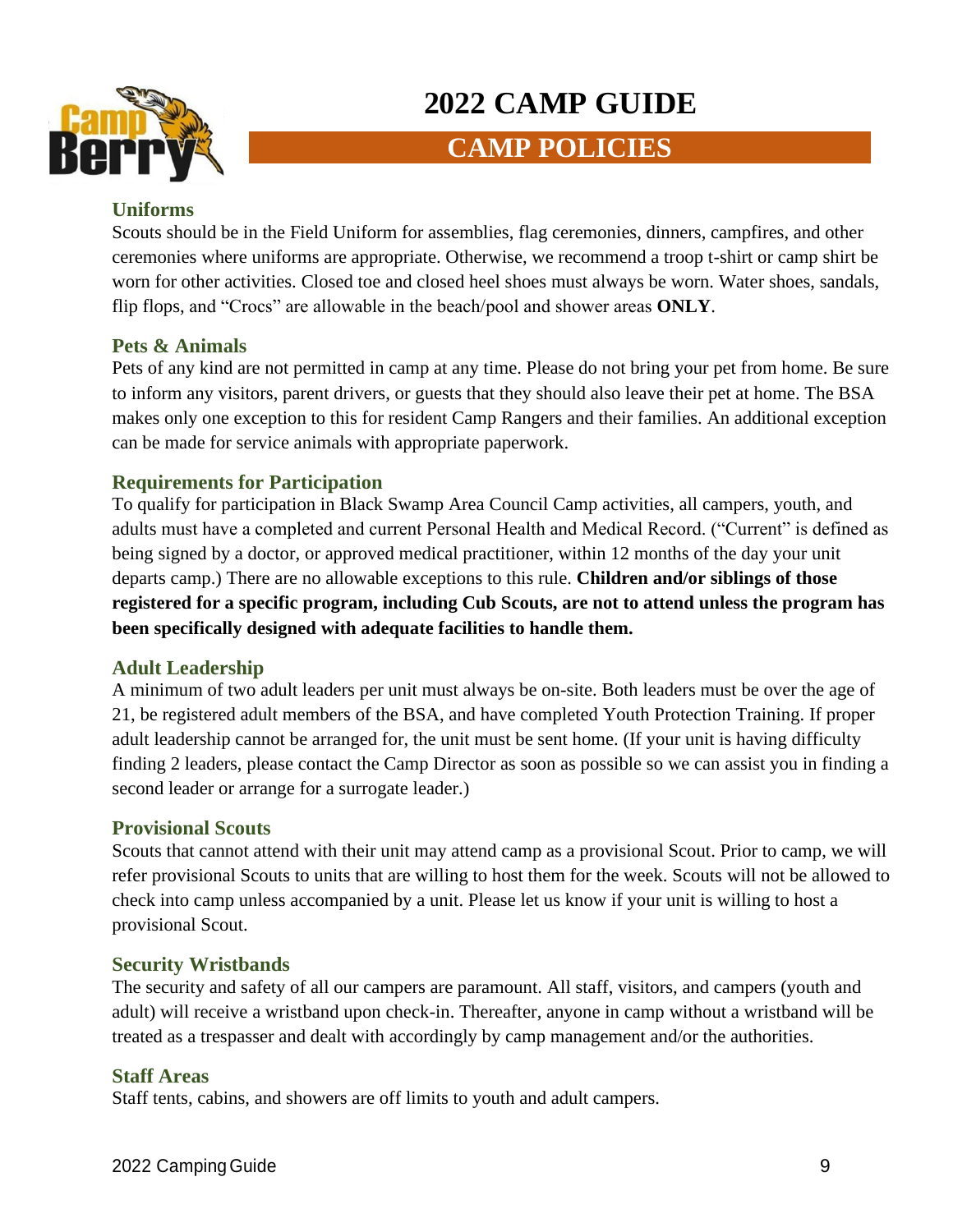

### **CAMP POLICIES**

### **Firearms & Fireworks**

No firearms or ammunition of any sort may be brought to camp. Camp Berry & Camp Lakota provide all necessary shooting sports equipment and ammunition. All types of pyrotechnics (smoke bombs, sparklers, aerial fireworks, and other match-lit items) are strictly prohibited on camp property per BSA policy and U.S. Forest Service regulations.

#### **Expulsion for Behavioral Reasons**

Campers sent home for behavioral reasons will not have any portion of their camp fee refunded.

### **Unpaid Fees**

All unpaid fees are due upon arrival prior to setting up your camp or taking the tour. The final amount that your troop owes is determined by the Business Manager based upon your online reservation. Transaction logs of all payments may be viewed 24/7 by visiting your online reservation.

#### **Initiations**

Older Scouts sometimes feel that new Scouts should be "initiated into the troop with a physical activity or another embarrassing stunt." Leaders should be alert to this possibility and direct the Scouts' efforts into meaningful programs. Hazing behavior such as snipe hunts, running the gauntlet, belt line, or similar punishment has no place in Scouting and is not permitted.

#### **Infectious Disease**

Camp is a tight community where pathogens can spread rapidly. It is extremely important that units immediately report all illness to our health officers. If a participant is sick with nausea, vomiting, diarrhea, or fever prior to camp, please leave that person at home to recuperate. Camp Management and our health & safety team reserve the right to send a participant to a local health care facility to get checked-out if they suspect a participant has a health concern that could affect the health & safety of the camp. \*\*THIS INCLUDES COVID-19\*\*

#### **Emergency Procedures**

On your first day in camp, emergency procedures will be explained to troop leaders and Scouts. In the event of an emergency, please notify a member of the camp staff immediately. Please do not attempt to deal with the emergency yourself, regardless of the situation. If the situation seems at all dangerous, the priority is to evacuate all Scouts and leaders from the area.

#### **Bicycles**

2022 Camping Guide 2022 Camping Guide Both camps encourage youth and adults to bring their bicycles to camp. Having a bike at camp is a privilege that can be taken away if these rules are not followed: All bikers must wear a helmet when riding; Bikes are to go a safe speed (under 5 mph); Bikes must be in good working order; Camp management reserves the right to inspect any bike, at any time; They also reserve the right to restrict the riding privileges of an individual if unsafe riding practices are observed or if any rules are violated. Camp Berry is not responsible for any property damage, injuries, or stolen property during your stay.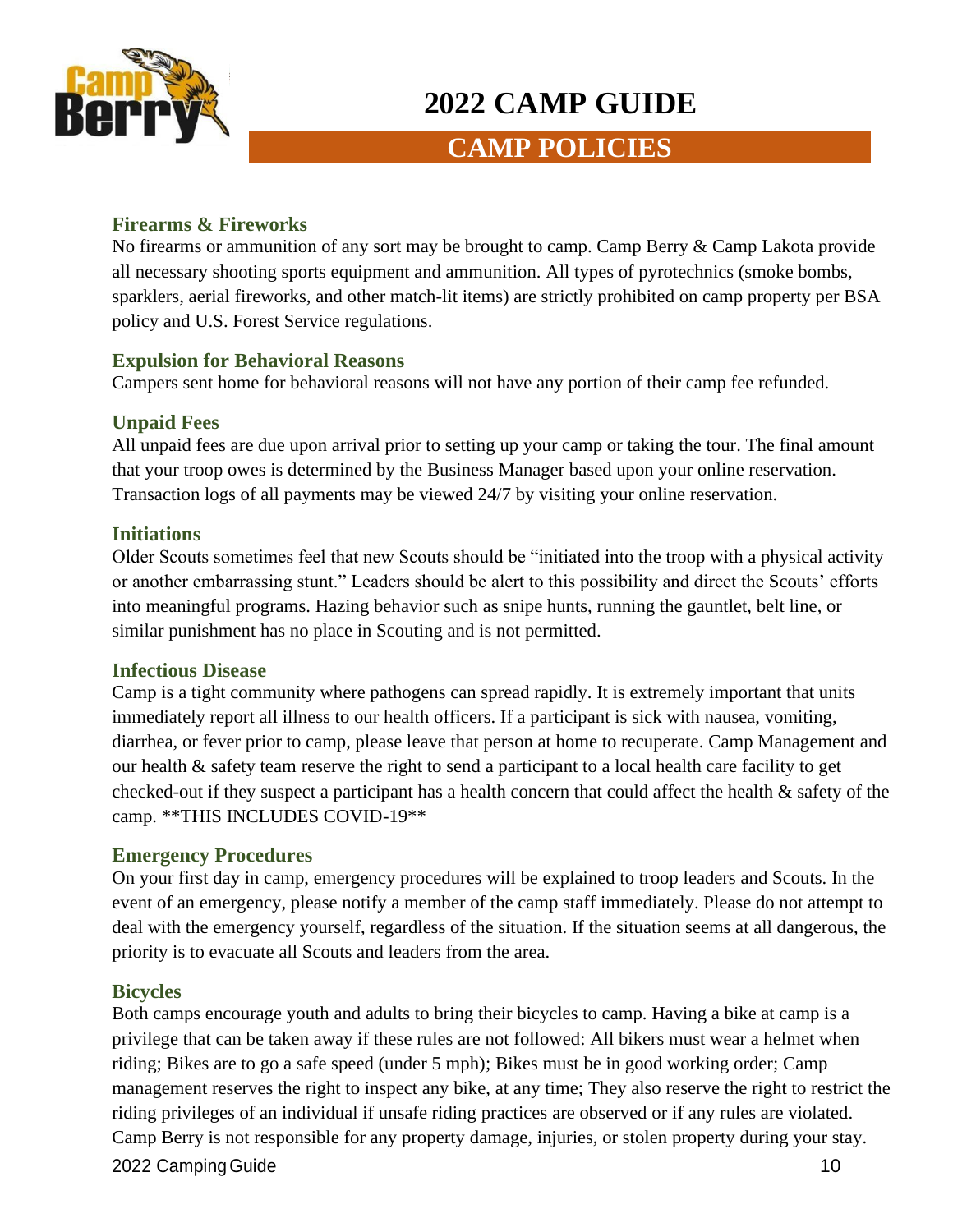

### **BEFORE LEAVING HOME**

### <span id="page-10-0"></span>**Before Leaving Home**

- Inform parents about your unit's plan
- Share the camp's mailing address:

Camp Berry Scout Name, Unit # 11716 CR 40 Findlay, OH 45840

- Mail sent to camp should always have a return address
- In order to save postage and ensure that your scout receives their letter or package, we recommend sending the week's mail with unit leadership and having them distribute at the appropriate time.

### <span id="page-10-1"></span>**Required Documents**

- Certification and claim forms for Troop Accident & Sickness Insurance (out-of-council only)
- Each youth and adult leader must have:
	- o The BSA Annual Health and Medical Record, signed by a physician and guardian. Parts A, B & C are required.
	- o A copy of the family's Insurance Card attached to the medical form.
	- o If taking medications, the Scout's parents and the adult leaders attending should follow procedures enclosed in this publication.
	- o Any program-specific forms or items (High Adventure waiver, ATV waiver).
- For Scouts to be called out for the Order of the Arrow, bring a letter from your local OA Lodge verifying the election results.
- All Scouts and adults are registered (Check those new Webelos)
- Travel: all drivers must have a valid driver's license and all parties must wear a seat belt. Please arrive as a group.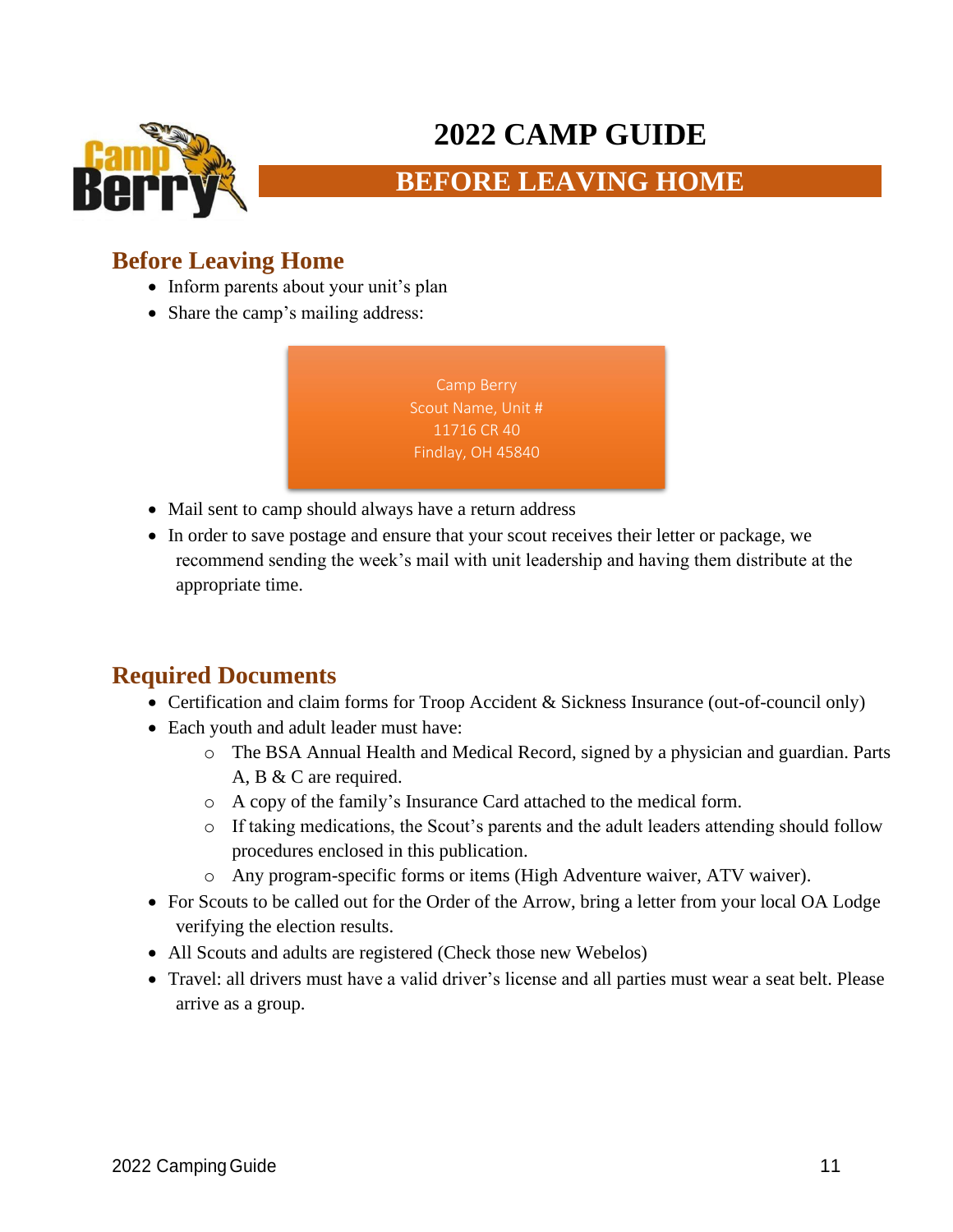

## **ADULT LEADERSHIP**

### <span id="page-11-0"></span>**Role of the Adult Leader**

**Each unit must have a minimum of 2 responsible adult leaders on the camp premises at all times. In accordance with BSA National policy, all adults accompanying a troop to residence camp must be a registered member with the BSA.** Both leaders must be 21 years of age or older and have current Youth Protection Training. Leaders must be present both day and night.

All adult leaders should expect to assist the camp staff in providing a safe, fun experience for the Scouts. Leaders are:

- Responsible for maintaining unit safety and discipline always. This includes safe travel to and from camp.
- Responsible for coordinating all unit and individual activities to ensure maximum benefit to participants.
- To be aware of each youth's personal goals and objectives to promote Scouting's advancement program. For the Boy Scout Merit Badge program, please refer to the Merit Badge Schedule and Prerequisites List (which is available in the program section).
- To participate in camp activities daily. This should include program area visits, punctual attendance at meetings and conferences, and collection of progress reports on each youth's activities.
- To be prepared to help and assist others, specifically, other camping units and staff personnel as needed. Assistance should be given in a spirit of mutual cooperation and support but not at the expense of one's own unit.
- To monitor and evaluate unit and individual progress in camp and to provide counseling, guidance, and encouragement.
- To review the daily schedule of unit activities with fellow leaders before departure for camp. This process should include review by experienced leaders who may not be participating in the current trip but have been to Camp Berry or Camp Lakota before. There are many experienced Scouters (like your Unit Commissioner) in your district willing to assist you.
- To be sure that each adult leader and the Senior Patrol Leader complete and turn in camp evaluations. These forms are the primary means of evaluating the program and staff at each camp and they are used each week by the camp and program directors to determine if there is a problem that should be addressed immediately. In addition, they are studied in great detail by members of the Camping Committee of the Black Swamp Area Council to recommend improvements for the next year.
- Expected to serve as a positive role model for youth including language, attitude, and behavior.
- Knowledgeable of all camp rules and policies.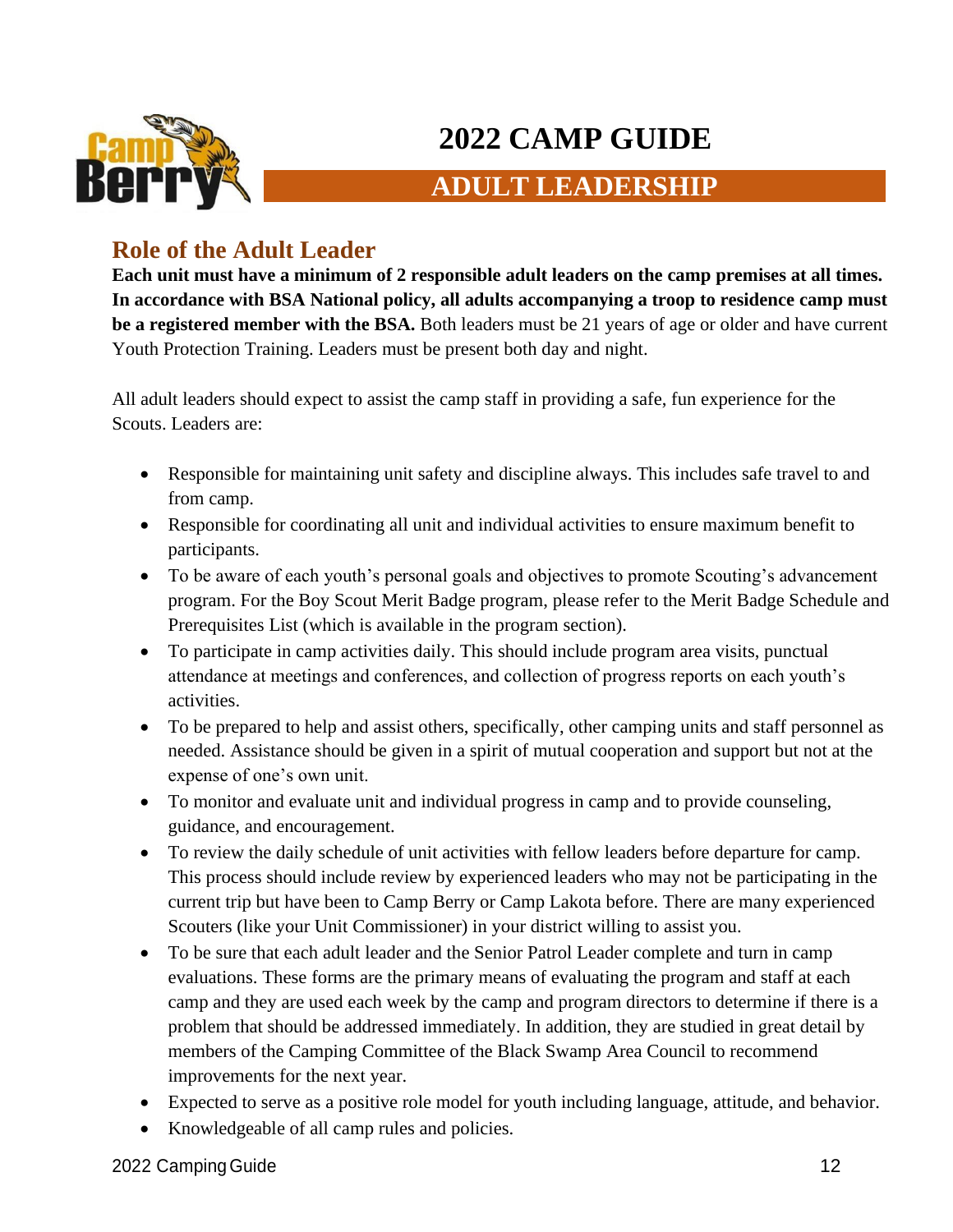

## **ADULT LEADERSHIP**

### **General Discipline**

Discipline and conduct of all youth and leaders are the responsibility of the unit leaders in camp. The Camp Leadership Team is ready and willing to assist at any time with problems that might arise. Unit committees should be sure that the camp leaders are trained, and they understand their responsibilities while in summer camp.

### **Boy Scouts of America Policy**

Preventing child abuse has been adopted as a critical objective of the Boy Scouts of America. The assistance of every adult leader is essential to success. The guidelines listed on the next page are designed to protect Scouts against child abuse and adult leaders against misinterpretation of their intentions. Anyone who has questions should consult with the Camp Director. If faced with difficulty in complying with the guidelines and no advice is available, use common sense and the principles of the Scout Oath and Scout Law.

### **Guidelines for Adults and Parents**

All adult leaders in camp must endeavor to protect Scouts from (1) physical abuse, which is understood to mean the sustaining of physical injury as the result of cruel and inhumane treatment or as the result of a malicious act and, (2) sexual abuse, i.e., any act involving sexual molestation or exploitation of a Scout, by any person who has permanent or temporary care, custody, or responsibility for the supervision of a Scout(s).

### **Reporting Child Abuse**

Our camp staff has received training to deal with potential victims of any kind of child abuse. If you suspect that a Scout in camp is a victim, report this to the Camp Director immediately. Ohio law requires that all childcare providers, including Scout leaders, must report any incidence of child abuse to child protection authorities. The number for the Ohio Department of Job & Family Services is 855-642- 4453. All discussion, both at camp and over the hotline will be kept confidential.

### **Buddy System**

We ask Leaders to please promote the buddy system, especially with the younger Scouts. Regardless of where you are in camp, it is always wise to do so with a partner.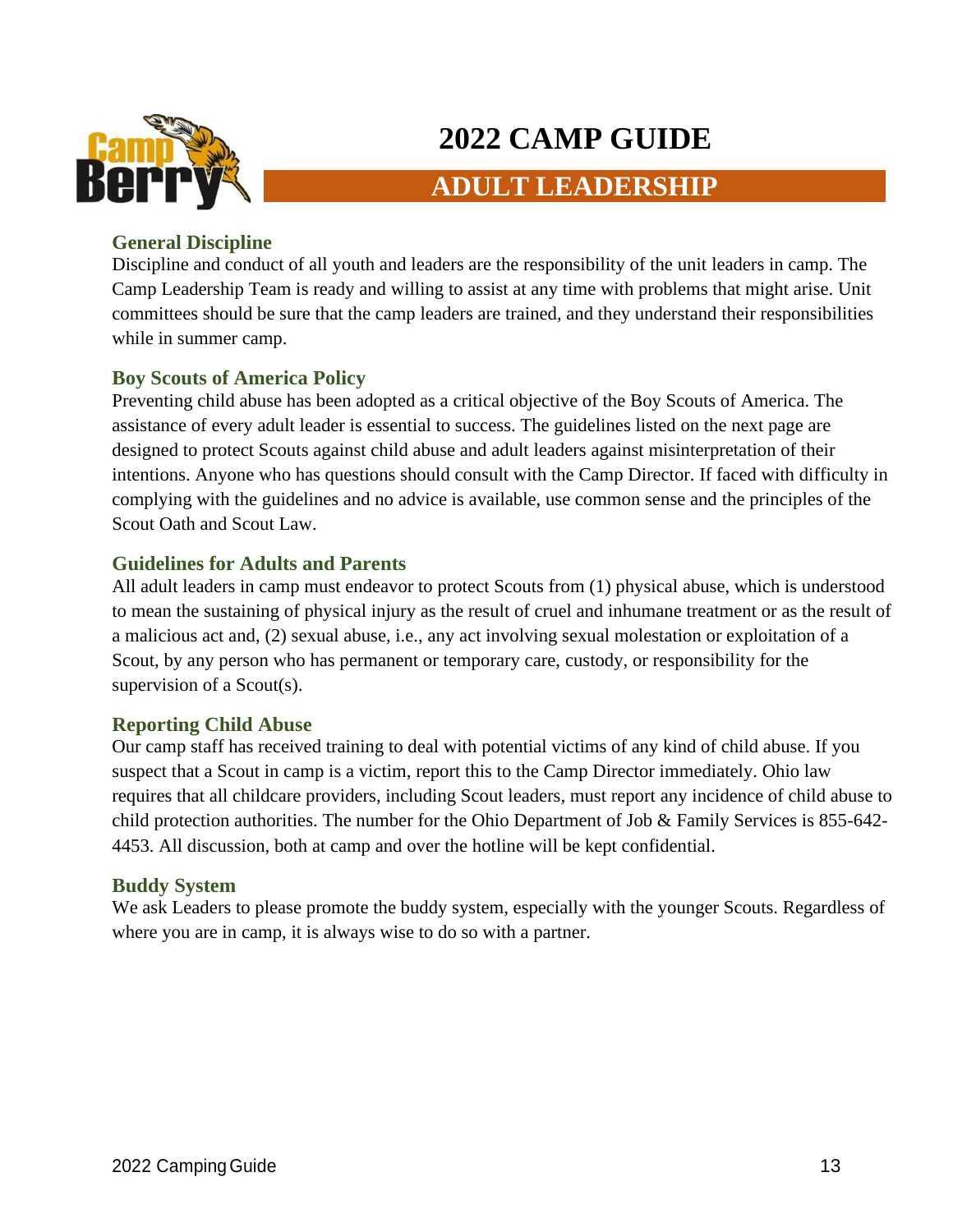

## **YOUTH PROTECTION**

### <span id="page-13-0"></span>**Youth Protection Training Verification**

Protecting our youth is paramount to the BSA, Black Swamp Area Council, and our camps. Therefore, the following policy is in place to protect the youth and adult leaders, and staff of Camp Berry and Camp Lakota.

### **ALL adults serving as leadership for a troop in camp are required to provide verification of CURRENT Youth Protection Training.**

Please provide at check-in, or before, one or more of the following for verifications of YPT:

- ❖ Copy of a BSA Pocket Certificate Trained Card.
- ❖ Copy of the YPT online trained certificate.
- ❖ Copy of the Troop's leader training roster from my.scouting.org.

Due to the length of the online YPT module as well as the limited computer/internet resources at camp, it is strongly advised that this training be completed before arriving at camp. **No adults serving as troop leadership at camp will be permitted into camp without the proper verification of YPT.**

YPT verification is not required for family and friends who may be visiting camp. However, it is encouraged that any adult family members who are staying overnight on Friday night take YPT (no verification is required by the camp).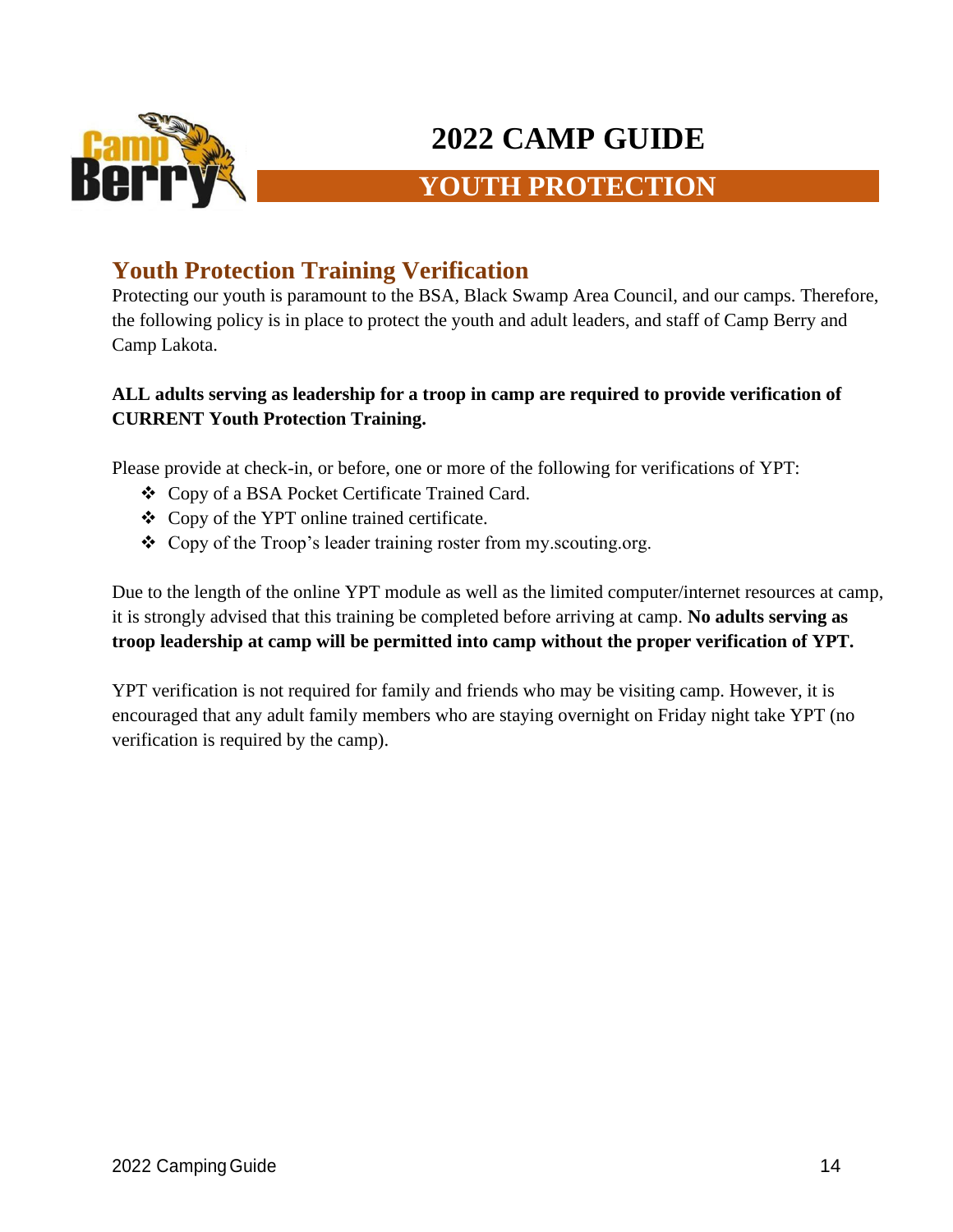

## **EARLY DISMISSAL**

### <span id="page-14-0"></span>**Early Dismissal Policy**

Our camps are extremely concerned about the welfare and safety of your child(ren). As such, early release requests, for any reason, will only be allowed if the following steps are completed. This information is taken from the National Council's Health and Safety Guide, Security Section.

- Verification must be made to assure that the person requesting release is acting as the legal parent or guardian or under the direction of the legal parent or guardian. Verification may be done by the following:
	- o Approval of the Scoutmaster.
	- o Presentation of proper identification matched with the name listed as the legal parent or guardian on the Scout's medical form.
	- o Contact via telephone with the legal parent or guardian. The telephone number used may be supplied by the Scoutmaster or obtained from the medical form.
	- o Previous arrangements made with the Scoutmaster and Camp Director by the legal parent or guardian.
- It is understood that any person who requests the early release of a Scout will abide by the policy set forth above and **completes the early release form prior to the release of the Scout.**
- It is understood that a Scout will never be released to another youth under 18 years of age without verified permission from the legal parent or guardian.
- If adult leaders need to leave camp temporarily, or if they are staying less than one night or day, they must also inform other adult leadership within their Troop that they will be leaving, and they must also sign in and out on the sheet at the office.
- No Scout will be permitted to leave camp between the hours of 11 pm and 7 am, except in the case of an emergency (camp administration must be notified). Any other dismissals during these hours must be approved by the camp administration.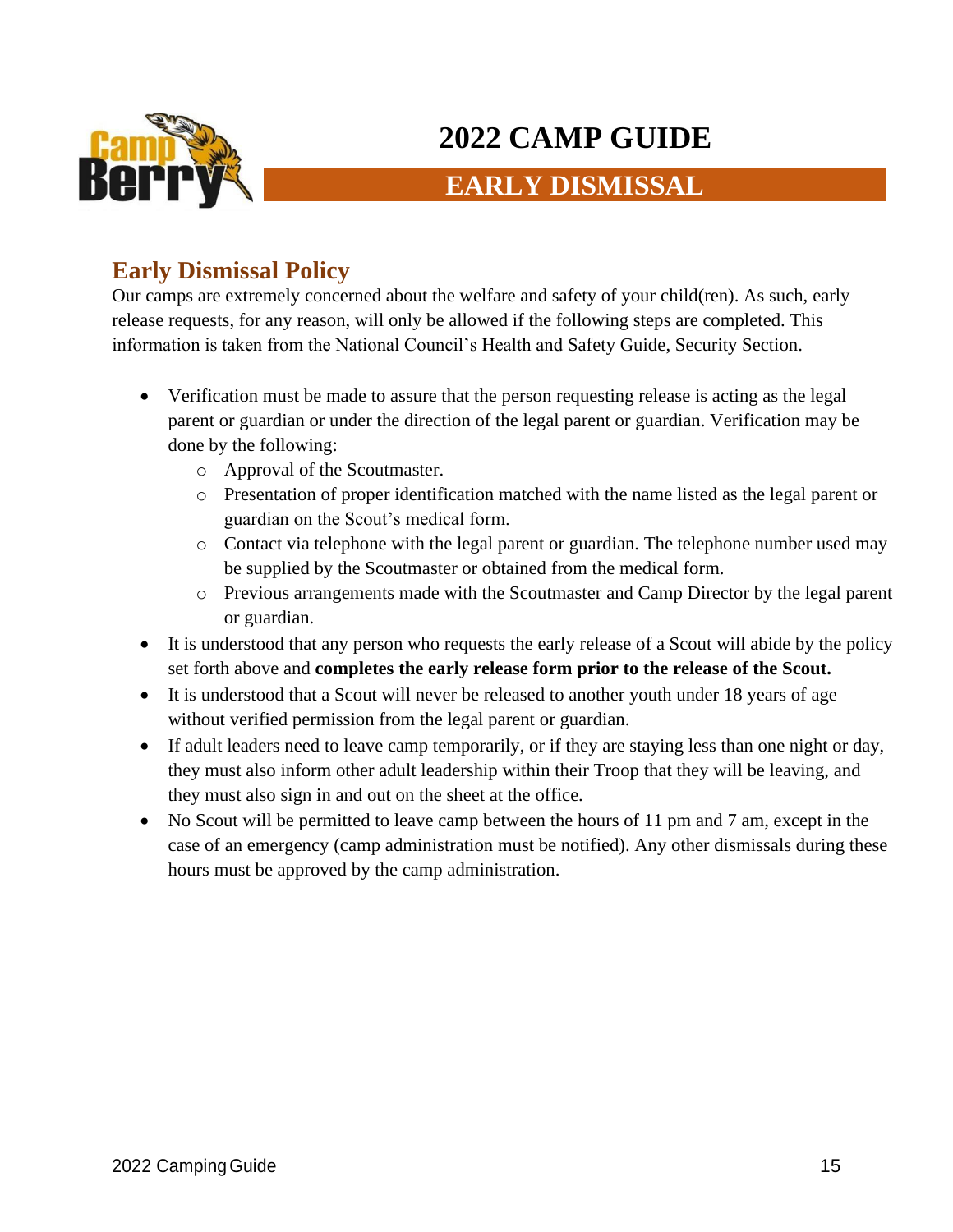

## **MEDICAL SERVICES & RECORDS**

### <span id="page-15-0"></span>**Medical Services and Records**

#### **Medical Services**

The camp health lodge is staffed 24 hours a day by qualified medical personnel. For insurance purposes and for the health and safety of all participants, all accidents and illnesses, no matter how minor, must be reported to the Health Lodge and recorded. Arrangements have been made with the local rescue squads and hospitals to handle any medical emergencies. **National standards require that any person staying overnight must have a valid medical form. Late arrivals should report to the health lodge.**

### **Annual Health & Medical Record**

Every Scout and adult leader must submit a Personal Health and Medical Record upon arrival at Camp. Leaders should provide a copy of the newest version of the medical form (available online at [http://www.scouting.org/scoutsource/HealthandSafety/ahmr.aspx\)](http://www.scouting.org/scoutsource/HealthandSafety/ahmr.aspx) to each youth and adult planning to come to camp as soon as possible so that they can complete their physicals and fill out all forms properly. Parts A, B & C are required. Part C of the form MUST be completed AND signed by a health care provider and the parent.

### **Medical Alerts**

Scouting activities can be physically and mentally demanding. Listed below are some of the risk factors that have been known to become issues during outdoor adventures.

- Excessive body weight (obesity)
- Cardiac or cardiovascular disease
- Hypertension (high blood pressure)
- Diabetes mellitus
- Seizures
- Asthma
- Sleep apnea
- Allergies or anaphylaxis
- Musculoskeletal injuries
- Psychological and emotional difficulties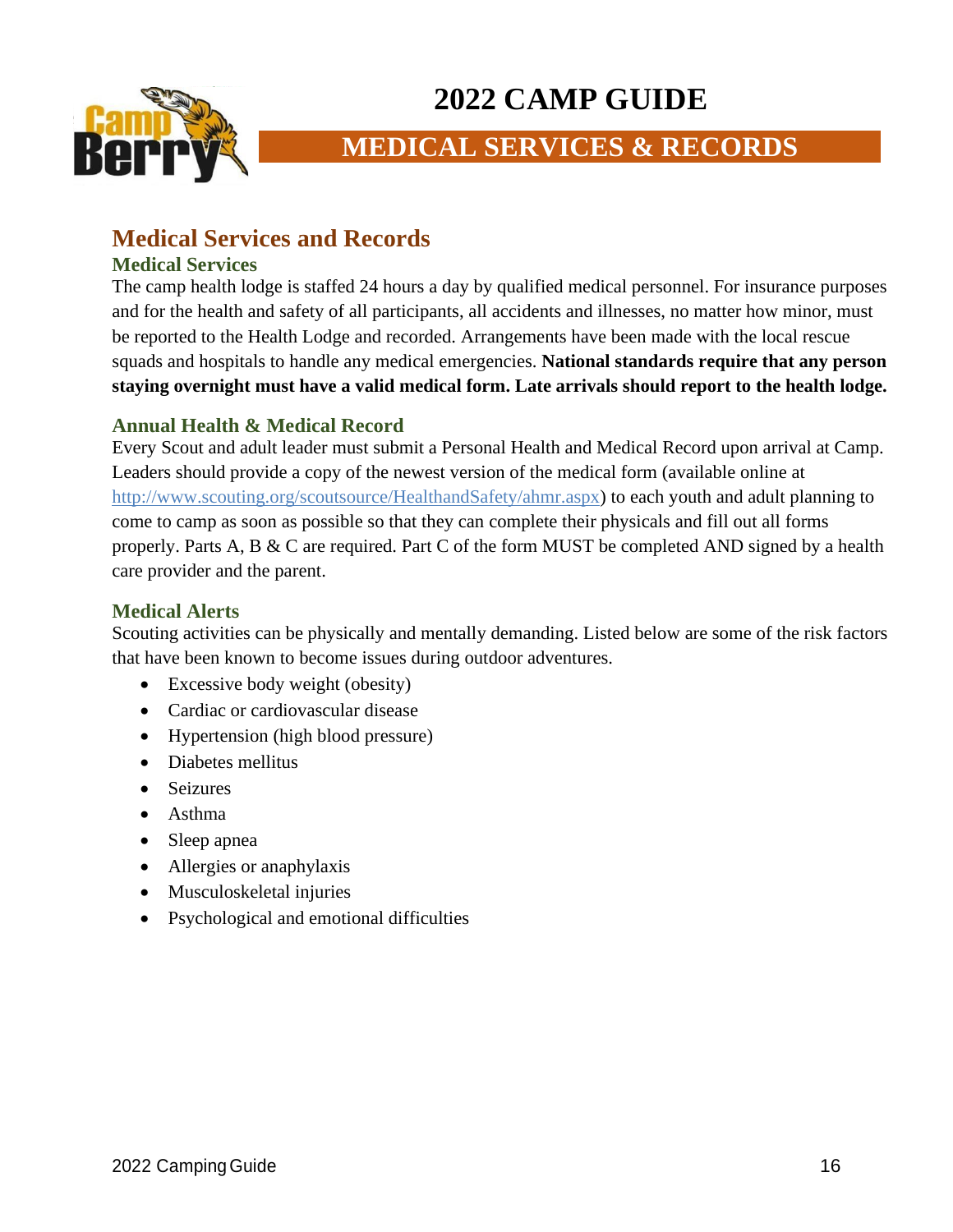

## **MEDICAL SERVICES & RECORDS**

#### **Prescription Medications**

Black Swamp Area Council camps require that all prescription and over the counter (OTC) medications be stored under lock, except when in the controlled presence of health care staff or another adult leader responsible for the administration and /or dispensing of medications. **Please ask your Scouts not to bring over-the-counter medications such as Tylenol or cough syrup—the Health Lodge stocks these medications and will dispense based on the patient's signs and symptoms.** Emergency medications such as inhalers, epi pens, and nitro should be maintained on the patient's person.

Refrigerated medications may be stored at the health lodge or in the campsite if secured under lock and key. All medication should be in a container issued by a pharmacist with the medication name and strength, the dose and dose frequency clearly marked on the container.

Each unit must decide to either maintain control of its medications or turn them over to our health officers for administration. If your unit chooses to maintain control of its medications, one adult leader must be designated as the unit health officer.

All participants taking medications must fill out the Prescription Medication Dosing Form (see the administration appendix for this form) prior to arrival at camp (we recommend that the unit health officer performs this task so that they are familiar with the medications). Please use one form for each participant and list the medication, dosage, and dosage schedule shown on the prescription.

Each unit should be prepared to show these completed forms at check-in to the Camp Health Officer, and then keep them updated throughout your unit's week at camp as medications are used. We will ask that you leave these completed forms (a copy will do) at camp when you depart. We will maintain them safely in the permanent camp medical files.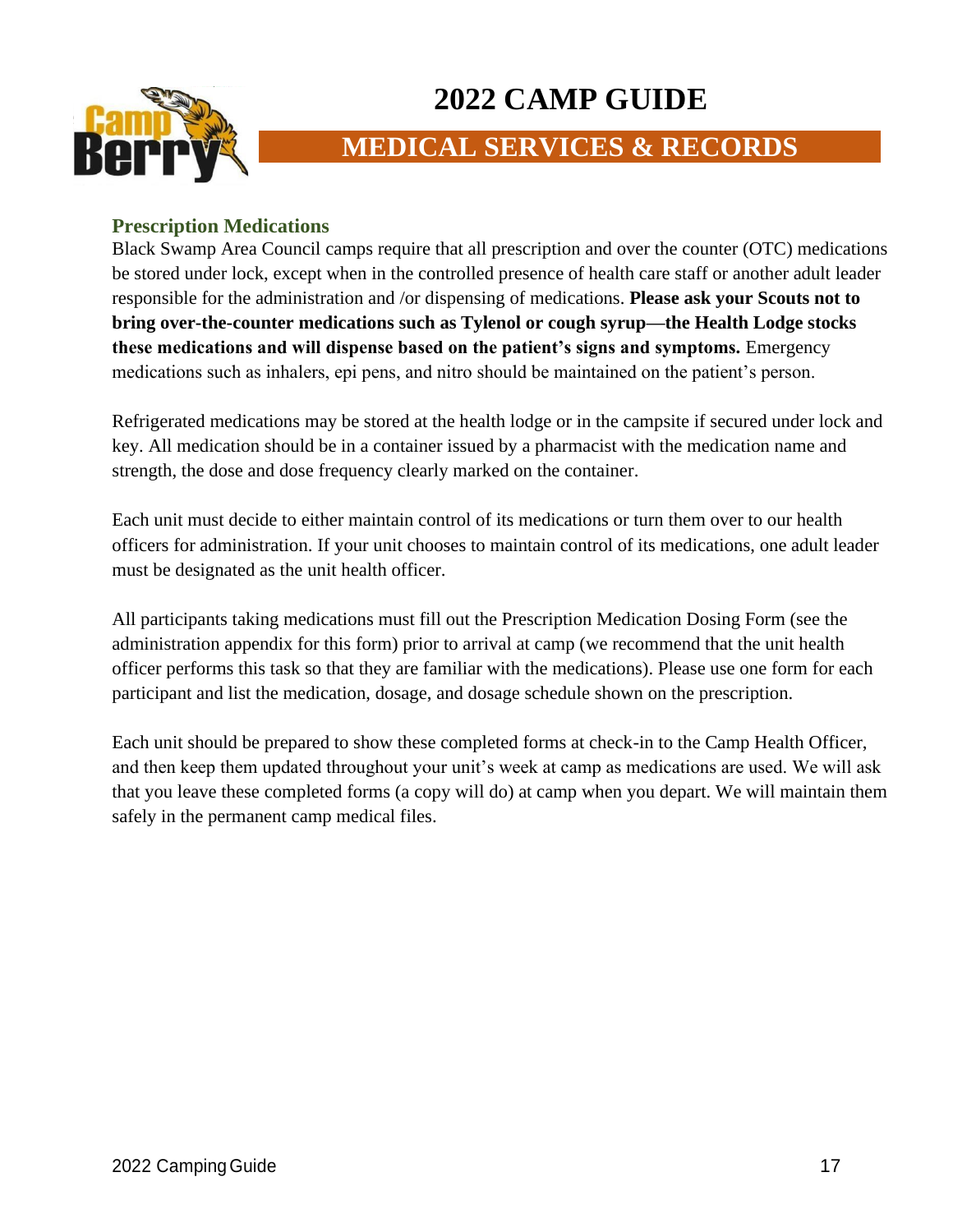

## **PERSONAL RESPONSIBILITY**

### <span id="page-17-0"></span>**Personal Responsibility**

Nations, states, communities, and even families have laws. These are simple rules by which people must live to have harmony. If we didn't have rules or laws to govern ourselves, society would be impossible. At Scout Camp, we have just one law–The Scout Law!

Why mention it in this guide? Because it gets right into the philosophy of personal conduct that we expect at camp. You should be aware that at camp each Scout must meet stringent criteria to become a member of our camp staff. Besides the interview and screening process, all our staff agrees to live by the twelve points of the Scout Law. Many of our staff are Eagle Scouts and/or members of the Order of the Arrow.

The twelve points of the Scout Law guide our camp. All camper and staff conduct is judged by how it measures up against these guidelines. At camp, we cannot tolerate and will not permit activities that do not meet the criteria of the standards set forth in the Scout Law. We ask for your cooperation and understanding as adults in helping us maintain a high standard of moral and personal behavior. We can do no less.

We purchase high-quality program equipment for all our programs. Our guests appreciate the pride and care we take in maintaining these high standards. Please take care of camp gear. The Scouts following you have a right to expect the same quality.

| <b>Writing or Burning Picnic Tables</b> | \$5.00 per inch of writing or burning<br>\$150.00 per picnic table replacement |
|-----------------------------------------|--------------------------------------------------------------------------------|
| <b>Campsite Tools Damage</b>            | \$25.00 per tool (shovel, rake, etc.)                                          |
| <b>Campsite Hose</b>                    | \$25.00                                                                        |
| <b>Campsite Bulletin Board</b>          | \$75.00                                                                        |
| <b>Dumping of Trash</b>                 | \$150.00 per Occurrence                                                        |
| <b>Damage to Facilities</b>             | \$50.00 minimum to \$2,000.00 maximum                                          |

#### **Charges for Damage to Camp Equipment / Facilities**

Damages will be billed to the unit, not the individual. The unit will be responsible for collecting the necessary amount from the individual.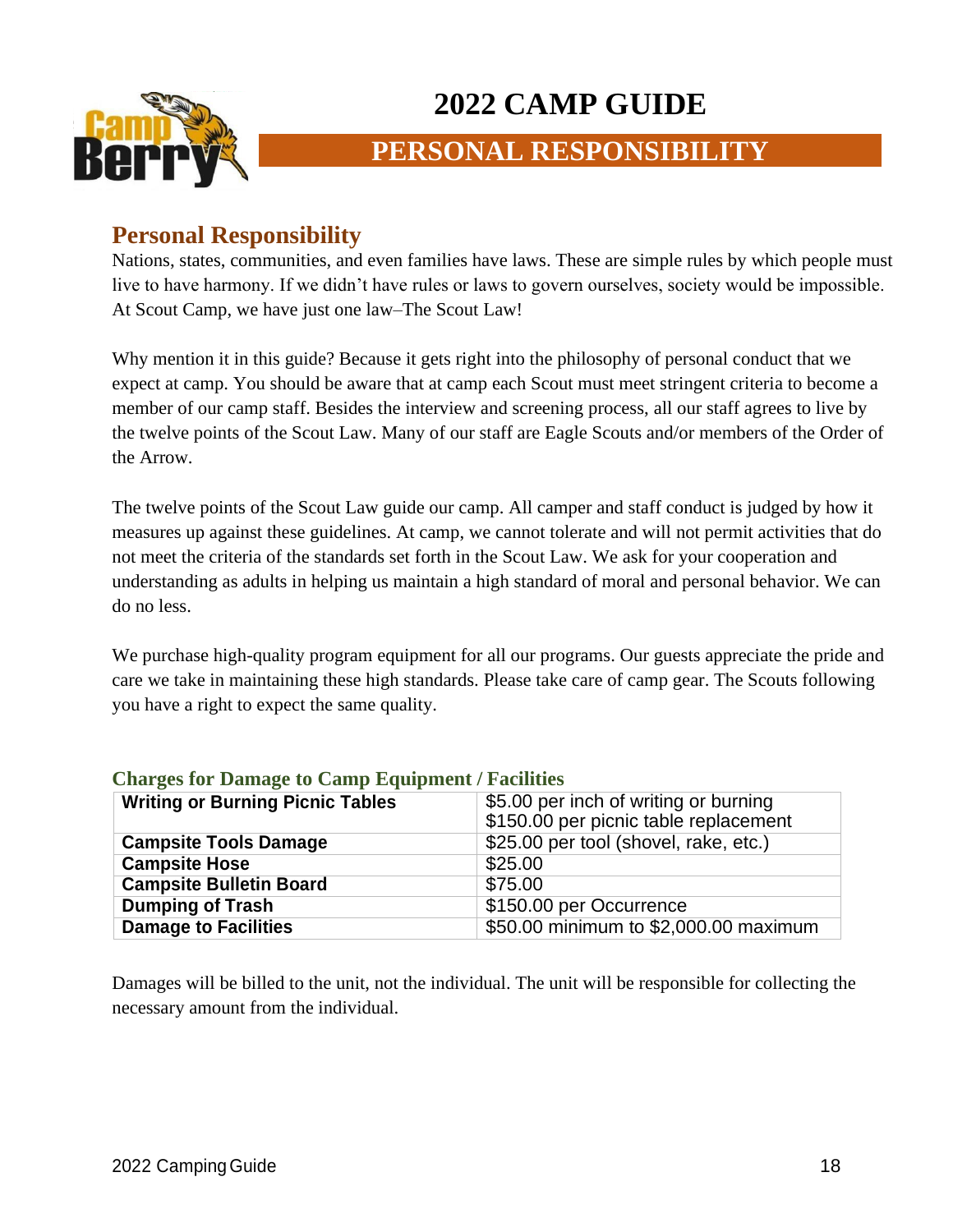

## **WHAT TO BRING TO CAMP**

### <span id="page-18-0"></span>**Summer Camp Equipment Checklist**

### **Required Documents**

- o Medical Form
- o Copy of Family Insurance Card
- o Medications- Please follow procedures listed in the administrative section.
- o Please label everything with your scout's name and troop number

### **Personal Equipment**

- o Sleeping Bag with liner or sheet inside
- o Class A Scout Uniform (shirt, shorts, socks)
- o Class B Uniform (troop t-shirt, camp t- shirt)
- o Rain Jacket or Poncho
- o Warm Jacket (fleece or sweater)
- o Hat
- o (10) Pairs of Socks
- o (7) Pairs of Underwear
- o (6) Sets of Clothing
- o (1) Swimming Suit
- o (2) Long Pants (jeans or Scout pants)
- o (1) Long Sleeve Shirt
- o (1) Pair of Tennis Shoes
- o (1) Pair of Boots
- o (1) Pair of Sandals (for shower only)
- o (3) Towels
- o Toiletries (soap, toothbrush & toothpaste, deodorant, shampoo)
- o Sunscreen
- o Water Bottle
- o Spending Money (\$50+)
- o Flashlight & Extra Batteries
- o Scout Handbook
- o Paper and Writing Items

### **Troop Equipment**

- o Troop Flag
- o American Flag
- o Stapler & Thumbtacks
- o Magic Markers
- o Extra Tarps
- o Props for Favorite Stunts and Skits
- o Assorted Hand Tools for Camp Projects
- o Matches
- o Knot Ropes
- o Water Cooler
- o Lanterns

### **Suggested Items for Troops**

- o Camp Leader's Guide
- o Emergency Numbers for all Parents
- o Cash Box
- o The Scoutmaster Handbook
- o Alarm Clock

### **Optional Personal Equipment**

- o Folding Pocket Knife
- o Camera
- o Card Games
- o Compass
- o Pillow
- o Musical Instrument
- o Spare Rope or Cordage
- o Extra Shoelaces

2022 Camping Guide 19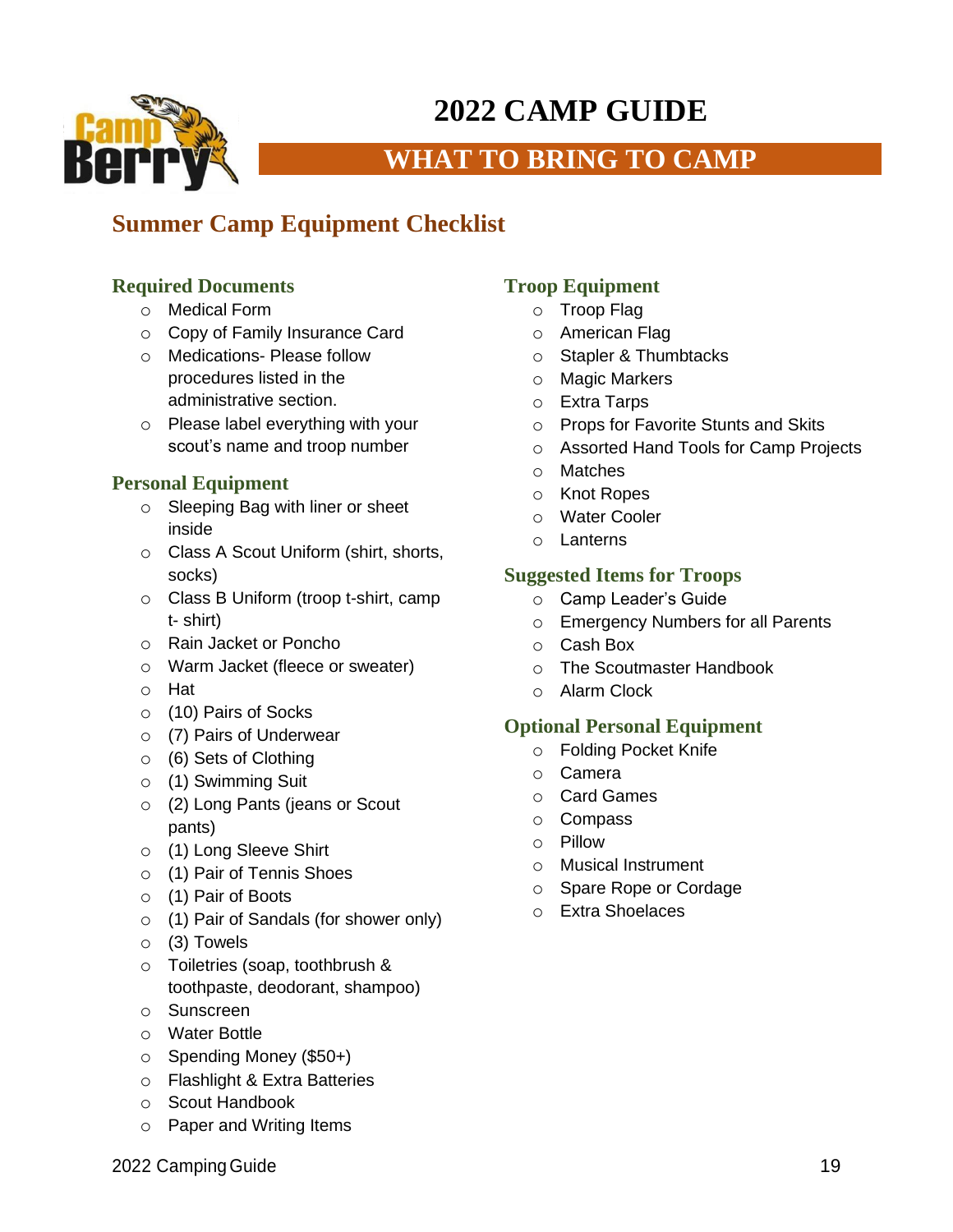

### **OTHER IMPORTANT INFORMATION**

### <span id="page-19-0"></span>**Visitors, Trading Post, Lost Property & Late Arrivals**

#### **Visiting Camp\***

Parents often remark at how much their child has grown during their week away from home. Camp provides an excellent opportunity for Scouts to mature in a safe environment. For these reasons, we ask that you consider only visiting on Friday for Family Night. However, parents are welcome to visit their child in camp any day of the week. *We ask that all visitors check-in at the camp office as soon as they arrive in camp.* Remember that no pets are permitted on the property. This includes pets being left in vehicles parked in our parking lot.

\*At the time of writing this leader's guide we are allowing visitors in camp, but please be aware that this policy might change based on new information from the Health Department.

#### **Visitor Meals**

Visitors are welcome to eat camp meals and can purchase meals at the Trading Post. Unit leaders will be asked throughout the week for number of guests expected to eat in the dining hall on Friday evening. Visitor meal price is \$7.00.

#### **Trading Post**

The Trading Post will be open at convenient hours from Sunday afternoon through Saturday morning. The Trading Post will carry a wide selection of merchandise. A camp patch will be given to each Scout and adult leader registered in camp.

#### **Lost Property**

Prior to coming to camp, Scouts should be encouraged to clearly mark all personal items with their name and troop number. A lost and found box is located at the Trading Post. We recommend that one adult leader in each troop serve as a banker for the Scouts. This prevents the loss of large amounts of money and allows leaders to help the Scouts pace their spending for the week.

#### **Late Arrivals**

Units arriving late must notify us in advance by sending an email to the respective Camp Director. Please indicate which camp you are attending. Please realize that your youth will miss program time. Your unit may even have to wait upon arrival for staff to become available. Late units will not be accommodated to the detriment of the camp program.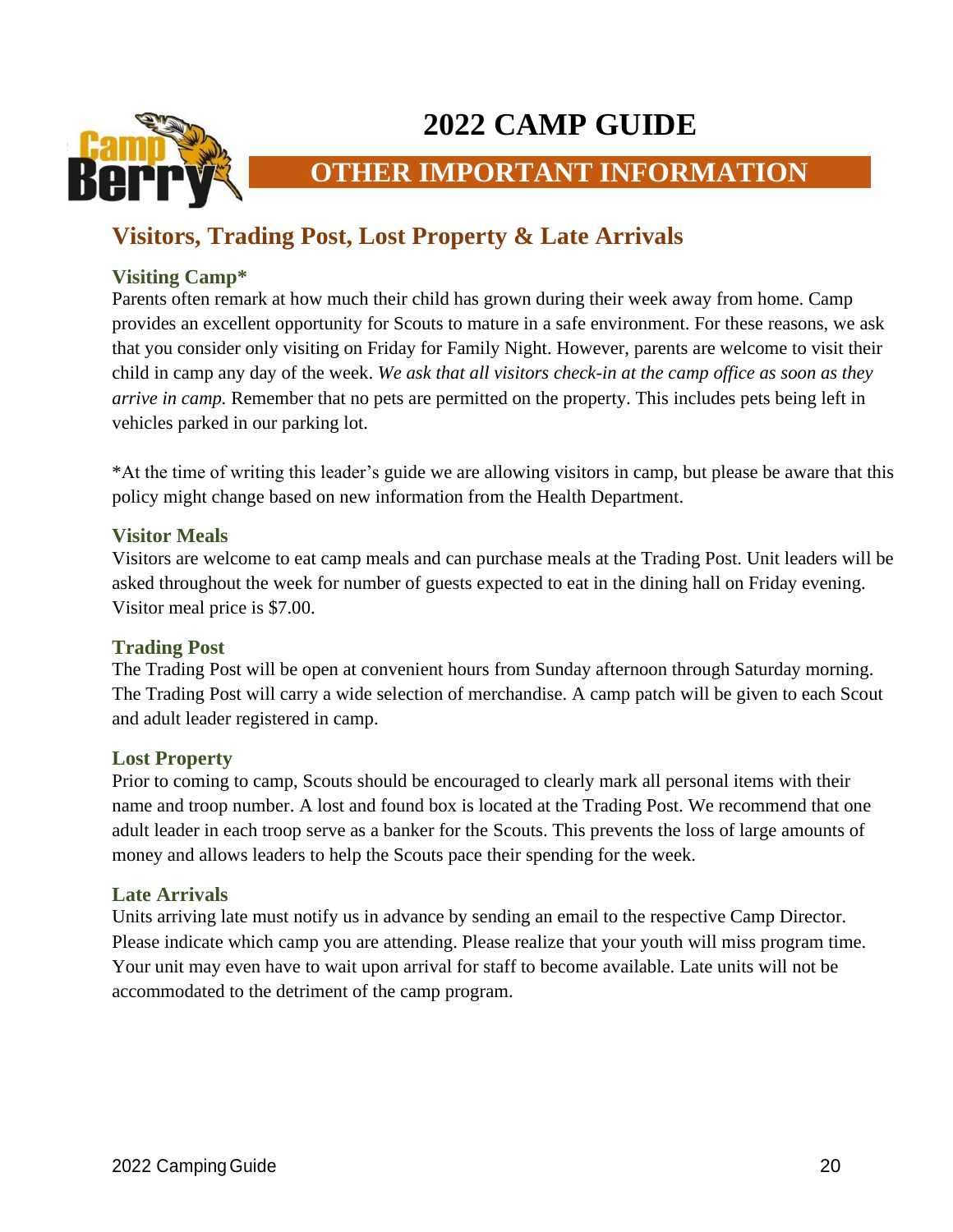

## **GENERAL CAMP INFORMATION**

### <span id="page-20-0"></span>**General Camp Information**

### **10-Day Out Meetings**

The final pre-camp meeting is the 10-Day Out Meeting. This meeting is held at Gardner Pavilion, with the meal beginning at 6:30 PM We strongly encourage you to send your Senior Patrol Leader, Scoutmaster, and one Assistant Scoutmaster—they will eat for free.

Any additional leaders (beyond the first three) that wish to attend this meeting are welcome for \$7.00 each, to cover the cost of their meal. Two weeks prior to your 10– Day Out meeting, please notify the Camp director of the number of persons attending so that adequate amounts of food can be prepared.

At this meeting, the camp leadership will inform you of any last-minute changes, updates, service opportunities, and answer other questions you may have. We will hand out important documents and troop rosters, as well as updated and detailed schedules of your week at camp. But most importantly, your troop will be able to sign up for many of the activities that you will participate in at camp so that when you arrive on Sunday you can move quickly through registration. These sign-ups will include, but are not limited to:

- ❖ Mealtime Grace
- ❖ Flag Raising/Lowering
- ❖ Shower House Cleaning
- ❖ Evening Activities
- ❖ Merit Badge Additions

| <b>WEEK OF CAMP</b>     | <b>MEETING DATE</b> | <b>RSVP BY</b> |
|-------------------------|---------------------|----------------|
| June 19 - June 25, 2022 | June 9, 2022        | May 26, 2022   |
| June 26 - July 2, 2022  | June 16, 2022       | June 2, 2022   |
| July 3 - July 9, 2022   | June 23, 2022       | June 9, 2022   |
| July 10 - July 16, 2022 | June 30, 2022       | June 16, 2022  |

We strongly encourage adult leaders to sign-up to help with the activities, particularly when it involves transporting or chaperoning the Scouts. We are here for the Scouts, and without the aid of each adult, camp cannot operate efficiently.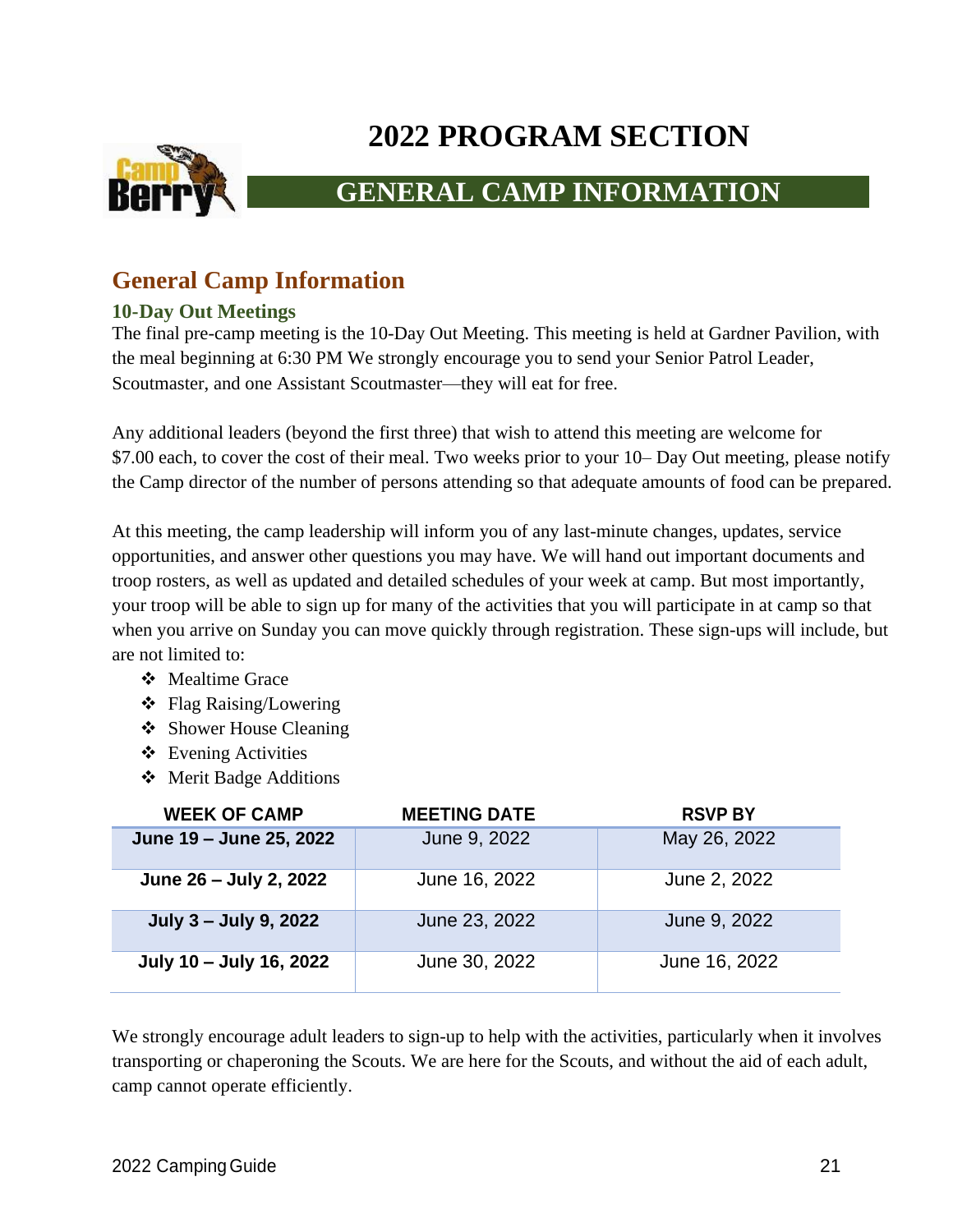

## **GENERAL CAMP INFORMATION**

This meeting is important for the troop as well as the camp. It facilitates a quicker check-in procedure on the Sunday your unit checks-in, and it allows us to better arrange for your week at camp. It is our goal to distribute and collect information from you to relieve some of the stress of the check-in process on Sunday. At this meeting, we expect all units to submit:

- ❖ Troop Physicals must be turned in by this meeting, or prior to.
- ❖ Dietary Concerns must be listed on medical form, as well as submitted on a Dietary Restriction form
- ❖ All Receipts for Camp Fees
- ❖ Pre-Camp Swim Test Form (if completed)
- ❖ Early Release Forms
- ❖ ATV Release Forms

### **24 HOURS AFTER THIS MEETING, THE DOUBLEKNOT SYSTEM WILL LOCK DOWN. ALL ROSTER CHANGES MUST BE MADE BEFORE THIS LOCK DOWN. TROOPS WILL BE LIABLE FOR ANY RESERVATION THAT IS NOT REMOVED PRIOR TO LOCK DOWN. THIS INCLUDES UN-NAMED YOUTH OR ADULTS.**

#### **Troop Check-In**

Troop Check-In is from 12:00 PM – 1:00 PM on Sunday, but we are allowing troops to arrive at 11:00 AM to setup campsites. If you will be arriving after 1:00 PM, please contact the Camp Director to make other arrangements. No arrivals will be permitted before 11:00 AM. A Troop Guide will greet you at the parking lot to assist you in organizing your Troop for Check-In at 12:00 PM. We ask that Troops hike back to their campsites. Vehicles carrying troop equipment are allowed into camp from 11:00 AM – 2:00 PM only to quickly unload and return to the parking lot. After you are checked in to your campsite, your Troop Guide will help coordinate the following procedures:

- 1) One Adult leader will be directed to the Camp Office for Troop Check-In.
- 2) Medical checks will be done for your Scouts. This will be done at the Health Lodge.
- 3) Swim checks at the time you sign up for at the 10-Day Out Meeting. If you did not sign up in advance, you will do so at check-in.
- 4) Senior Patrol Leader, and an adult leader, will complete the Campsite Check-In/Out Form.

### **Camp Tour**

This year, the Camp tour will be designed for first year Scouts, and Scouts who have not attended Berry before. However, it is open to all who want to participate. We will have a scavenger hunt option to give troops a chance to win points for the grand prize at the end of the week. More details on the Camp Tour will be provided at Scoutmaster Orientation Meetings.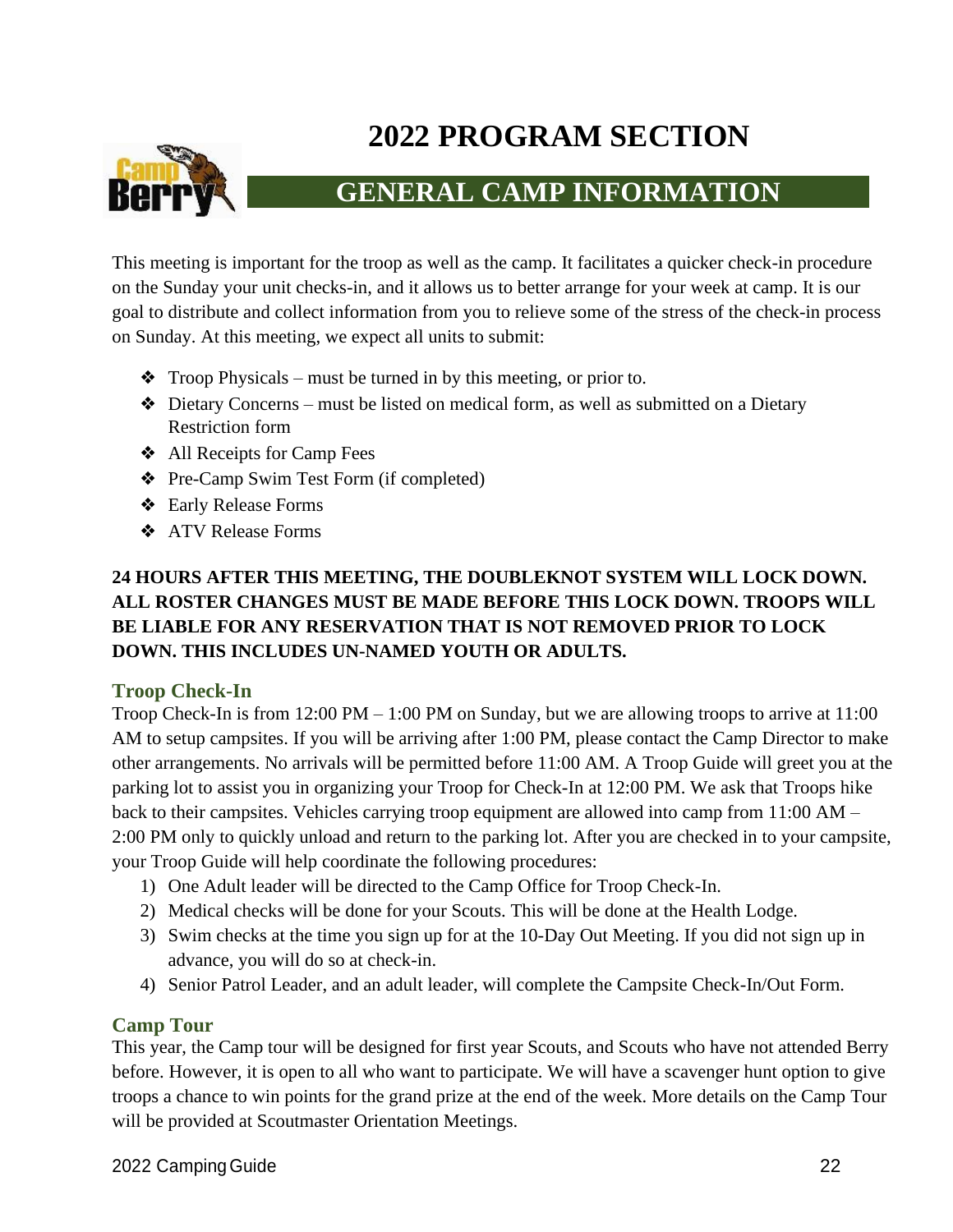

## **GENERAL CAMP INFORMATION**

### **Troop Check-Out**

The entire camp participates in a closing flag ceremony and a formal dismissal at 9:30 AM on Saturday morning at the Parade Field. This all-camp closing ceremony allows your troop time to pack up and it allows our staff to properly prepare your closing packets. You may also review your closing packets and talk with staff members if you have any last-minute concerns. It is our goal to make sure your departure from camp is safe and efficient. To facilitate the check-out procedures on Saturday, we have developed the following procedures:

- ❖ Breakfast will be served at 7:45 AM on Saturday morning in Donnell Lodge. After breakfast, you will pack up the rest of your campsite, then meet in the Parade Field for a final dismissal.
- ❖ Troops must remove any trash from the campsite and take it to the dumpster in the parking lot.
- ❖ Troops will receive the Campsite Check-In/Out Forms at this time. This sheet is signed by all parties to ensure the quality of your campsite when you checked-out, as well as to initiate any repairs or refinements as necessary.
- ❖ When your troop has everything packed up and removed from the campsite, send one adult leader to the Camp Office to check out. The administrative staff will be available after breakfast.
- ❖ The departure packet will include troop advancement sheets, summer camp patches, and information about Summer Camp 2023. We strongly suggest that you review the contents of your packet before you leave camp. It is very difficult to clear up discrepancies after you leave. These packets, as well as HEALTH FORMS, will be available to pick up on Friday evening after campfire.
- ❖ Vehicles are allowed in campsites after 7:00 AM, but must be moved to the parking lot by 9:30 AM
- ❖ We ask that all participants and vehicles leave Camp by 10:30 AM

If you need to make other arrangements, please notify the Camp Director or Camp Commissioner.

#### **Camper Identification**

For the safety and security of all at camp, identification wristbands must be worn at all times by all Scouts, Scouters and Visitors. Entry to merit badge sessions and the Dining Hall can be restricted for individuals without a wristband. In the event an individual loses their wristband, a new one can be picked up at the Camp Office.

If you see any individual without a wristband during your stay at camp, please let a member of Camp Staff know immediately so that the situation can be remedied.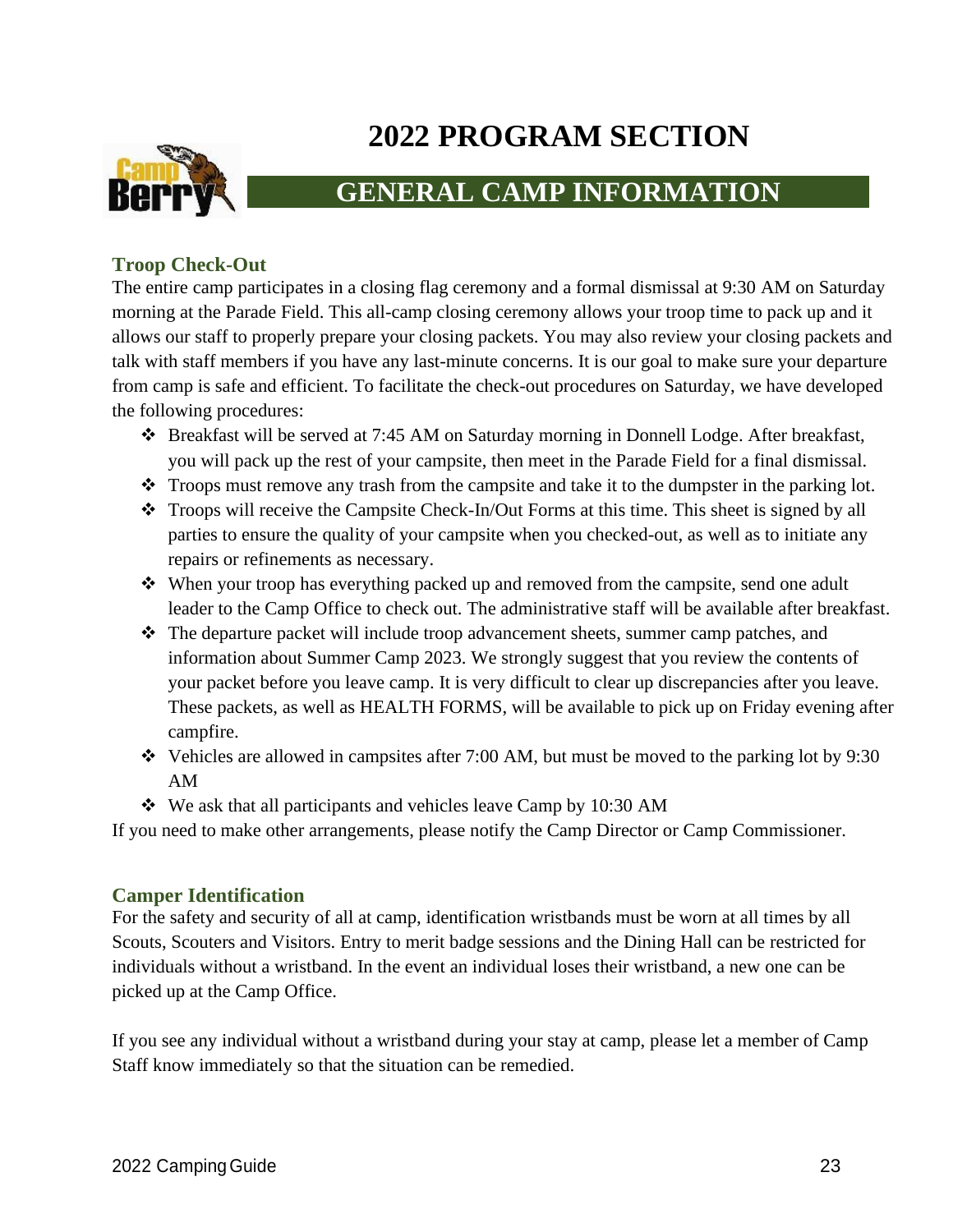

## **GENERAL CAMP INFORMATION**

### **Flag Ceremonies**

All flag ceremonies will be held on the east end of the Parade Field and are mandatory for all troops. We will have troops take turns volunteering a color guard of six Scouts per flag for each ceremony. Those Scouts in the color guard are expected to be in full field uniform, which includes official Scouts BSA shirt, pants/shorts, belt, and socks. If we have an International Staff member, we will fly their national flag and the American flag at the same height. Troops are encouraged to bring their unit flag to display alongside the American flag. Each group will be dismissed from the flagpole for meals by the Program Director based on their scout spirit. Except for Friday evening and Saturday morning, flag ceremonies will be held at:

 $7:50$  AM – Raising 5:50 PM – Lowering

#### **Dining Hall Procedures**

Breakfast & Dinner will be served family style. Each table seats a total of 8 people, which should include at least 1 staff member. Lunch is served in an open style from 12:00PM – 1:20PM. If any adults want to assist the kitchen staff during lunch to serve, please let the Camp leadership know.

#### **Waiters & Staff Seating**

One waiter is required for every table in the Dining Hall. These waiters will need to report to the Dining Hall before meals to set up tables and stay after the meal to clean up your table and the surrounding area. During meals, the waiter is responsible for refilling drink pitchers and getting seconds when called.

Totems are used in order to ensure that a staff member sits with your troop in the dining hall. Make sure to take a staff totem from the designated area. Each totem pertains to a specific staff member, and they will sit wherever their totem is located.

#### **Optional Pack-Out Meal Program**

The Pack-Out program reinforces the importance of patrol style cooking. We are providing you the option to cook one or multiple of your meals in your campsite if you desire. If you sign up for this, your Troop will be responsible for preparing, cooking, and cleaning up for that meal. The 10-Day Out Meeting is the last opportunity to sign up for this program. The Dining hall will provide all food and items needed for preparation, but will not provide dishes, napkins, cups, or silverware. Units are asked to provide their own cookware.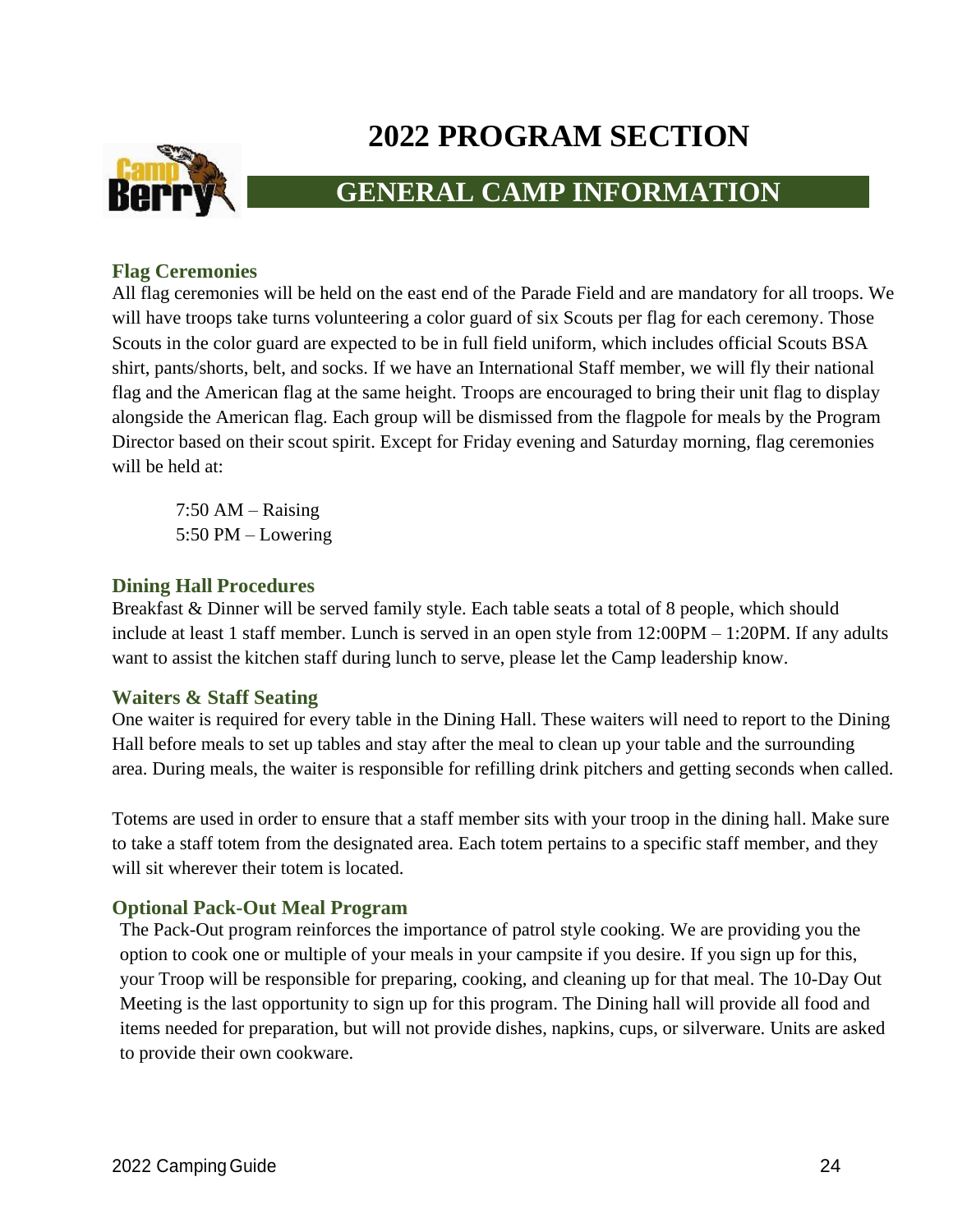

## **CAMP PROGRAM SCHEDULE**

### <span id="page-24-0"></span>**Camp Program Schedule**

Camp Berry offers six program sessions Monday through Friday for all its merit badge, high adventure, adult training, and specialty programs. Some programs may span multiple sessions. Open Program area will be offered in the evenings.

For example, if a Scout chooses to take the canoeing merit badge at 11 AM, they will attend their class every day from 11:00AM to 11:50AM for a total instruction time of over 4 hours. They will earn their merit badge, provided all the prerequisites are completed, in this time frame. However, if they feel the need to put in extra work on a requirement, or their instructor asks them to, they can come back during the open period and work on requirements.

The ATV program and the Shotgun and Rifle merit badges will span one-and-a-half sessions each day. The Environmental Science, Pioneering, Climbing, and Programming merit badges will span across two sessions each day. The Baden Powell program will span all three morning sessions each day as one large session.

### **Program Sessions**

| Session | Time            |
|---------|-----------------|
| 1       | 9:00AM-9:50AM   |
| 2       | 10:00AM-10:50AM |
| 3       | 11:00AM-11:50AM |
| 4       | 1:30PM-2:20PM   |
| 5       | 2:30PM-3:20PM   |
| 6       | 3:30PM-4:20PM   |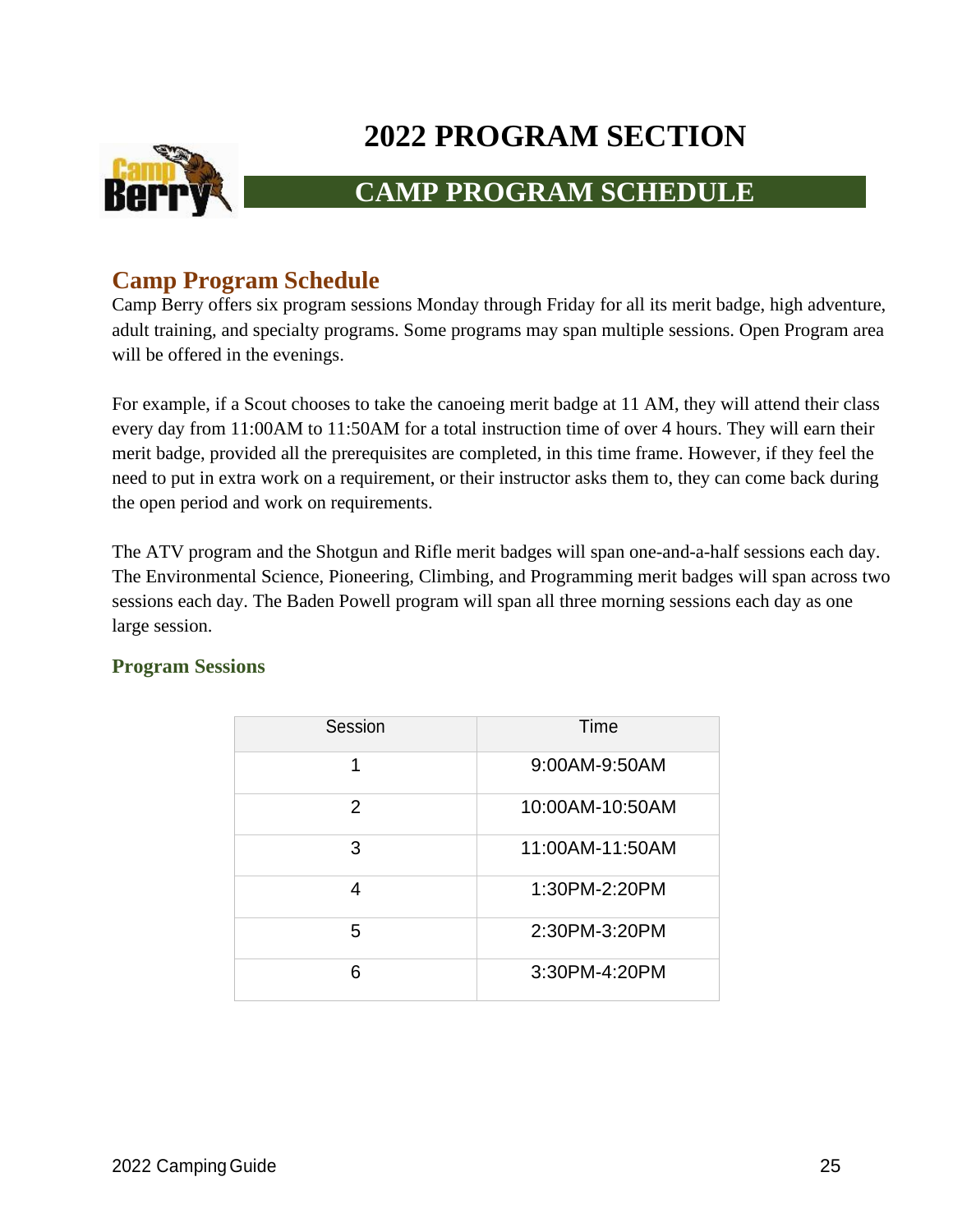

## **CAMP PROGRAM SCHEDULE**

### <span id="page-25-0"></span>**Special Program Fees**

There will be an additional program fee for the following programs. These fees can be paid at the 10- Day Out Meeting but may be paid to the Business Manager on Monday of your camp week if there are changes in a Scout's schedule. With the best interest of the Scouts in mind, there is no fee for Rifle, Shotgun, and Climbing during evening activities; however, there is still a fee for those merit badges.

| <b>Merit Badge</b>       | <b>Program Fee</b> |
|--------------------------|--------------------|
| Archery                  | \$7.00             |
| <b>ATV</b>               | \$35.00            |
| Climbing                 | \$10.00            |
| <b>COPE</b>              | \$10.00            |
| Leatherwork              | \$10.00            |
| Photography              | \$5.00             |
| <b>Rifle</b>             | \$10.00            |
| <b>Robotics</b>          | \$60.00*           |
| Shotgun                  | \$15.00            |
| <b>Space Exploration</b> | \$10.00            |
| Welding                  | \$20.00            |

\*Subject to change based on supplier

### **Merit Badge Registration**

To register for merit badges, access your Doubleknot account where you made your initial reservation and payments. Once the unit roster has been created and you have made the \$75 nonrefundable deposit per Scout, then you will be able to register all the Scouts for the merit badges that they want to take. Merit badges go live on **Saturday, April 2, 2022, at 9:00 am**.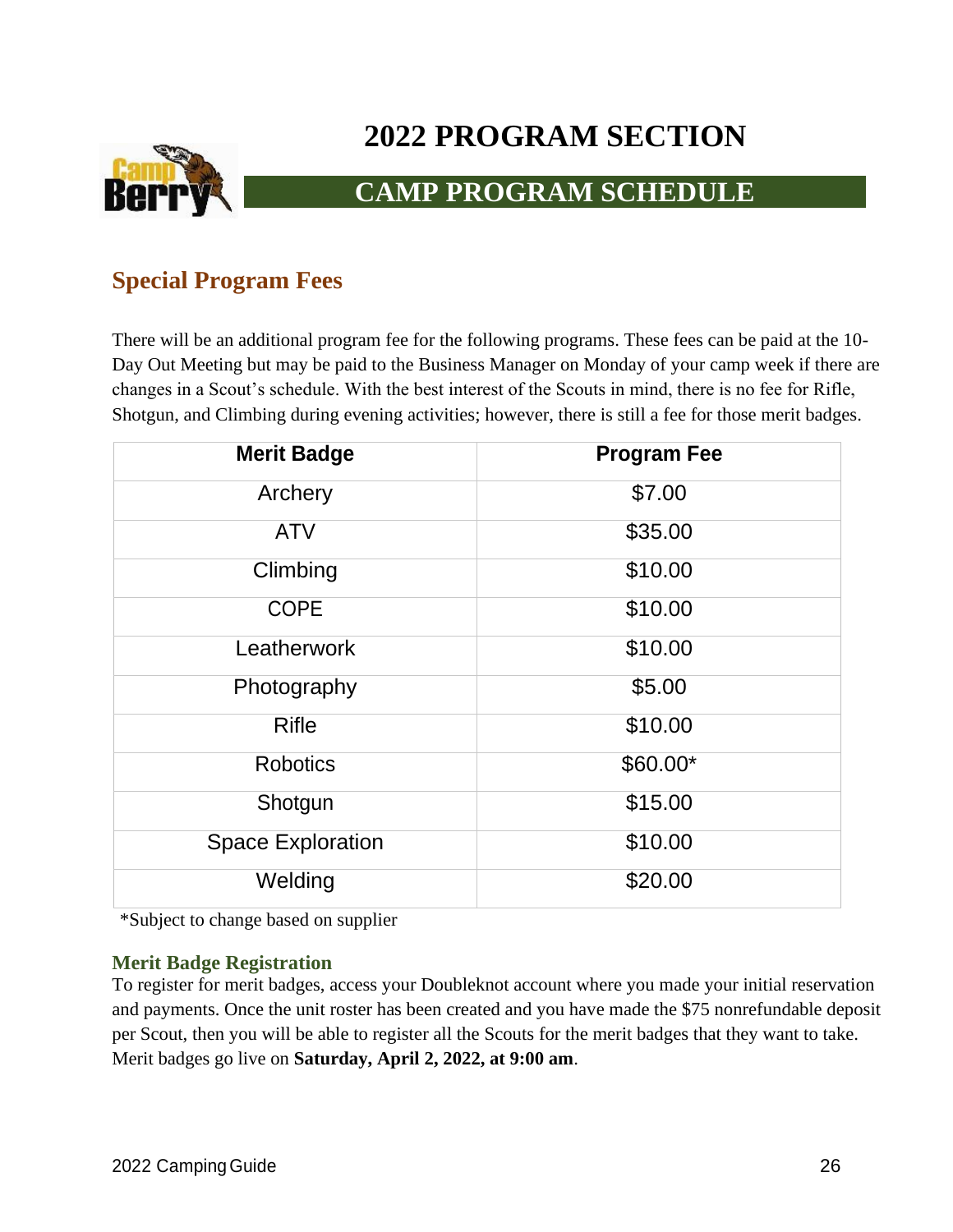

## **CAMP PROGRAM SCHEDULE**

### **Merit Badge Preparation**

It is recommended that all Scouts read through the most current merit badge book to ensure they are prepared for the class. Many merit badges have requirements that must be completed prior to coming to camp. To obtain the optimal experience at summer camp, the Senior Patrol Leader and Scoutmaster need to ensure that their Scouts complete these prerequisites before coming. Preparations for each merit badge can be found in the merit badge list.

Proper documentation proving that a Scout has completed any necessary requirements prior to camp is required at the first meeting of their merit badge group. If proof is not present, the Scout will not be able to complete the merit badge.

### **Merit Badge Offerings**

The merit badges offered will be following the 2022 Requirement Book. To ensure that each Scout receives the proper attention while working to attain a merit badge, some merit badge classes will have a limited number of available seats. Our Staff will make every effort to ensure that as many Scouts as possible are included in each merit badge class.

It is the responsibility of the Adult Leaders to sign the scout up for the appropriate merit badges. You know your scouts a lot better than we do. We therefore ask that you use your best judgement in order for the scouts to succeed. The Camp Berry staff does not want to tell a Scout that they are not able to do a merit badge for various reasons, so please help us make sure that your Scouts are working on merit badges that are appropriate for them at that particular time in their life.

All camp merit badges can be found on the National BSA website: [www.scouting.org/meritbadges.aspx](http://www.scouting.org/meritbadges.aspx)

To keep a wide variety of merit badges available for the Scouts to participate in, Camp Berry rotates some merit badges year to year. The 2022 offerings can be found on the Black Swamp Area Council website.

### **Program Capacities**

Many merit badges and programs have a capacity per class. Slots will be reserved on a first come, first serve basis. Capacities are determined based on equipment, staff, and program demands and limitations. The Camp Director and Program Director will consider the expansion of capacities if the need arises. Every effort will be made to include scouts in their desired merit badges and programs while preserving the quality of the classes. Please *Be Prepared* and plan ahead to ensure your unit does not end up in a last-minute situation.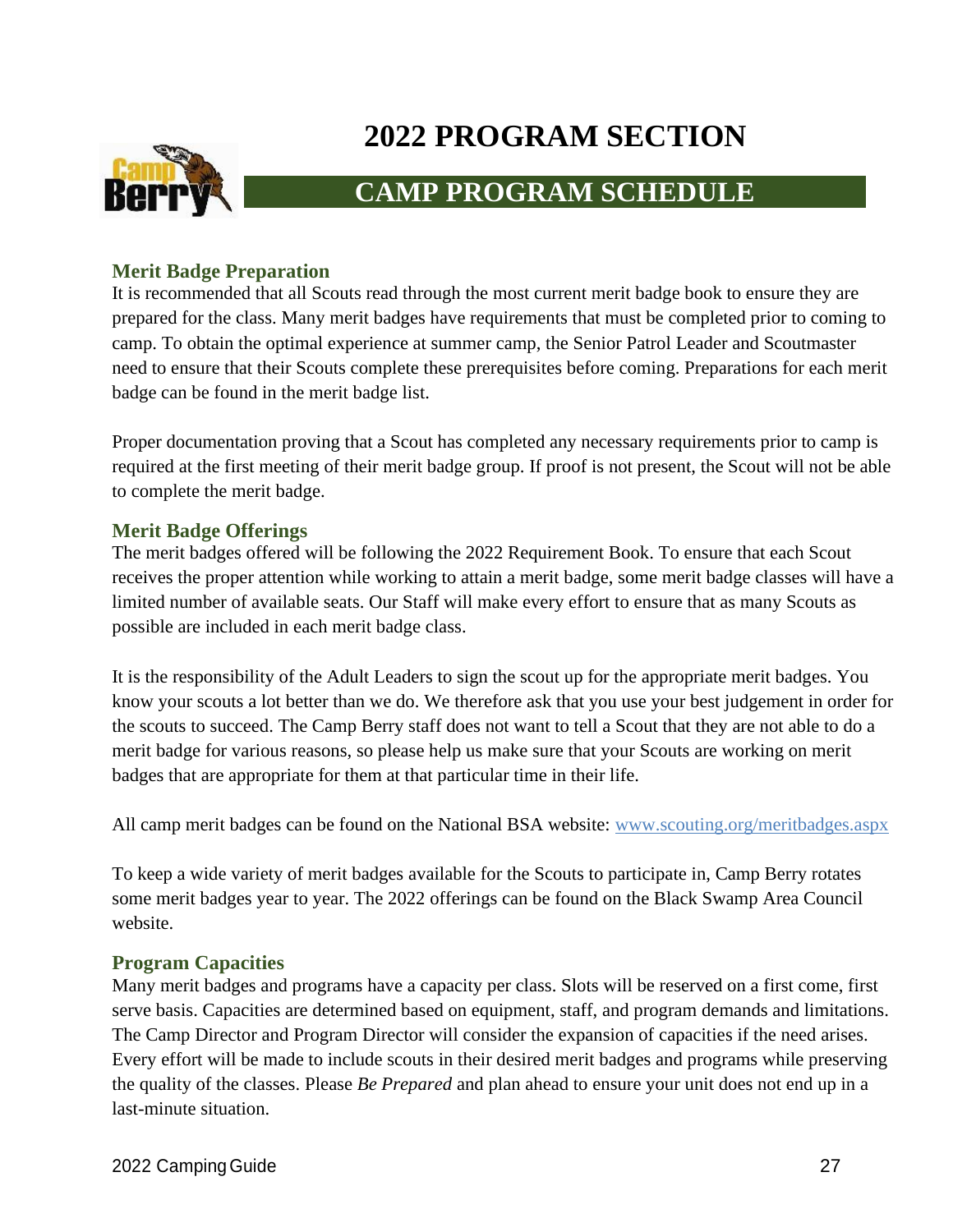

## **CAMP PROGRAM SCHEDULE**

### **Switching Merit Badges**

We ask that changes to Scouts' merit badges be done by your respective 10-Day Out Meeting. After arriving at camp, Scoutmasters may come to the Camp Office to switch merit badges for their Scouts. We prefer this be done Sunday, prior to the opening Campfire. Please be aware that merit badge availability is limited due to capacities, staffing requirements, supplies, and other variables. It is for this reason, that Scouts will have a limited choice on what merit badges to which they may switch. Every effort will be made to accommodate change requests.

### **Advancement Tracking Sheets / Records**

At the end of the week, you will receive tracking sheets in your Check-Out packet. These sheets will list all of the Scouts in your unit, as well as the Merit Badges they were scheduled for. Next to each merit badge, we will list if the scout received a Complete or a Partial (remaining requirements will be listed). For Black Swamp Area Council units, this advancement record replaces the blue card system and is recognized as a valid form for advancement by the Council Advancement Committee.

### **Blue Cards**

Camp Berry recognizes that some Troops prefer the use of Blue Cards. If your Troop will need Blue Cards filled out, please plan to provide the necessary Blue Cards. In order for them to be filled out, please make sure the Program Director has them by the Wednesday of your week of camp.

### **High Adventure**

We are excited to offer the ATV program again as our High Adventure option for Camp Berry. Please see the details below for each program

| <b>ACTIVITY</b>                                  | <b>REQUIREMENTS</b>                                                                                                                                                             | <b>COST</b> |
|--------------------------------------------------|---------------------------------------------------------------------------------------------------------------------------------------------------------------------------------|-------------|
| <b>ATV Safety Course 1</b><br>$9:00AM - 10:30AM$ | Participants must have signed waiver submitted to Camp Office.<br>Must also have long pants, long sleeve shirt or jacket and boots<br>that cover the ankles. Minimum age is 14. | \$35        |
| <b>ATV Safety Course 2</b><br>10:30AM - 12:00PM  | See above.                                                                                                                                                                      | \$35        |
| <b>ATV Safety Course 3</b><br>$2:00PM - 3:30PM$  | See above.                                                                                                                                                                      | \$35        |
| <b>ATV Safety Course 4</b><br>$3:30PM - 5:00PM$  | See above.                                                                                                                                                                      | \$35        |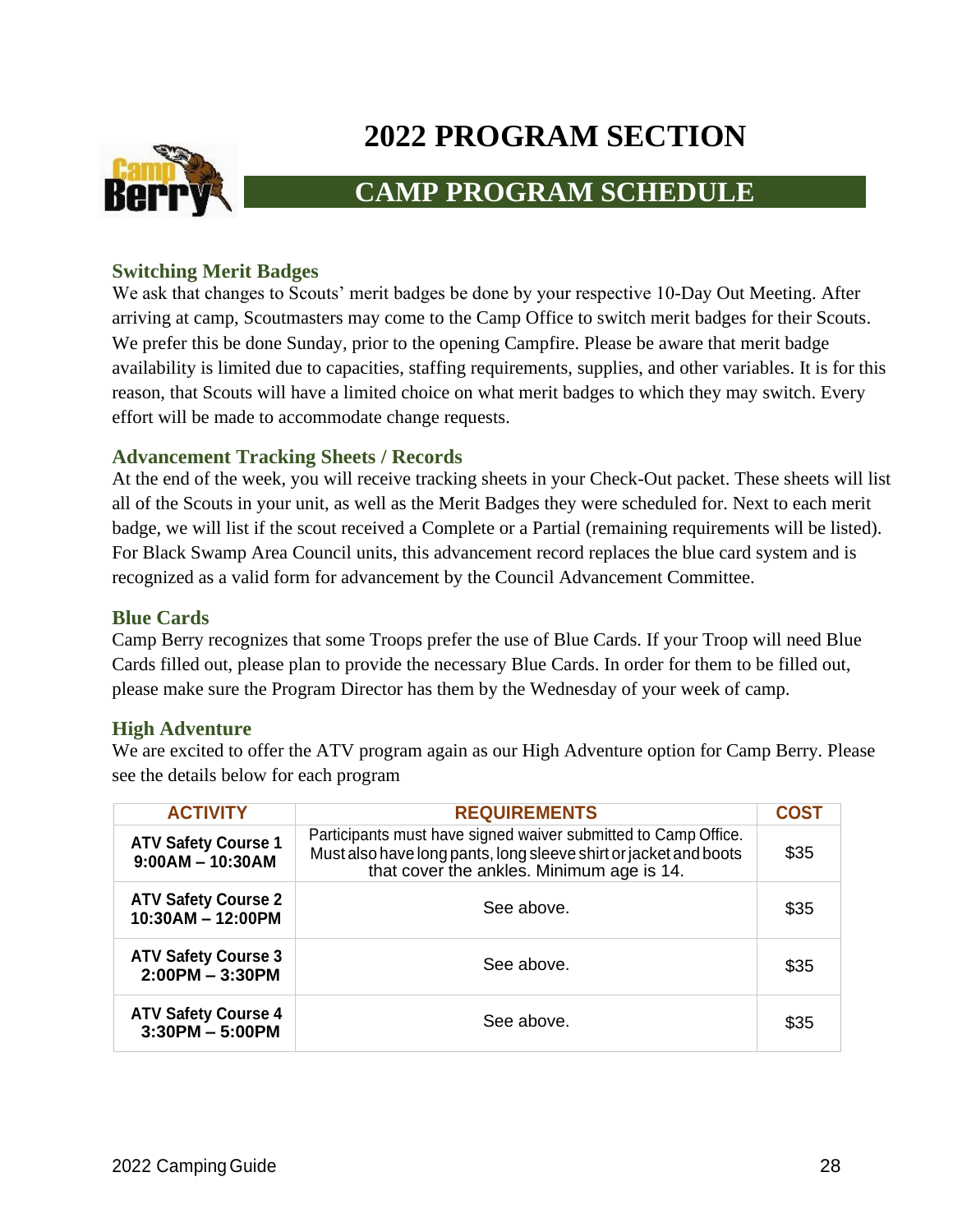

## **CAMP PROGRAM SCHEDULE**

### <span id="page-28-0"></span>**Baden Powell Program**

To best serve the First-Year Scouts, we offer Baden Powell, a program specifically designed for them. As part of Baden Powell, Scouts will work on requirements from all four initial ranks, but will mainly focus on Tenderfoot and Second Class.

Baden Powell will have two main focuses:

- 1) Scouts will focus on the skill sets that are required for the specific rank advancement. The actual requirements that will be covered during this program are posted on the camp website.
- 2) The Scouts will have the opportunity to have fun at camp and explore what Scouting is all about…FUN!

#### **Baden Powell Scout Schedule**

| <b>DAY</b>      | <b>MORNING</b>          | <b>AFTERNOON</b>       |
|-----------------|-------------------------|------------------------|
| <b>Monday</b>   |                         |                        |
| <b>Tuesday</b>  | <b>Baden Powell</b>     | 3 sessions available   |
| Wednesday       | Program only            | for Scouts to schedule |
| <b>Thursday</b> |                         | <b>Merit Badges</b>    |
| <b>Friday</b>   | *Scouts work in Patrols |                        |

### **Baden Powell Extras**

In addition to working on rank advancements, scouts in the Baden Powell program will have the opportunity to work on several additional items, including, but not limited to:

- First Aid Merit Badge (taught in conjunction with teaching First Aid requirements for ranks)
- Totin' Chip this certification grants a Scout the right to carry and use woods tools. The Scout must show their Scout leader, or someone designated by their leader, that they understand their responsibility.
- Firem'n Chit this certification grants a Scout the right to carry matches and build campfires. The Scout must show their Scout leader, or someone designated by their leader, that they understand their responsibility.

### **Baden Powell Swimming Merit Badge option**

Since all our Swimming Merit Badge courses are taught in the morning, we offer a special Swimming Merit Badge class daily during session 4 (1:30PM – 2:20PM). This class is only available to Scouts who are taking Baden Powell during the morning sessions.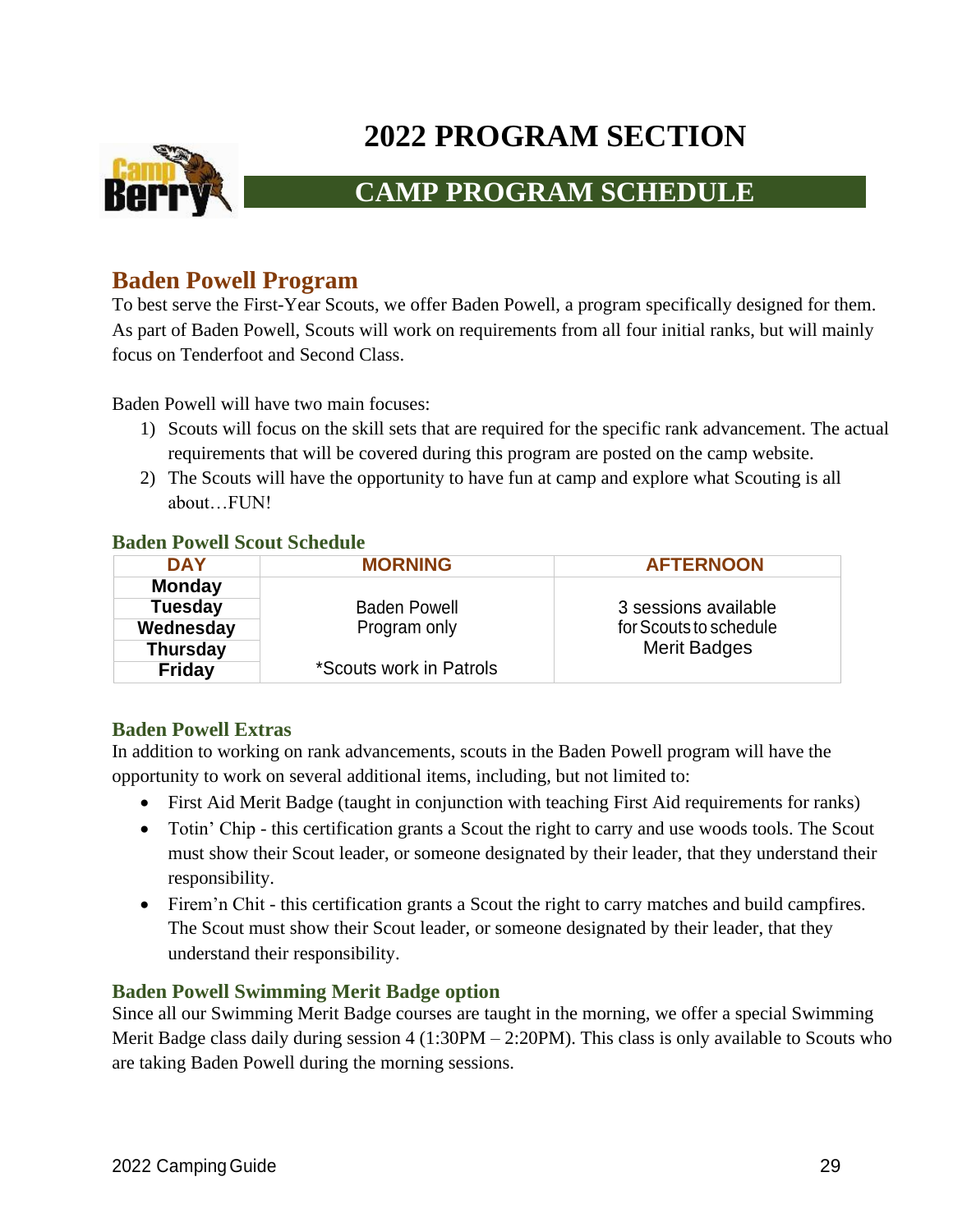

## **SPECIALTY PROGRAM INFORMATION**

### <span id="page-29-0"></span>**Specialty Programs Information**

### **Polar Bear Swim / Mile Swim**

The Polar Bear will take place every morning at 7:00 AM. Scout must swim one lap of the pool 4 out of 5 days in order to qualify for the award. The Mile Swim practice will take place each day starting at 3:30 PM. Each day, campers will progress in the length in which they swim so that they can build up the endurance to swim the entire mile on Friday afternoon.

### **Open Program Areas**

On select evenings, we will offer Open Program Areas. This provides two opportunities for Scouts. The first opportunity is to check out a program area or merit badge that they are not already working on during the week. The second opportunity is for a Scout to come back to a program area to put additional work into a merit badge, outside of class sessions. With the best interest of the Scouts in mind, we have decided to remove fees for Rifle, Shotgun, Archery, and Climbing during the open program time.

After open program time, we will offer fun, camp-wide activities! These activities will allow Scouts an opportunity to try new programs, outside of the offered Merit Badges. Things like Berry Battles, Gaga Ball, Tomahawk Throw, Scoutmaster Shoot, etc. **An evening program schedule will be provided at the 10-Day Out Meeting.**

### **Patch Trading**

Patch trading is an enjoyable hobby for everyone, young and old, and the camp setting certainly provides an excellent opportunity to do so. However, youth should only trade with youth and adult leaders should trade only with other adult leaders. Adult leaders should not trade with, or purchase patches from, youth. Patch trading will take place on Thursday night in the Dining Hall. Please encourage your Scouts and Scouters to bring their patches and check out this great opportunity!

### **Night Climb**

You've climbed the tower during the day? We think it's time for you to take your thrill-seeking attitude to the next level. The tower will offer a Night Climb for those scouts looking to take the scouting adventure to new heights. Please refer to the evening schedule for days and times.

### **Totem Pole Project**

Commemorate your Troop's 2022 Berry Summer Camp experience? Create a section of your week's totem pole depicting your Troop. These totem poles will then be placed in a place of prominence for the rest of the year. We hope that these Totem Poles will become a point of pride for all Scouts who attend summer camp at Camp Berry!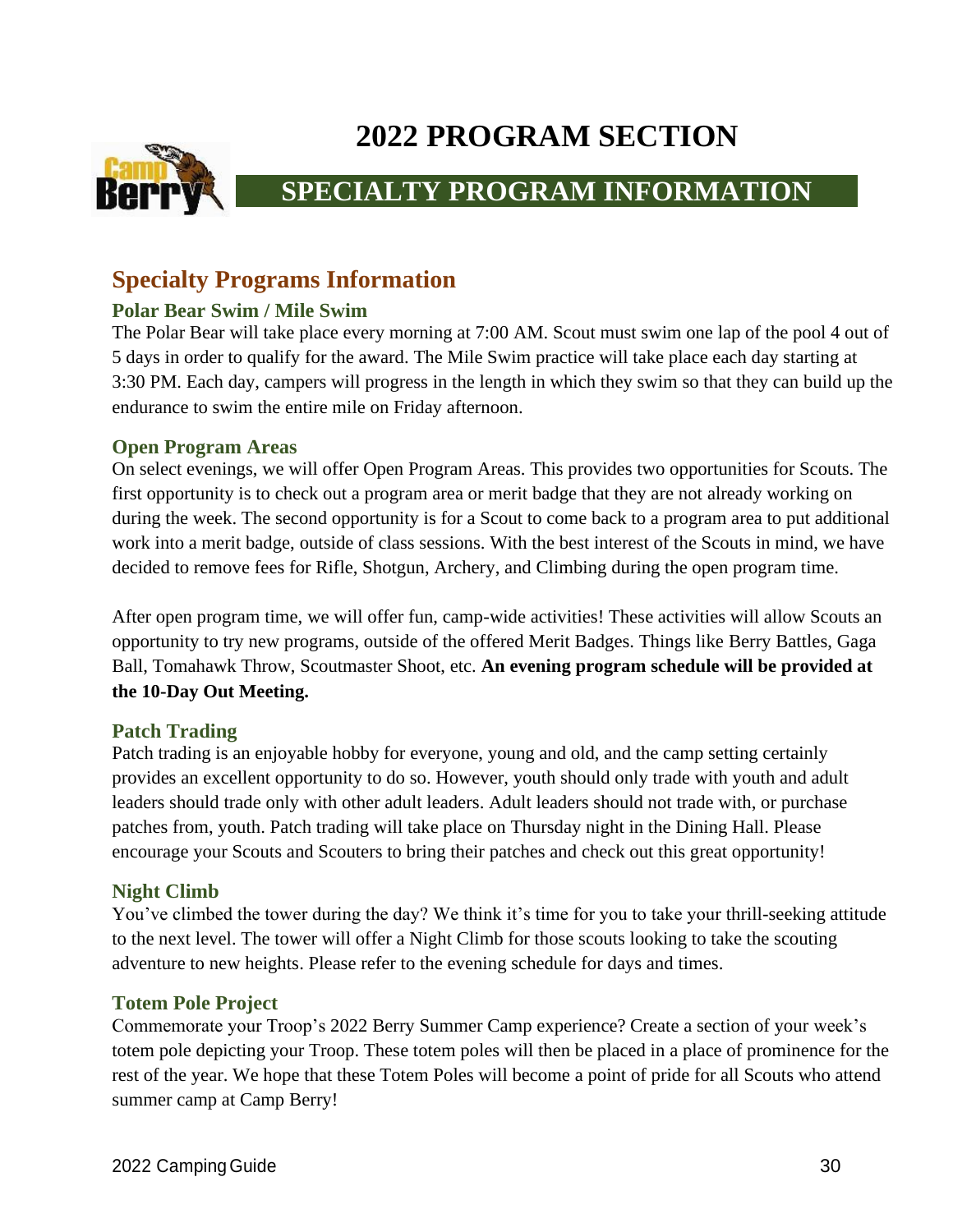

## **ORDER OF THE ARROW**

### **Order of the Arrow (OA)**

Tuesday is Order of the Arrow Day, culminating in the Call-Out Ceremony that evening. Prior to the ceremony, the OA Lodge will be performing. From dinner through the ceremony, we ask that all Arrowmen wear their sashes with their field uniform in support of Scouting's brotherhood of cheerful service. Arrowmen will also be offered the chance to participate in the Ceremony.

### **Call-Out Ceremony (OA)**

The Dance Team performance will begin at 8:15PM. Call-Out ceremony will start at 8:45PM. All campers are to meet no later than 8:40PM at the dining hall, where a staff member will be waiting to lead all units to the ceremony grounds.

### **Brotherhood Membership (OA)**

OA members who have been active for ten months or more as an Ordeal member are eligible for the next membership level, Brotherhood. Brotherhood membership signifies a deeper level of understanding of the customs and traditions of the Order of the Arrow. To become a Brotherhood member, an Arrowman need only to answer a few questions to establish their knowledge of the Order, and then take part in the Brotherhood ceremony which seals their membership. Any Ordeal member meeting the requirements can get a "Brotherhood Information Sheet" from the Summer Camp Chief. All Brotherhood and Vigil Honor members are invited to the Brotherhood Ceremony held each Wednesday evening at 8:00PM.

#### **Out-of-Council Troops (OA)**

Troops from Councils outside of the Black Swamp Area Council must have a letter from their Lodge Chief/Adviser stating the name of the Scouts and Scouters from their unit who have been elected in the OA. After the call-out ceremony is done, your Lodge will receive a letter stating its completion. \*\*\* Unit elections must be held prior to summer camp. \*\*\*

#### **Cracker Barrel (OA)**

On Tuesday evening after the call-out ceremony, all Arrowmen are invited to Donnell Lodge for a special treat and fellowship time.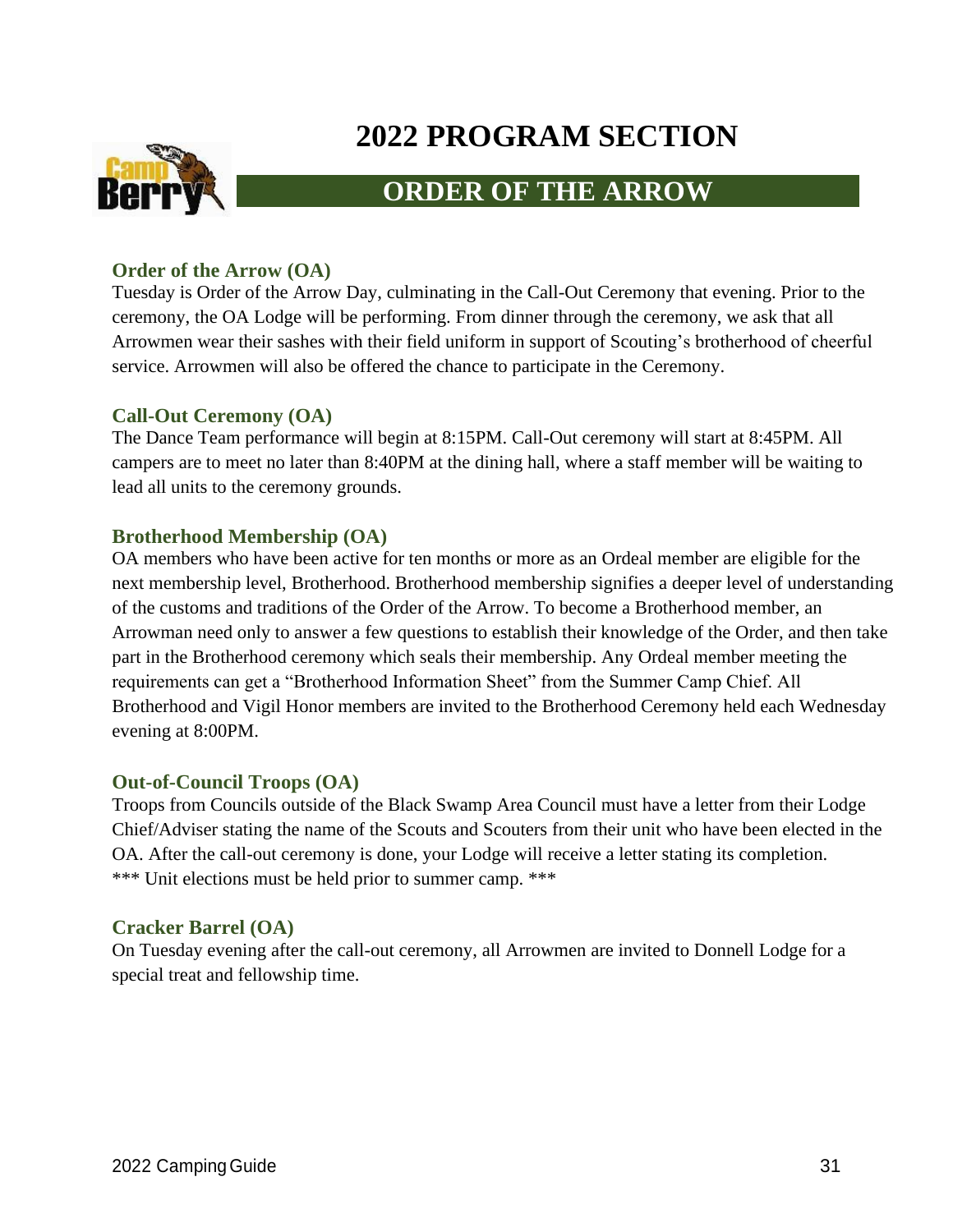

## **ADULT OPPORTUNITIES**

### <span id="page-31-0"></span>**Adult Training**

Camp is not just for the Scouts; adults have plenty of opportunities to have fun in the Black Swamp as well. From participating in our programs to some of our evening activities, there are a plethora of options out there to take advantage of during their stay at camp. However, many adults participate in our training program. Our Camp Commissioners will help train the adult leaders attending camp. We want your unit to leave camp stronger and more prepared than when they arrived.

Below is a list of trainings offered at camp. Please note that we may add additional training throughout the year if resources become available.

- Youth Protection Training
- Weather Hazards
- Scoutmaster / Asst. Scoutmaster Specifics
- Climb on Safety
- Leave No Trace
- Troop Committee Challenge

### **Volunteer to Help**

We know that many of you have wonderful skills and knowledge in various aspects of Scouting, and we welcome your assistance with making camp a better experience for all. If you have any special skills you would like to put to use at camp, please let us know so that we can find opportunities for you during your stay at camp. Some possible areas to consider include:

- Merit Badge Counseling
- Lifeguarding  $(21+)$ , at least Safe Swim Defense certified)
- Maintenance
- Baden Powell helper

### **Dutch Oven Cook-Off**

On Thursday, as part of the camp-wide cook-out, we will hold a Dutch Oven Cook-Off! Come prepared to make us your finest Dutch oven dessert. The Camp Management/Judges will be ready and willing to try all the delicious treats! If you are interested, you can sign up with the Camp Commissioner after you arrive at camp. If you do not have a Dutch oven available to use, let us know! Camp has several, and we are willing to loan you one for the competition.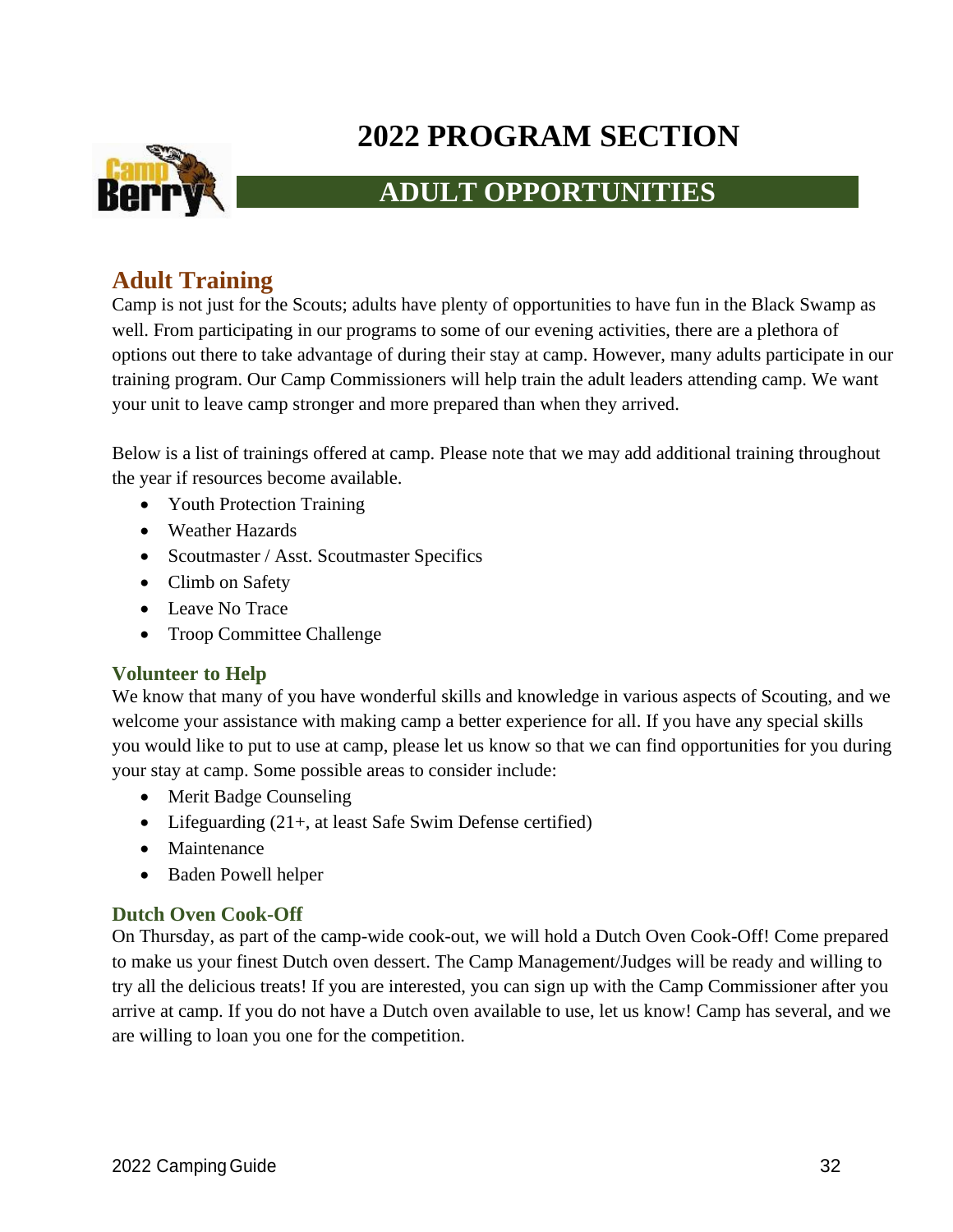

### **ADULT OPPORTUNITIES**

### **Adult Shoot**

This activity is for Adult Leaders ONLY! Come down to the ranges and try your hand at rifle, shotgun, and archery. See if you are the top shot among adults at camp during your week. Please refer to the evening schedule for day and time.

#### **Scoutmaster / Leader Breakfast**

On Friday morning, the Administrative Staff would like to invite all Adult Leaders to a breakfast feast! During this time, we will review the week and receive feedback on the week to make camp even better the following year. The hope is that this will be a time where we can grow and assess the camping experience that your Troop had. This can be very beneficial when we have a pavilion full of great minds working towards the common good of the Scouts. Please join us on Friday morning as we strive to eat, learn, and grow!

#### **Scoutmaster Merit Badge**

Being a Scoutmaster is tough but rewarding work! We want to be able to recognize you for your hard work at camp. We have re-done our Scoutmaster Merit Badge! Leaders will receive a list of requirements to complete in order to earn the merit badge. The full list of requirements will be provided at the 10-Day Out Meetings. This badge is meant to be fun and is optional for all leaders. Some examples of requirements include:

- ❖ Spend the entire week in camp
- ❖ Attend an Adult Leader Training
- ❖ Take a Nap in your campsite
- ❖ Participate in the Dutch Oven Cook-Off
- ❖ Assist in a Program Area
- ❖ And many more!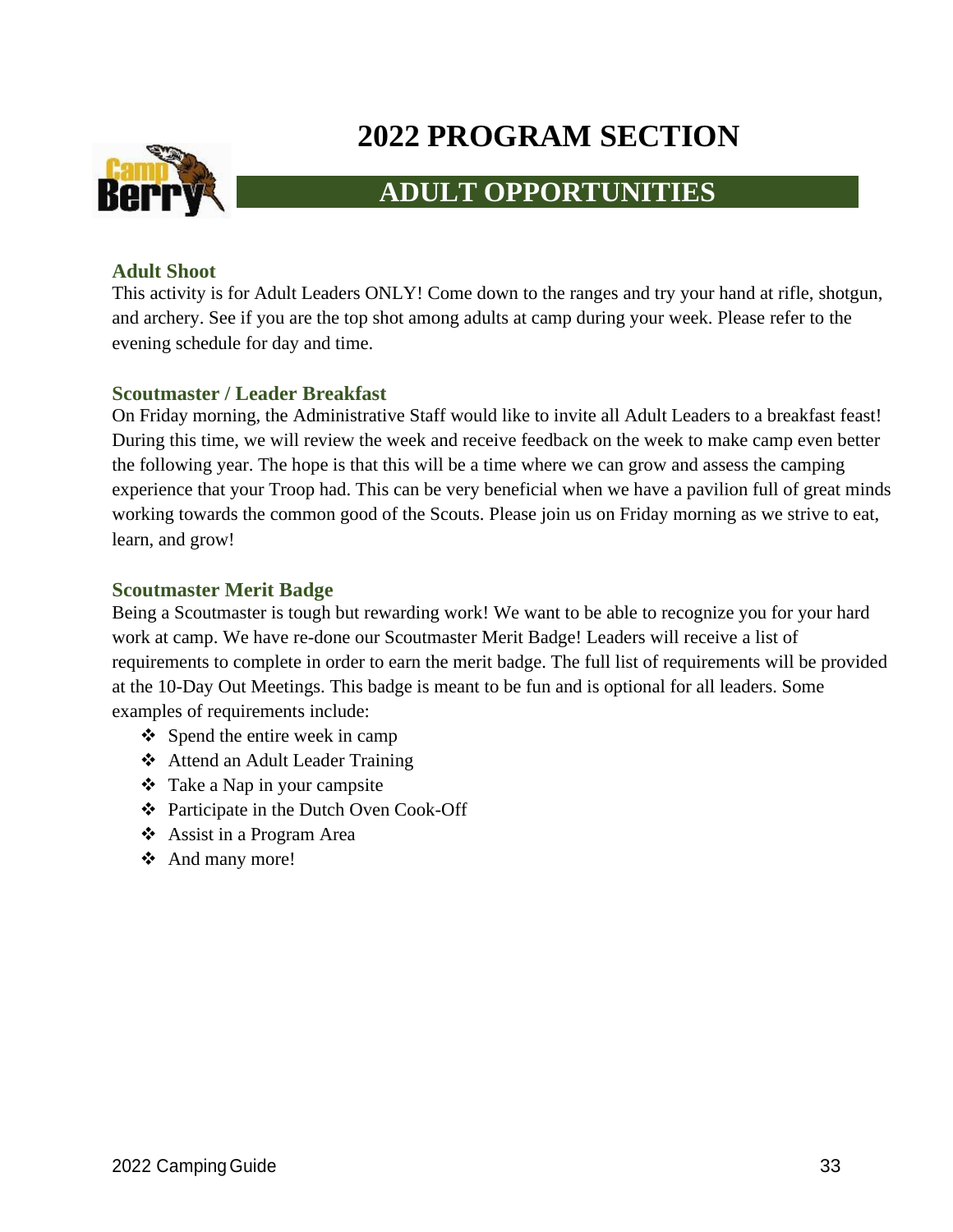

### **FAMILY NIGHT**

### <span id="page-33-0"></span>**Friday Family Night**

It is tradition at Camp Berry to invite the parents of the Scouts attending summer camp to come out and see what their youth have been doing all week. This is an opportunity for Scouts to show their parents what they have accomplished during the week and show off their skills in various events.

#### **Entering Camp**

Camp Berry is not prepared to handle an influx of visitors at camp before 5:00PM. Please arrive after 5:00PM. Visitors must check in with the Camp Office. Visitors will receive a wristband and must wear it for the duration of their stay. Visitors must also walk to campsites unless you obtain a Handicap Pass from the Camp Office.

#### **Meal**

Different from previous years, Friday night will be our cook-out night. Please tell Camp Leadership as soon as possible how many guests your troop is expecting so we are able to provide enough food with the final deadline of the Scoutmaster/Leader meeting on Wednesday morning. Tickets will be \$7.00 to cover the cost of extra food and can be purchased in the Trading Post or the Camp Office during checkin.

#### **Family Night Program Activities**

The specific evening program schedule for Friday evenings will be made available as soon as possible.. It is anticipated that we will be running a carnival of sorts with various activities. Camp Leadership will share these details as they become available.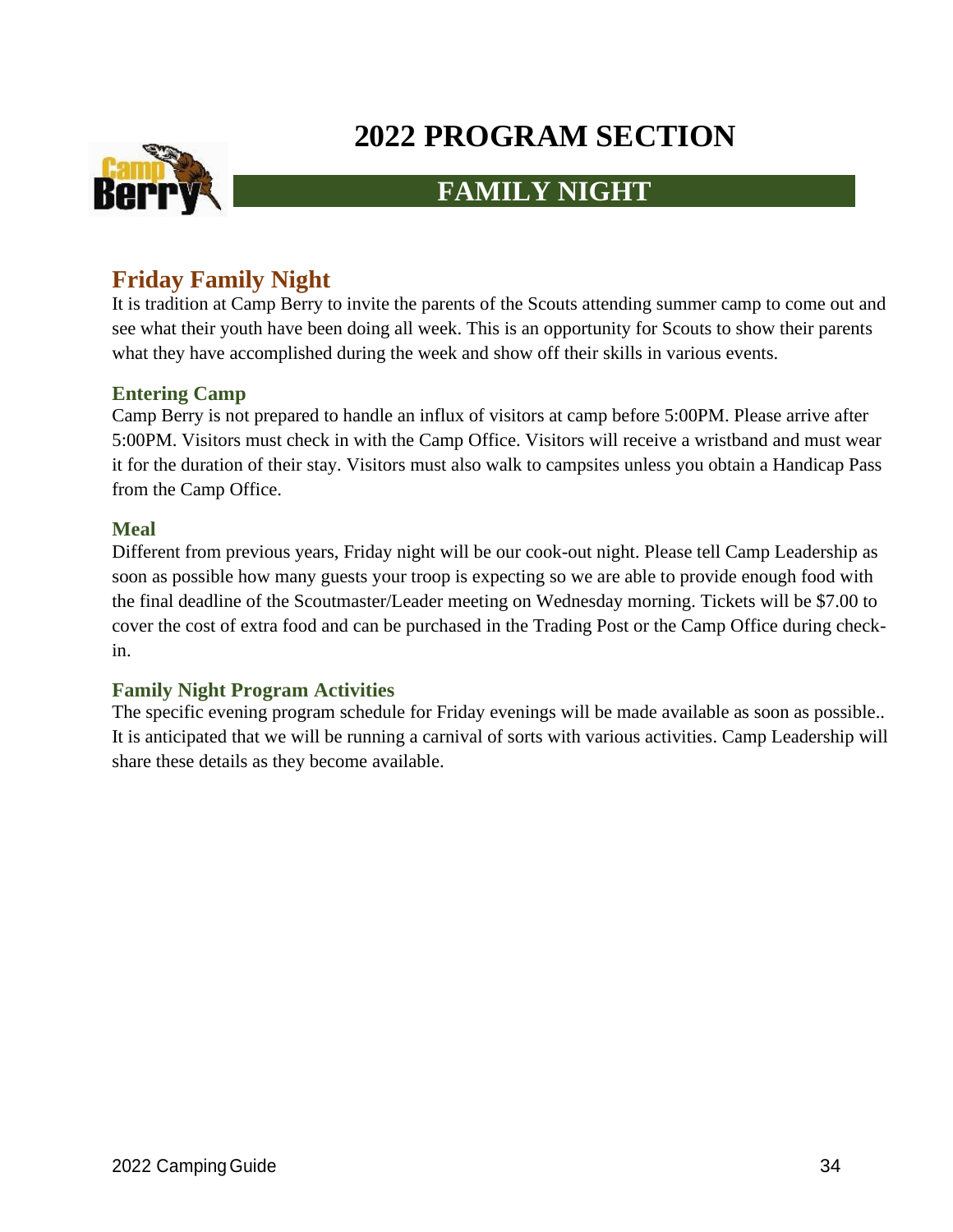

## **AWARDS**

### <span id="page-34-0"></span>**Awards**

In addition to awards given out by program area staff, these are some of our famed awards at Camp Berry:

### **Gateway Award**

Gateways are a fun way to display the skill and creativity of those in each campsite. Campsite gateways will be judged by Noon on Thursday by the Commissioner and are evaluated on the proper use of all knots and lashings, as well as originality. Each campsite will be provided with a set number of spars to construct their gateway. If additional spars are desired, DO NOT cut them yourself. Please contact the Camp Commissioner to obtain the additional spars.

### **Baden Powell Honor Troop Award**

Since patrols are really the building blocks of Scouting, this Baden Powell Honor Troop Award is really an honor patrol award. Too often at summer camp, we focus more on individual achievement and experiences and focus less on the patrol and troop achievement. We want to make sure at Camp Berry that we promote the patrol method and recognize those troops that make an extra effort to have the best possible troop experience. To achieve this award, each Troop must complete requirements in the following categories: Patrol Spirit, Patrol Meetings, Camp Activities, camp Service Project, Uniform, Advancement, and Patrol Leaders' Council.

### **Flagpole Award**

Displaying your patriotism and identifying your unit with flags adds a nice touch to a campsite. Flagpoles may be constructed as part of the campsite gateway if desired. All materials used in the construction of the flagpole must be natural, except for the rope and pulley, which we will provide. Contact the Camp Commissioner if additional spars are needed for the flagpole construction. Flagpoles will be evaluated on the adherence to the guidelines, originality, and the proper use of all knots and lashings.

### **Chaplain's Award**

Lord Baden-Powell once wrote, "No man can grow into the best kind of citizen without recognizing an obligation to God." In following this spirit, the Chaplain's Award will be offered to promote the spiritual development of the Scouts who attend camp. All Scouts wishing to pursue the Chaplain's Award are required to attend Sunday evening's Chapel Service. The requirements for this award will be handed out at the Scoutmaster Orientation meetings, as well as at the Camp Office during your week of summer camp.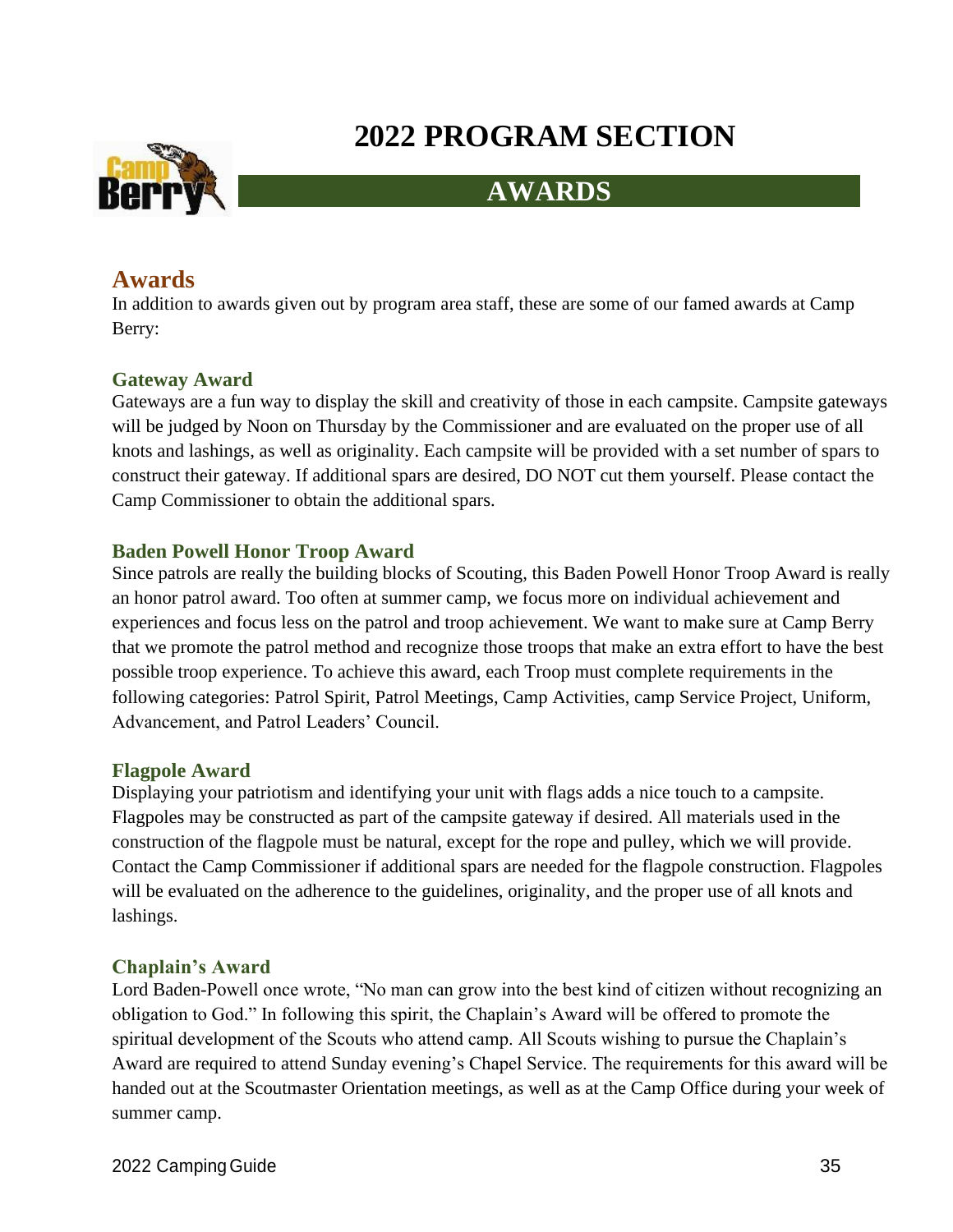

**APPENDIX**

## **MERIT BADGE LIST AND PREREQUIREMENTS**

| <b>Shooting Sports</b><br><b>Action Archery</b> |                                                       | Handicraft (Boyd)        | Archaeology                              |
|-------------------------------------------------|-------------------------------------------------------|--------------------------|------------------------------------------|
|                                                 | Archery                                               |                          | Art/Fingerprinting                       |
|                                                 | <b>BP</b> Archery                                     |                          | <b>Basketry</b>                          |
|                                                 | Shotgun                                               |                          | Indian Lore/Signs,<br>Signals, and Codes |
|                                                 | Rifle                                                 |                          | Leatherwork                              |
| <b>Outdoor Skills</b>                           | Camping                                               |                          | Painting                                 |
|                                                 | Cooking                                               | (Garage)                 | Welding                                  |
|                                                 | Fishing                                               | <b>Eagle Trail</b>       | Citizenship in the Nation                |
|                                                 | Pioneering                                            |                          | Citizenship in the World                 |
|                                                 | <b>Wilderness Survival</b>                            |                          | Communications                           |
|                                                 | Camping/Wilderness Survival/<br>Backpacking/Exploring | <b>Health and Safety</b> | <b>Emergency Preparedness</b>            |
| <b>Aquatics</b><br>(Pool)                       | Lifesaving                                            |                          | First Aid                                |
|                                                 | Swimming                                              | <b>Technology</b>        | Chess                                    |
|                                                 | <b>BP</b> Swim                                        |                          | Digital Technology                       |
| (Boat Docks)<br>Canoeing                        |                                                       |                          | Electronics                              |
|                                                 | Kayaking                                              |                          | Moviemaking                              |
| <b>Eco Con</b>                                  | Astronomy/Space Ex                                    |                          | Programming                              |
|                                                 | <b>Environmental Science</b>                          |                          | Robotics                                 |
|                                                 | Forestry                                              | <b>Career Tech.</b>      | Salesmanship                             |
|                                                 | Animal Science                                        |                          | Entrepreneurship                         |
|                                                 | Nature                                                | <b>Sports Area</b>       | Cycling                                  |
|                                                 | Reptile and Amphibian Study                           |                          | Game Design                              |
| <b>ATV</b>                                      | <b>ATV</b>                                            |                          | Golf                                     |
| <b>Tower</b>                                    | Climbing                                              |                          | <b>Sports</b>                            |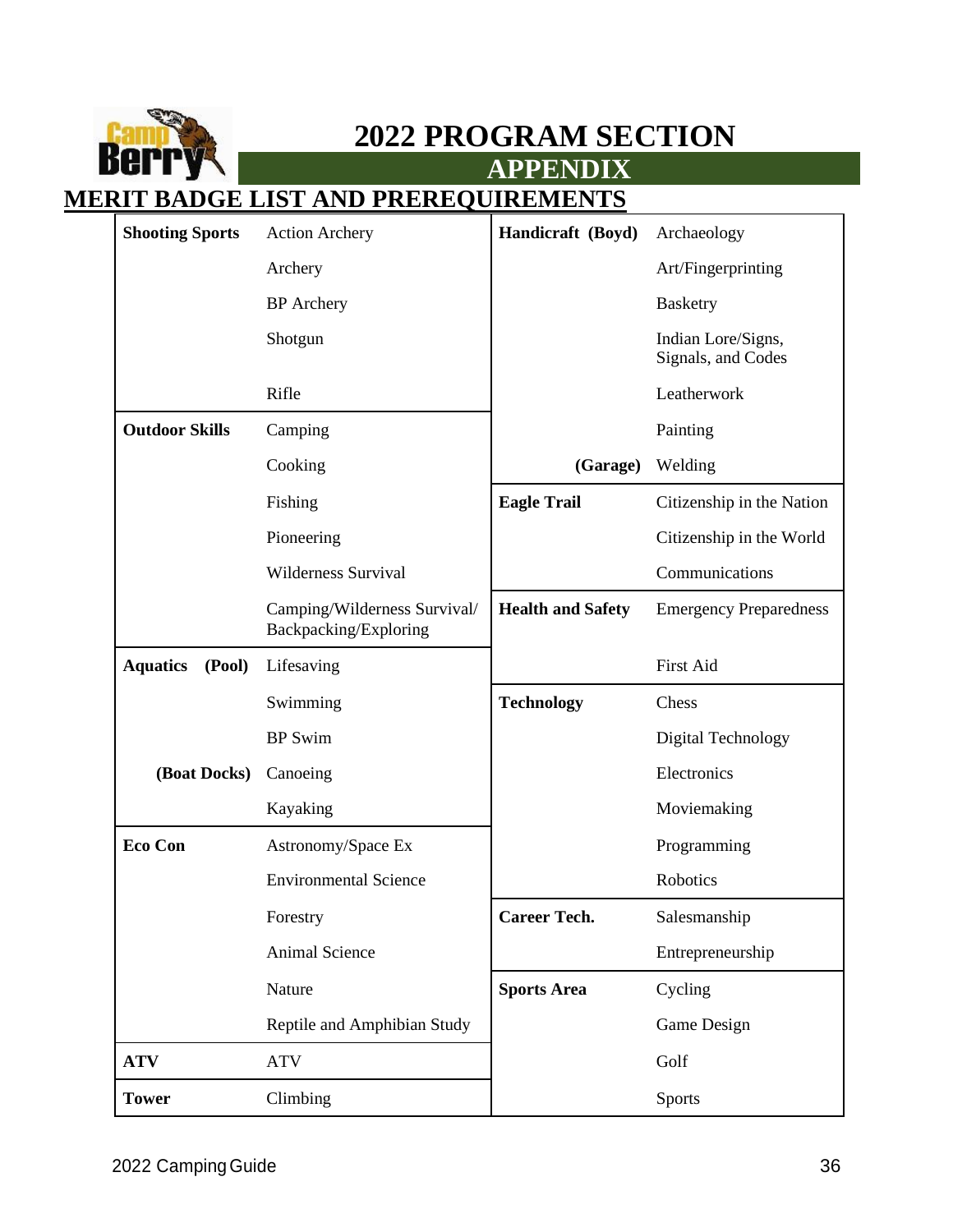#### PLEASE READ THE DESCRIPTIONS OF THE AREAS IN WHICH YOUR SCOUTS WILL PARTICIPATE. THERE MAY BE IMPORTANT PREREQUISITES OR OTHER INFORMATION NEEDED TO SUCCESSFULLY COMPLETE AND EARN THE BADGE.

| <b>ATV</b>                                                                                                                                          |                                                                                      | <b>Location:</b> ATV course (West Berry, just past Fort TiWoBeWeb)<br><b>Badges and Prereqs: *not a BSA merit badge</b>                                                                                                                                                                                                                                                                                                                                                                                                                                                                                                                                                                                                                                                  |  |
|-----------------------------------------------------------------------------------------------------------------------------------------------------|--------------------------------------------------------------------------------------|--------------------------------------------------------------------------------------------------------------------------------------------------------------------------------------------------------------------------------------------------------------------------------------------------------------------------------------------------------------------------------------------------------------------------------------------------------------------------------------------------------------------------------------------------------------------------------------------------------------------------------------------------------------------------------------------------------------------------------------------------------------------------|--|
|                                                                                                                                                     | <b>ATV</b>                                                                           | Completed ATV form with parent signature                                                                                                                                                                                                                                                                                                                                                                                                                                                                                                                                                                                                                                                                                                                                 |  |
|                                                                                                                                                     | shoes that cover the ankles                                                          | **Participants will need to bring long pants, long sleeves, and closed-toed                                                                                                                                                                                                                                                                                                                                                                                                                                                                                                                                                                                                                                                                                              |  |
|                                                                                                                                                     | there are available spots.                                                           | The ATV staff is trained and qualified to teach the program in this area. All<br>Scouts aged 14 years and older have the opportunity to take part in our now-5-<br>year-old program. There is no merit badge with this session, so both Scouts (and<br>adults) can participate for multiple years! Adults are welcome to join as long as                                                                                                                                                                                                                                                                                                                                                                                                                                 |  |
| <b>AQUATICS</b>                                                                                                                                     | Location: Pool and Lake of the Pines (indicated above)<br><b>Badges and Prereqs:</b> |                                                                                                                                                                                                                                                                                                                                                                                                                                                                                                                                                                                                                                                                                                                                                                          |  |
|                                                                                                                                                     | Lifesaving                                                                           | Bring "street clothes" to practice swimming rescues for Req. 9                                                                                                                                                                                                                                                                                                                                                                                                                                                                                                                                                                                                                                                                                                           |  |
|                                                                                                                                                     | Swimming                                                                             | N/A                                                                                                                                                                                                                                                                                                                                                                                                                                                                                                                                                                                                                                                                                                                                                                      |  |
|                                                                                                                                                     | Canoeing                                                                             | Must be a BSA swimmer (can complete on Sunday arrival)                                                                                                                                                                                                                                                                                                                                                                                                                                                                                                                                                                                                                                                                                                                   |  |
|                                                                                                                                                     | Kayaking                                                                             | Must be a BSA swimmer (can complete on Sunday arrival)                                                                                                                                                                                                                                                                                                                                                                                                                                                                                                                                                                                                                                                                                                                   |  |
|                                                                                                                                                     |                                                                                      | The Aquatics Director is NCS certified, and the staff are Lifeguard trained as<br>well as CPR/AED trained. The Aquatics area uses Camp Berry's pool and Lake<br>of the Pines. On top of these merit badges the aquatics staff will also be<br>facilitating the mile swim and polar bear when available. If you plan to<br>participate in any of these merit badges please bring the appropriate swimwear<br>and complete the swim test on Sunday when you arrive.                                                                                                                                                                                                                                                                                                        |  |
| <b>BADEN</b><br>Location: Activity field behind the Health Lodge<br>Badges and Prereqs: *these badges are offered in the afternoon<br><b>POWELL</b> |                                                                                      |                                                                                                                                                                                                                                                                                                                                                                                                                                                                                                                                                                                                                                                                                                                                                                          |  |
| <b>PROGRAM</b>                                                                                                                                      | Archery*                                                                             | N/A                                                                                                                                                                                                                                                                                                                                                                                                                                                                                                                                                                                                                                                                                                                                                                      |  |
|                                                                                                                                                     | Swimming*                                                                            | N/A                                                                                                                                                                                                                                                                                                                                                                                                                                                                                                                                                                                                                                                                                                                                                                      |  |
|                                                                                                                                                     |                                                                                      | The area director is NCS certified in Outdoor Skills and is Leave No Trace<br>Trained. This program is three hours long and will take place during the first<br>three sessions between breakfast and lunch and is open to any Scout attending<br>camp for the first time. Baden Powell Scouts will learn to tie up to eight essential<br>knots, whip and fuse rope, handle fire, use knives and hatchets, and cut and<br>shave wood. The staff will teach basic first aid, but <i>not</i> in the form of the First<br>Aid merit badge. Baden Powell Scouts will also address rank requirements from<br>Scout to First Class and will be participating in a 5-mile hike and cooking a meal<br>at the Fort. Please bring necessary gear for a hike (shoes, jacket, water). |  |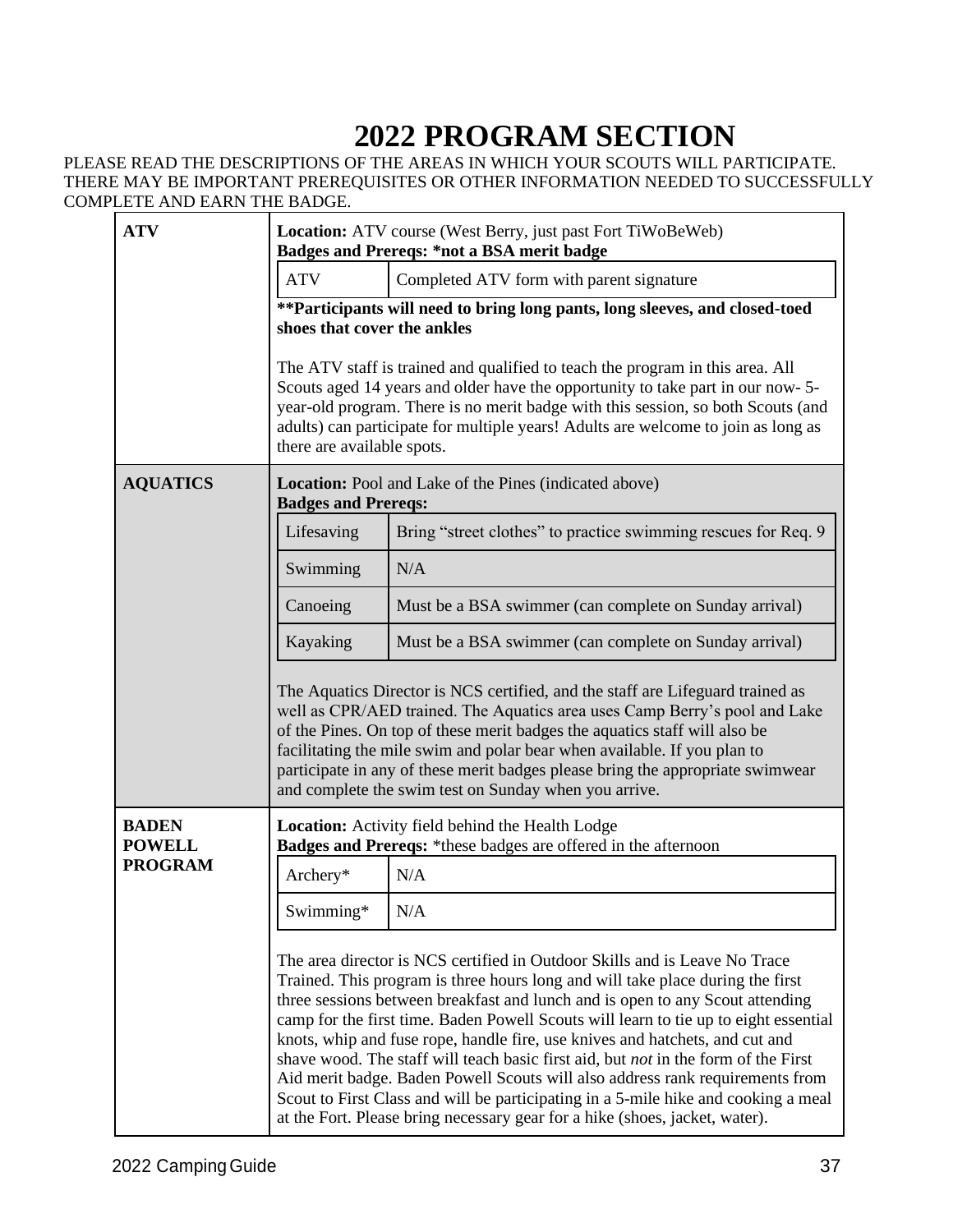| <b>CAREER</b><br><b>TECHNICAL</b>                                                                                  | Location: Scoutmaster Circle (in front of the Trading Post)<br><b>Badges and Prereqs:</b> |                                                                                                                                                                                                                                                                                                                                                                                                                                                                                                                                                                                                                                            |  |
|--------------------------------------------------------------------------------------------------------------------|-------------------------------------------------------------------------------------------|--------------------------------------------------------------------------------------------------------------------------------------------------------------------------------------------------------------------------------------------------------------------------------------------------------------------------------------------------------------------------------------------------------------------------------------------------------------------------------------------------------------------------------------------------------------------------------------------------------------------------------------------|--|
| <b>AREA</b>                                                                                                        | Entrepreneurship                                                                          | Req. 3 - Identify and interview an individual who has<br>started a business. Learn about this person's educational<br>background, early work experiences, where the idea for the<br>business came from, and what was involved in starting the<br>business. Find out how the entrepreneur raised the capital<br>(money) to start the business, examples of successes and<br>challenges faced, and how the business is currently doing<br>(if applicable). Discuss with your counselor what you have<br>learned.                                                                                                                             |  |
|                                                                                                                    | Salesmanship                                                                              | Req. 5 - . Do ONE of the following and keep a record (cost<br>sheet). Use the sales techniques you have learned and share<br>your experience with your counselor: (a) Help your unit<br>raise funds through sales of merchandise or tickets to a<br>Scout event. (b) Sell your services such as lawn raking or<br>mowing, pet watching, dog walking, snow shoveling, and<br>car washing to your neighbors. Follow up after the service<br>has been completed and determine the customer's<br>satisfaction. (c) Earn money through retail selling.                                                                                          |  |
| Our new Career Technical Area will include merit badges specific to certain<br>careers and will be rotated yearly. |                                                                                           |                                                                                                                                                                                                                                                                                                                                                                                                                                                                                                                                                                                                                                            |  |
| <b>ECOLOGY AND</b><br><b>CONSERVATIO</b>                                                                           |                                                                                           | <b>Location: Nature Center (West Berry)</b><br>Badges and Prereqs: none for Env. Sci., Forestry, or Nature                                                                                                                                                                                                                                                                                                                                                                                                                                                                                                                                 |  |
| N                                                                                                                  | Astronomy/<br>Space Ex.                                                                   | Merit badge fee for Space Exploration kit                                                                                                                                                                                                                                                                                                                                                                                                                                                                                                                                                                                                  |  |
|                                                                                                                    | Gardening                                                                                 | Req. $2 - (a)$ Grow six vegetables, three from seeds and three<br>from seedlings, through harvest. (b) Grow six flowers, three<br>from seeds and three from seedlings, through flowering.                                                                                                                                                                                                                                                                                                                                                                                                                                                  |  |
|                                                                                                                    | Reptile and<br>Amphibian<br>Study                                                         | Req. 8a - Maintain one or more reptiles or amphibians for at<br>least a month. Record food accepted, eating methods, changes in<br>coloration, shedding of skins, and general habits; or keep the<br>eggs of a reptile from the time of laying until hatching; or keep<br>the eggs of an amphibian from the time of laying until their<br>transformation into tadpoles (frogs) or larvae (salamanders).<br>Whichever you choose, keep records of and report to your<br>counselor how you cared for your animal/eggs/larvae to include<br>lighting, habitat, temperature and humidity maintenance, and<br>any veterinary care requirements. |  |
|                                                                                                                    |                                                                                           | The Ecology Director is NCS and Leave No Trace certified. Please note that this<br>area is approximately 8-10 minutes away by foot from the main area of Camp<br>Berry. Staff are understanding, but be considerate of their limited time.                                                                                                                                                                                                                                                                                                                                                                                                 |  |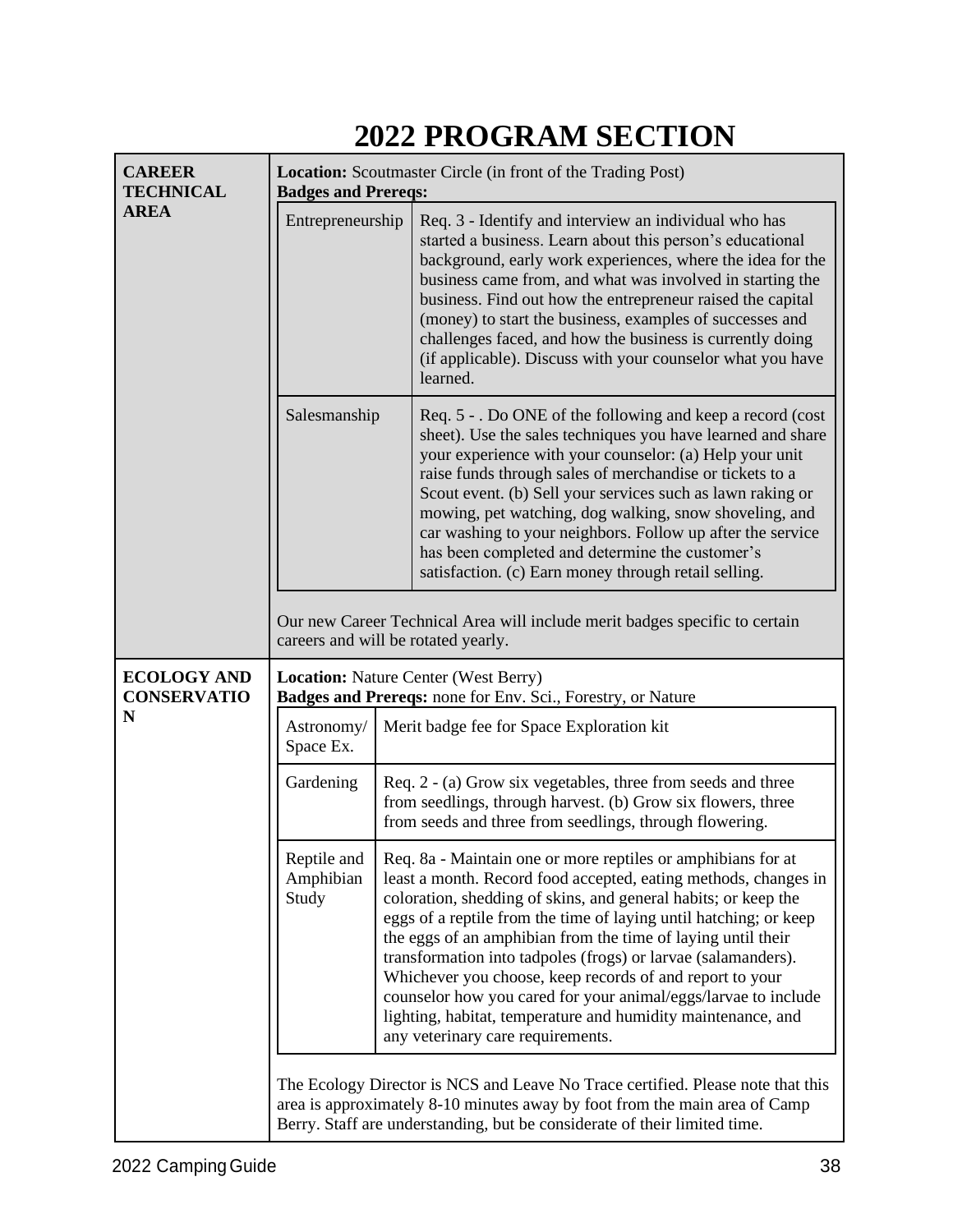| <b>EAGLE TRAIL</b> | <b>Location: Howard Lodge</b><br><b>Badges and Prereqs:</b> |                                                                                                                                                                                                                                                                                                                                                                                                                                                                                                                                                                                                                         |
|--------------------|-------------------------------------------------------------|-------------------------------------------------------------------------------------------------------------------------------------------------------------------------------------------------------------------------------------------------------------------------------------------------------------------------------------------------------------------------------------------------------------------------------------------------------------------------------------------------------------------------------------------------------------------------------------------------------------------------|
|                    | Communication                                               | Req. 5 - Attend a public meeting (city council, school<br>board, debate) approved by your counselor where several<br>points of view are given on a single issue. Practice active<br>listening skills and take careful notes of each point of<br>view. Prepare an objective report that includes all points of<br>view that were expressed, and share this with your<br>counselor.<br>Req. 8 - Plan a troop or crew court of honor, campfire<br>program, or interfaith worship service. Have the patrol<br>leaders' council approve it, then write the script and<br>prepare the program. Serve as master of ceremonies. |
|                    | Cit. in the Nation                                          | Req. 2 - Complete two of the requirements a-d<br>Req. 3 - Watch the national evening news five days in a<br>row OR read the front page of a major daily newspaper<br>five days in a row. Discuss the national issues you learned<br>about with your counselor. Choose one of the issues and<br>explain how it affects you and your family.                                                                                                                                                                                                                                                                              |
|                    | Cit. in the World                                           | Req 7d and 7e are optional (need to complete two of the<br>requirements a-e)                                                                                                                                                                                                                                                                                                                                                                                                                                                                                                                                            |
|                    |                                                             | These are all badges required to become an Eagle Scout.                                                                                                                                                                                                                                                                                                                                                                                                                                                                                                                                                                 |
| <b>HANDICRAFT</b>  |                                                             | <b>Location:</b> Boyd Pavilion (Welding is in the Garage near shooting sports)<br>Badges and Prereqs: none for Basketry, Leatherwork, or Painting                                                                                                                                                                                                                                                                                                                                                                                                                                                                       |
|                    | Archaeology                                                 | Bring a "significant family artifact/heirloom" to discuss (7b)                                                                                                                                                                                                                                                                                                                                                                                                                                                                                                                                                          |
|                    | Art/Animation                                               | Art Req. 6 - Visit a museum, art exhibit, art gallery, artists'<br>co-op, or artist's workshop. Find out about the art displayed<br>or created there. Discuss what you learn with your counselor.                                                                                                                                                                                                                                                                                                                                                                                                                       |
|                    |                                                             | Animation Req. 4 - (a) Tour an animation studio or a<br>business where animation is used, either in person, via video,<br>or via the Internet. Share what you have learned with your<br>counselor. (b) Discuss with your counselor how animation<br>might be used in the future to make your life more enjoyable<br>and productive.                                                                                                                                                                                                                                                                                     |
|                    | Indian Lore/<br>Signs, Signals,<br>and Codes                | Indian Lore Req. 3d is optional (need to complete two of the<br>requirements a-d)                                                                                                                                                                                                                                                                                                                                                                                                                                                                                                                                       |
|                    | Welding                                                     | Participants must have jeans and boots                                                                                                                                                                                                                                                                                                                                                                                                                                                                                                                                                                                  |
|                    |                                                             | Note that Art and Animation are being taught together in one session, as well as<br>Indian Lore and Signs, Signals, and Codes.                                                                                                                                                                                                                                                                                                                                                                                                                                                                                          |
| 2022 Camping Guide |                                                             | 39                                                                                                                                                                                                                                                                                                                                                                                                                                                                                                                                                                                                                      |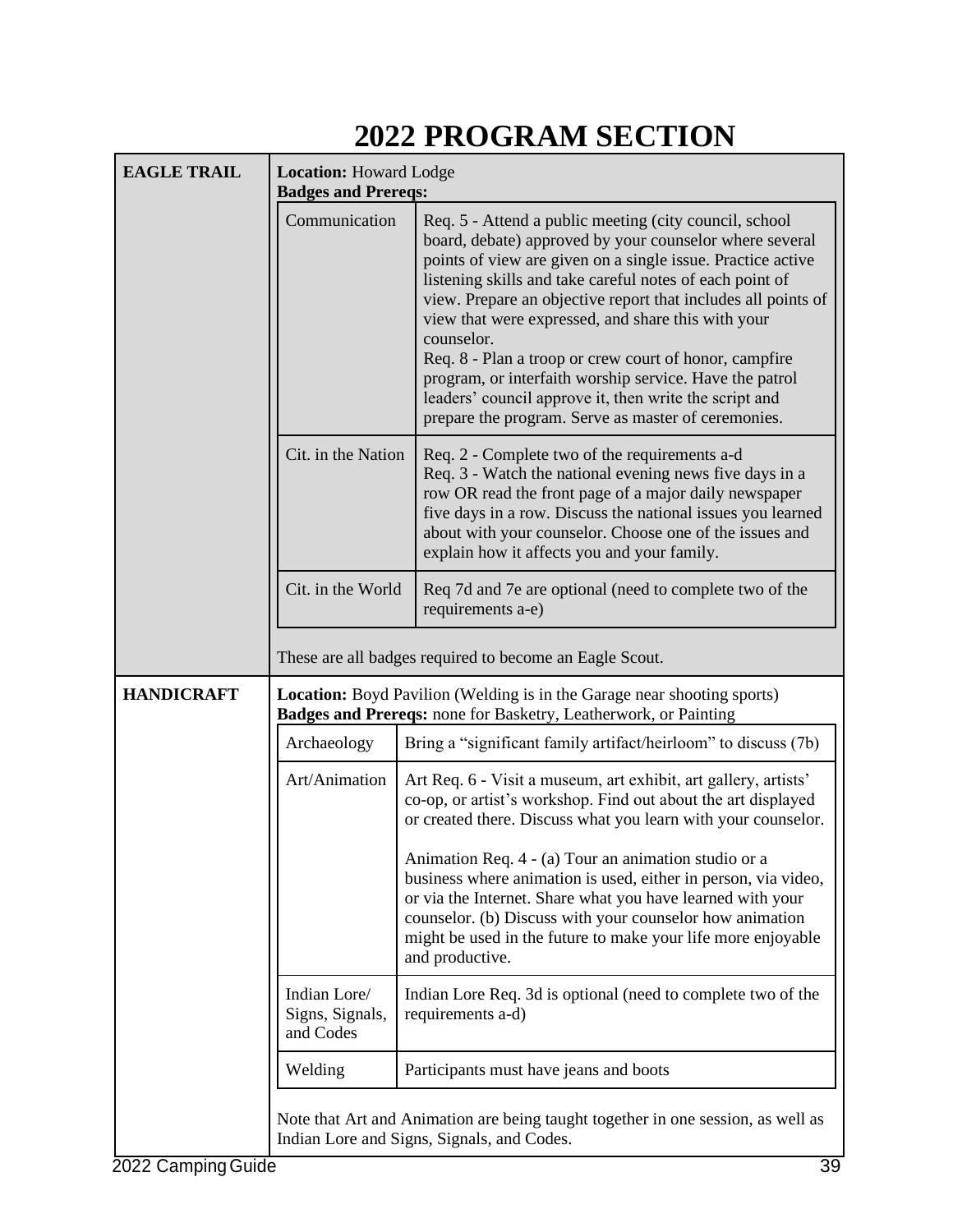| <b>HEALTH AND</b><br><b>SAFETY</b> | <b>Location: Gardner Pavilion</b><br><b>Badges and Prereqs:</b>                |                                                                                                                                                                                                                                                                                                                                |
|------------------------------------|--------------------------------------------------------------------------------|--------------------------------------------------------------------------------------------------------------------------------------------------------------------------------------------------------------------------------------------------------------------------------------------------------------------------------|
|                                    | Emergency<br>Preparedness                                                      | Req. 1 - Earn the First Aid merit badge. [can be taken]<br>concurrently as long as it is earned by the end of the week]                                                                                                                                                                                                        |
|                                    | <b>First Aid</b>                                                               | Req. 5a is optional (need to complete either a or b)                                                                                                                                                                                                                                                                           |
|                                    |                                                                                | This returning area is focusing on badges related to Health and Safety.                                                                                                                                                                                                                                                        |
| <b>OUTDOOR</b><br><b>SKILLS</b>    | Location: Activity field behind the Health Lodge<br><b>Badges and Prereqs:</b> |                                                                                                                                                                                                                                                                                                                                |
|                                    | Camping                                                                        | Req. 7b - Pack your own gear and your share of the patrol<br>equipment and food for proper carrying.<br>Req. 8d can be completed in the troop's campsite.<br>Req. 9 - Show experience in camping                                                                                                                               |
|                                    | Cooking                                                                        | Req. 4 - Cooking at home.                                                                                                                                                                                                                                                                                                      |
|                                    | Wilderness<br>Survival                                                         | Req. 5 - Put together a personal survival kit and explain how<br>each item in it could be useful.                                                                                                                                                                                                                              |
|                                    | those individual badges.                                                       | The Outdoor Skills area director is NCS and Leave No Trace trained. Note that<br>Pioneering is two sessions long and the Survivalist/Adventurer Program is three<br>sessions long in the afternoon and includes Camping, Wilderness Survival,<br>Backpacking, and Exploration merit badges, and will include prerequisites for |
| <b>SHOOTING</b><br><b>SPORTS</b>   | Location: Archery, Shotgun, and Rifle ranges<br><b>Badges and Prereqs:</b>     |                                                                                                                                                                                                                                                                                                                                |
|                                    | <b>Action Archery</b>                                                          | Earn Archery merit badge                                                                                                                                                                                                                                                                                                       |
|                                    | Archery                                                                        | Merit badge fee                                                                                                                                                                                                                                                                                                                |
|                                    | Rifle                                                                          | 14+ age requirement, merit badge fee                                                                                                                                                                                                                                                                                           |
|                                    | Shotgun                                                                        | 14+ age requirement, merit badge fee                                                                                                                                                                                                                                                                                           |
|                                    | encouraged to return.                                                          | The three shooting sports staff are all NCS certified, and we will always have at<br>least one NRA-certified Range Safety Officer present. Action Archery does not<br>earn a BSA merit badge but is a multi-year program to which Scouts are                                                                                   |
| <b>SPORTS AREA</b>                 |                                                                                | Location: fitness area near Seneca Sam<br>Badges and Prereqs: none for Cycling, Game Design, or Golf                                                                                                                                                                                                                           |
|                                    | <b>Sports</b>                                                                  | Req. $4 & 5$                                                                                                                                                                                                                                                                                                                   |
|                                    |                                                                                | Please bring a bike and golf clubs if you have them.                                                                                                                                                                                                                                                                           |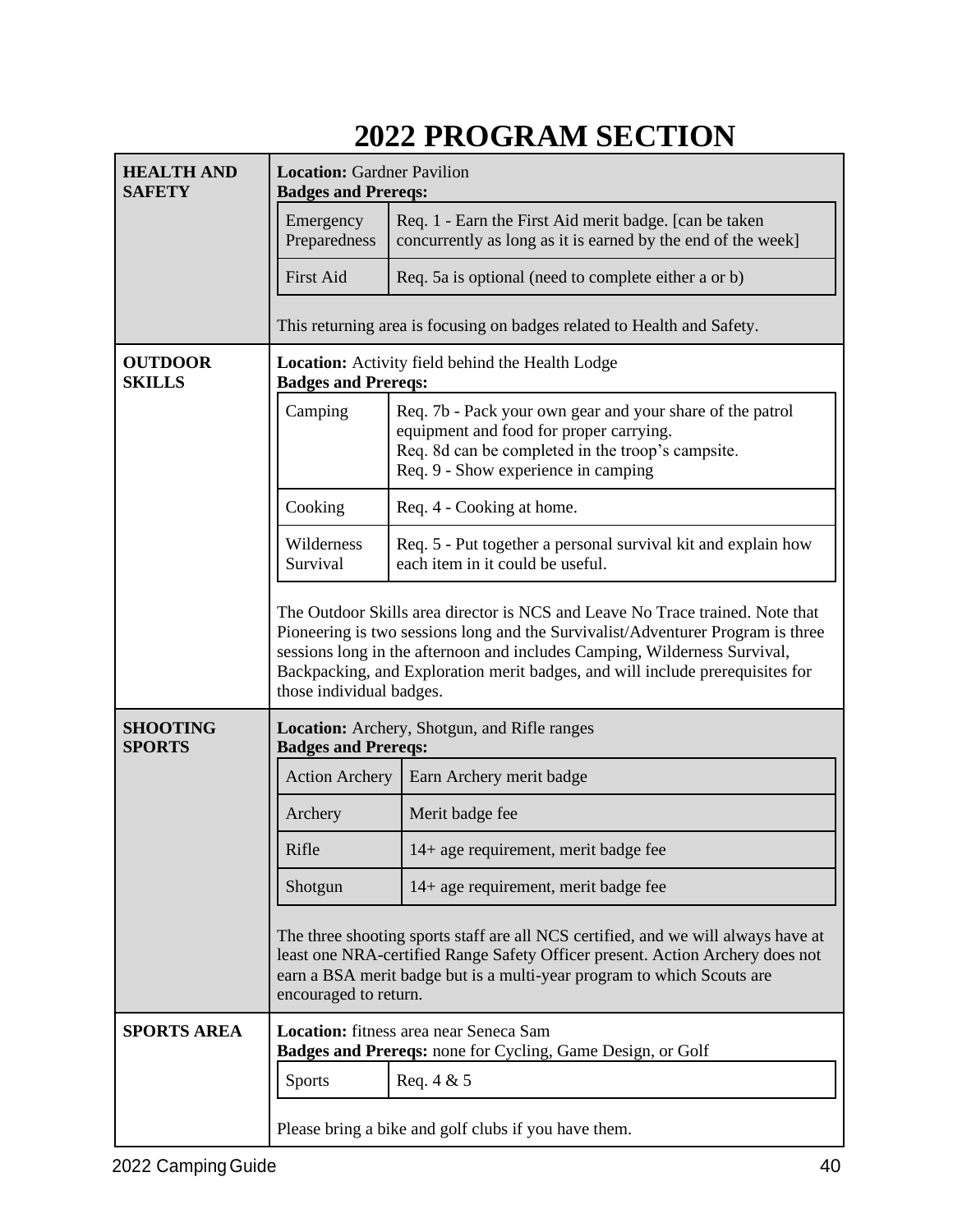| <b>TECHNOLOGY</b><br><b>CENTER</b> | Location: training center (inside or back porch) next to the office<br><b>Badges and Prereqs:</b> |                                                                                                                                                                                                                                                                                                |
|------------------------------------|---------------------------------------------------------------------------------------------------|------------------------------------------------------------------------------------------------------------------------------------------------------------------------------------------------------------------------------------------------------------------------------------------------|
|                                    | Digital<br>Technology                                                                             | Earn the Cyber Chip*                                                                                                                                                                                                                                                                           |
|                                    | Moviemaking                                                                                       | Bring a camera with video capabilities                                                                                                                                                                                                                                                         |
|                                    | Programming                                                                                       | Earn the Cyber Chip*                                                                                                                                                                                                                                                                           |
|                                    | Robotics                                                                                          | Merit badge fee                                                                                                                                                                                                                                                                                |
|                                    |                                                                                                   | Please note that Scouts without a Cyber Chip prior to arrival at camp will be<br>asked to not attend Digital Technology or Programming, as we will not be<br>offering a Cyber Chip class. Also note the same consequence for those that do<br>not have a video-capable camera for Moviemaking. |
| <b>THE TOWER</b>                   | <b>Location:</b> Climbing Tower<br><b>Badges and Prereqs:</b>                                     |                                                                                                                                                                                                                                                                                                |
|                                    | Climbing                                                                                          | Sturdy shoes                                                                                                                                                                                                                                                                                   |
|                                    |                                                                                                   | The Climbing Director is NCS certified in COPE and Climbing. Climb On<br>Safely Training will be offered for adults during the week.                                                                                                                                                           |

If you have any questions about any of these Program Areas or Merit badges, please contact one of the people below:

> Jammie Jones, Camp Director Phone Number: 419-619-2740 Email[:jammie.](mailto:jjones12298@gmail.com)jones@blackswampbsa.org

Aaron Bennett, Program Director Phone number: 419-549-0609 Email: [aaron.bennett@blackswampbsa.org](mailto:bennettaaron23@gmail.com)

Megan Gardner, Assistant Camp Director Phone Number: 651-206-1170 Email: [megan.gardner@blackswampbsa.org](mailto:mgardner0614@gmail.com)

Finally, thank you so much for choosing Camp Berry for your 2022 summer camp!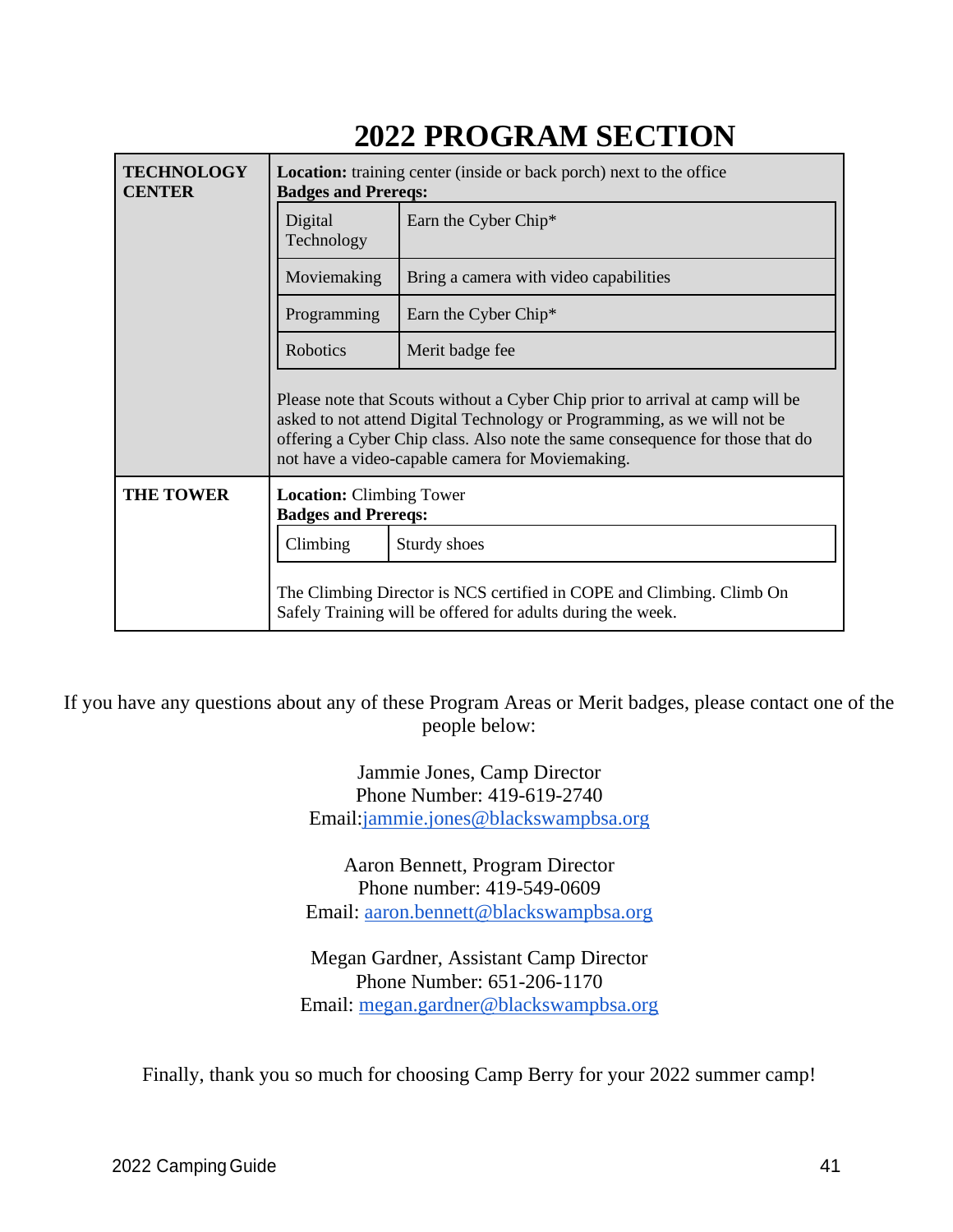### **WEEKLY SCHEDULE**

### *SUNDAY*

| $11:00$ amTroop Check In                                            |                                                       |
|---------------------------------------------------------------------|-------------------------------------------------------|
|                                                                     | 1:00 pmCamp Tour, Swim Checks, and Range Orientations |
|                                                                     | 5:30 pmEmergency Drill / Announcements                |
|                                                                     |                                                       |
| $6:00 \text{ pm} \dots \dots \dots \dots \dots \dots \text{Dinner}$ |                                                       |
|                                                                     | 7:15 pmChapel @ Council Ring                          |
|                                                                     | 8:00 pmSPL & SM/Leader Meeting @ Donnell Lodge        |
|                                                                     | 9:00 pmOpening Campfire                               |
| 11:00 pmLights Out                                                  |                                                       |
|                                                                     |                                                       |

#### *MONDAY*

| 7:00 amPolar Bear                                             |
|---------------------------------------------------------------|
| 7:50 amFlag Raising                                           |
| 8:00 amBreakfast                                              |
| $9:00$ amSession 1                                            |
| $10:00$ amSession 2                                           |
| 10:30 amSM/Leader Meeting                                     |
| $11:00$ amSession 3                                           |
| $12:00-1:20$ pmOpen Lunch                                     |
| 1:00-1:15 pmSPL Meeting                                       |
| $1:30 \text{ pm} \dots \dots \dots \dots$ Session 4           |
| 2:30 pmSession 5                                              |
| $3:30$ pmSession 6                                            |
| $4:30 \text{ pm} \dots \dots \dots \dots$ Troop Time          |
| $5:15 \text{ pm} \dots \dots \dots \dots \dots \text{Chapel}$ |
| 5:50 pmFlag Lowering                                          |
| 6:00 pmSupper                                                 |
| 7:00 pmOpen Area                                              |
| 8:00 pmPool Party                                             |
| 11:00 pmLights Out                                            |

#### *TUESDAY*

| 7:00 amPolar Bear                                      |
|--------------------------------------------------------|
| 7:50 amFlag Raising                                    |
| 8:00 amBreakfast                                       |
| $9:00$ amSession 1                                     |
| $10:00$ amSession 2                                    |
| 10:30 amSM/Leader Meeting                              |
| $11:00$ amSession 3                                    |
| 12:00-1:20 pmOpen Lunch/OA Member                      |
| Lunch                                                  |
| 12:45-1:00 pmSPL Meeting                               |
| $1:30$ pm Session 4                                    |
| 2:30 pmSession 5                                       |
| 3:30 pmSession 6                                       |
| 4:30 pmTroop Time                                      |
| 5:15 pmChapel                                          |
| 5:50 pmFlag Lowering                                   |
| $6:00 \text{ pm} \dots \dots \dots \dots \text{Super}$ |
| 7:00 pm Open Area                                      |
| 8:00 pmOA Ordeal Ceremony                              |
| 9:30 pm Brotherhood Ceremony                           |
| 9:45 pmCracker Barrel                                  |
| 9:00 pmOutbound (rain plan Th)                         |
| 11:00 pm Lights Out                                    |
|                                                        |



| $7:00$ amPolar Bear                                        |
|------------------------------------------------------------|
| 7:50 amFlag Raising                                        |
| 8:00 amBreakfast                                           |
| 9:00 amSession 1                                           |
| 10:00 amSession 2                                          |
| 10:30 amSM/Leader Meeting                                  |
| 11:00 amSession 3                                          |
| 12:00-1:20 pmOpen Lunch                                    |
| 12:45-1:00 pmSPL Meeting                                   |
| 1:30 pm Session 4                                          |
| 2:30 pmSession 5                                           |
| 3:30 pmSession 6                                           |
| $4:30 \text{ pm} \dots \dots \dots \dots \dots$ Troop Time |
| 5:50 pmFlag Lowering                                       |
| $6:00 \text{ pm} \dots \dots \dots \dots \text{Super}$     |
| 7:30 pmBerry Olympics                                      |
| 9:30 pmCracker Barrel                                      |
| 11:00 pm Lights Out                                        |
|                                                            |

#### *THURSDAY*

| $7:00$ amPolar Bear         |
|-----------------------------|
| 7:50 amFlag Raising         |
| 8:00 amBreakfast            |
| $9:00$ amSession 1          |
| $10:00$ amSession 2         |
| 10:30 amSM/Leader Meeting   |
| $11:00$ amSession 3         |
| $12:00-1:20$ pmOpen Lunch   |
| 12:45-1:00 pmSPL Meeting    |
| 1:30 pm Session 4           |
| 2:30 pmSession 5            |
| $3:30 \text{ pm}$ Session 6 |
| 4:30 pmTroop Time           |
| 5:15 pmChapel               |
| 5:50 pmFlag Lowering        |
| 6:00 pmSupper/Troops cook   |
| in campsite                 |
| 7:00 pm Troop Night         |
| 7:30 pmChess Tournament     |
| 8:30 pmDutch Oven Cookoff/  |
| Cracker Barrel              |
| 9:30 pmOutbound Rain check  |
| 11:00 pm Lights Out         |
|                             |



#### *FRIDAY*

| 7:00 amPolar Bear                                               |
|-----------------------------------------------------------------|
| 7:50 amFlag Raising                                             |
| 8.00 amSM Breakfast/Meeting                                     |
| 8:00 amBreakfast                                                |
| $9:00$ amSession 1                                              |
| $10:00$ amSession 2                                             |
| 10:30 amSM/Leader Meeting                                       |
| $11:00$ amSession 3                                             |
| $12:00-1:20$ pmOpen Lunch                                       |
| 12:45-1:00 pmSPL Meeting                                        |
| 1:30 pm Session 4                                               |
| 2:30 pmSession 5                                                |
| 3:30 pmSession 6                                                |
| 4:30 pmFlag Lowering                                            |
| $5:50 \text{ pm} \dots \dots \dots \dots \dots \text{Cook-Out}$ |
| $6:00 \text{ pm}$ Carnival                                      |
| 9:00 pmClosing Campfire                                         |
| $11:00$ pm Lights Out                                           |
|                                                                 |

#### *SATURDAY*

| $7:45-8:15$ am<br>Big Berry Breakfast- |
|----------------------------------------|
| Donnell Lodge. A big breakfast         |
| prepared for anyone left in            |
| camp.                                  |
| 8:15-9:15 amTroops Reload and Vehicles |
| to Parking Lot                         |
| 9:15 amDismissal of Entire Camp at     |
| Parade Field (Packets will be          |
| distributed at this time, staff        |
| will be available for questions,       |
| Trading Post will be open, and         |
| check-out fees will be collected)      |
| 10:30 amCamp Berry gates close         |
|                                        |